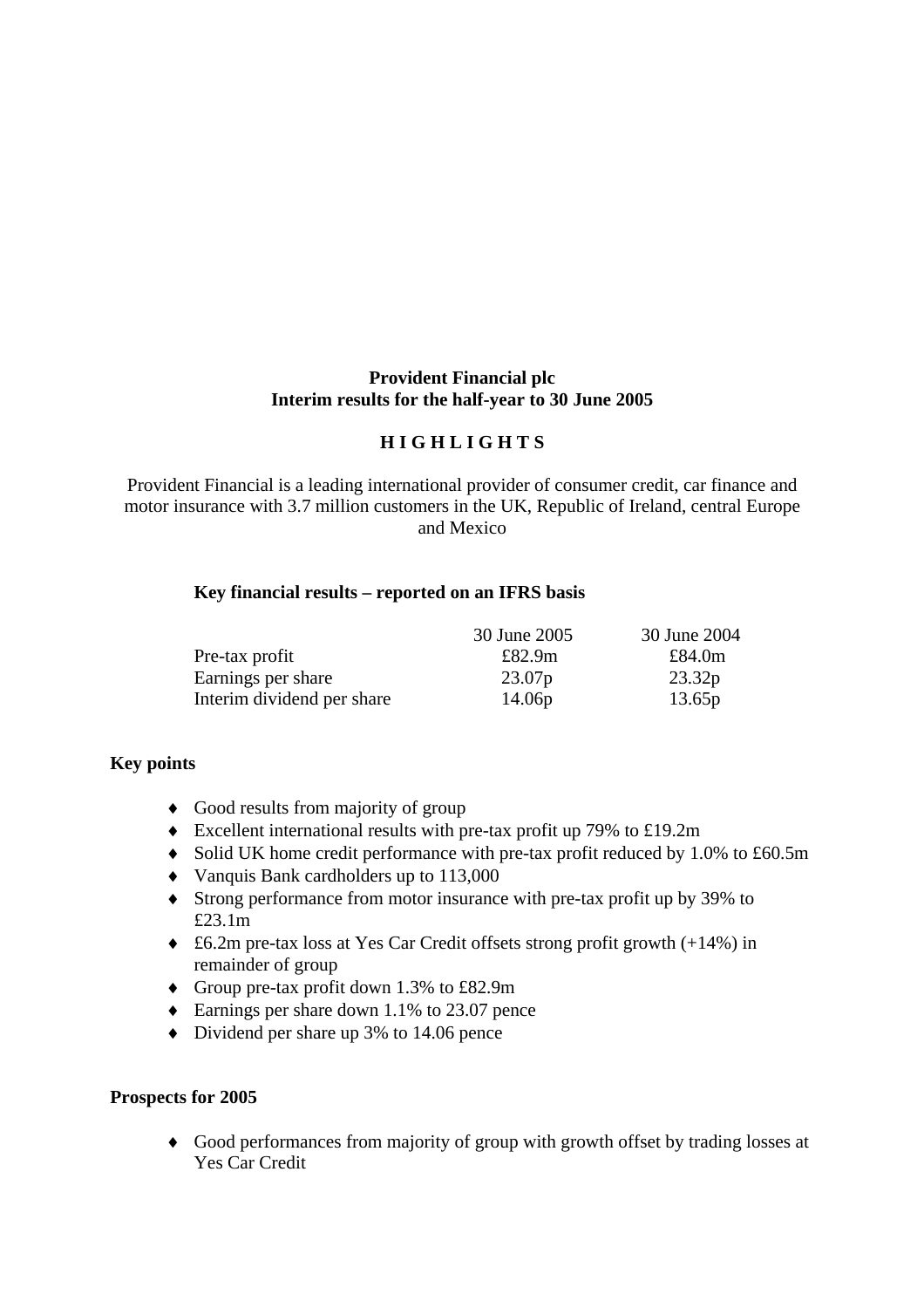#### Chairman's comment:

"The majority of the group is delivering good results. The exception is Yes Car Credit, where a new management team is implementing a comprehensive improvement plan to return the business to profitability during 2006. We are closely monitoring performance against this plan and will keep the business under strategic review."

John van Kuffeler Chairman 14 September 2005

| Enquiries:                                 | <b>Today</b>  | <b>Thereafter</b> |
|--------------------------------------------|---------------|-------------------|
| Media<br>David Stevenson                   | 020 7404 5959 | 01274 731111      |
| <b>Investor Relations</b><br>Helen Waggott | 020 7404 5959 | 01274 731111      |
| <b>Brunswick</b><br>Kevin Byram            | 020 7404 5959 | 020 7404 5959     |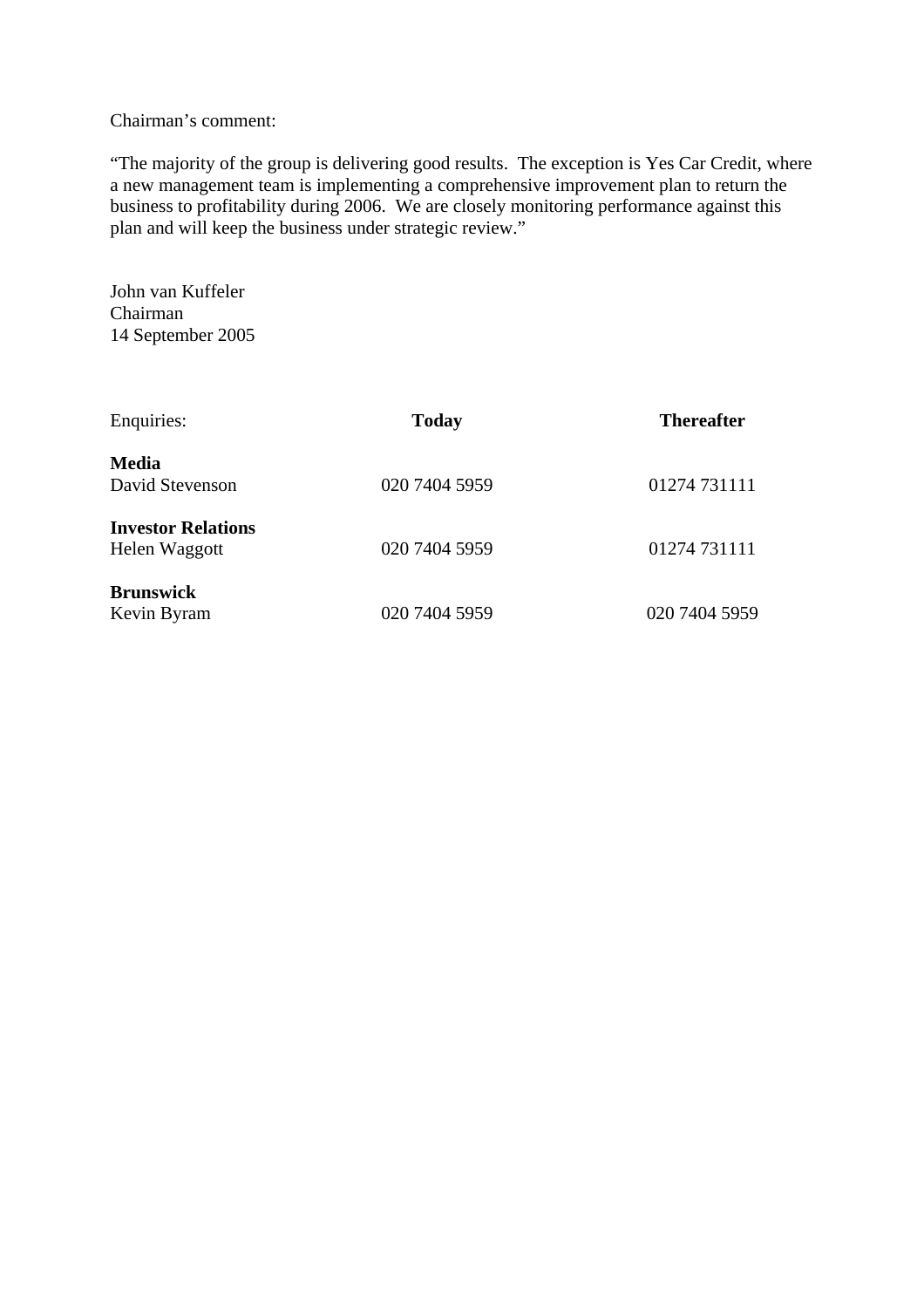#### **Chairman's statement**

An otherwise strong group performance for the first six months of 2005 has been offset by trading losses at Yes Car Credit. Group profit before tax has fallen by 1.3% to £82.9 million (June 2004 £84.0 million) and earnings per share decreased by 1.1% from 23.32p to 23.07p. An interim dividend of 14.06p per share (June 2004 13.65p) has been declared, an increase of 3.0%.

## **Adoption of International Financial Reporting Standards**

Up to 31 December 2004 the group prepared its financial statements in accordance with UK Generally Accepted Accounting Principles (UK GAAP). On 1 January 2005 the group implemented International Financial Reporting Standards (IFRS). In this interim report the 2004 comparative financial information has been restated on the basis of the IFRS accounting policies as described in note 4.

The method prescribed by IFRS for the recognition of revenue on home credit loans results in revenue in excess of that to which we are contractually entitled being reported as revenue. There is an equal and compensating increase in the impairment charge. Whilst this "grossing up" does not change the reported profit, it does result in a material distortion of both revenue and the impairment charge. To give a more meaningful view of the quantum of credit losses we have also disclosed, for the home credit businesses, bad debt, calculated on the previous basis under UK GAAP.

# **Operations**

## **UK consumer credit division**

## **Home credit**

Conditions in the market for small sum credit remain highly competitive with a wide range of credit products available to many of our customers. Customer numbers at June 2005 were 4% lower than at June 2004 at 1.46 million. Half the reduction is due to action we took last year to eliminate certain uneconomic customer recruitment activities and half is attributable to market conditions.

Despite the fall in customer numbers, credit issued increased by 4% in the first half of 2005, benefiting from increased sales of larger loans, repaid over longer terms of eighteen months or two years to selected, lower risk customers. This good performance has reversed, in the short-term, the reduction in credit issued experienced during 2004. Receivables at the halfyear were £547 million, up by 5% on June 2004. Revenue increased by 0.3% to £282 million.

The charge for impairment to customer receivables increased in line with credit issued, up by 4.5% to £101 million (on a UK GAAP basis, the bad debt charge increased by 5.4% to £55.2 million, representing a moving annual total of 9.8% of credit issued compared to 9.9% at June 2004). Costs were tightly controlled, falling by 1.1% to £114 million. Profit before tax reduced by 1.0% to £60.5 million (June 2004 £61.1 million).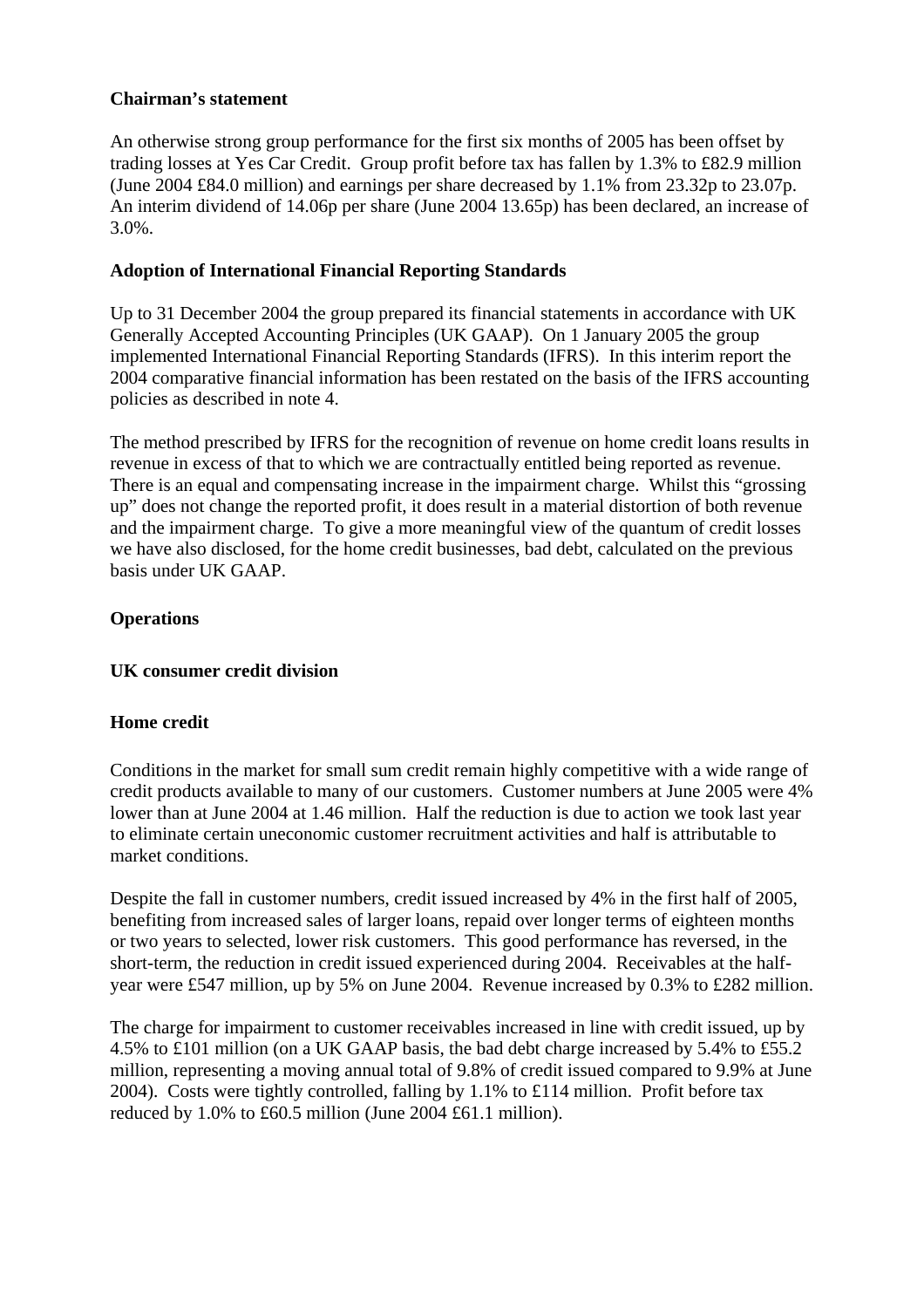# **Yes Car Credit**

The performance of Yes Car Credit during the first half of 2005 was worse than expected, primarily because of reduced sales volumes. A total of 15,289 vehicles were sold and financed during the first half of 2005, 25% less than in the corresponding period of 2004. While market conditions remain depressed with sales volumes in the used car credit market down by 7% in the first half, Yes Car Credit's performance is considerably worse. Lower numbers of enquiries in response to national advertising and a reduced conversion of customer enquiries to sales are key contributory factors.

The reduction in sales volumes combined with rising vehicle preparation costs resulted in a decrease in gross profit of £10.9 million (16%) to £55.7 million. In addition, sales of optional insurance products reduced following the introduction of new regulations in January 2005, which require a more complex and time-consuming sales process. As a result, the margins on business written in the first half of the year were lower than expected and this will flow through to the gross profit margins earned in subsequent periods.

The charge for impairment of customer receivables increased by more than expected, up by 6.2% to £18.9 million. Costs were reduced by 4.3% to £36.0 million, benefiting from the closure of two under-performing branches earlier in the year.

The loss before tax for the half-year to June 2005 was £6.2 million compared to a profit before tax of £5.7 million for the first half of 2004 and a loss of £8.4 million for the second half of 2004.

During the past nine months a new senior management team has been recruited and a comprehensive improvement plan has been prepared and is being implemented. This aims to deliver improvements in all areas of the business and return it to profitability. The improvement plan is beginning to deliver benefits and we will continue to monitor performance closely against this plan. We are also conducting a full review of the strategy and options for this business and intend to conclude this within the next six months.

## **Vanquis Bank**

Vanquis Bank performed well in the half-year to June 2005. In the first quarter, the operations infrastructure was expanded to support the full scale launch of a differentiated credit card for the non-standard UK market. This expansion enabled a successful acceleration of customer recruitment in the second quarter. At 30 June 2005, 113,000 cards were in issue, up from 76,000 at December 2004. Receivables at the half-year were £42.0 million, up from £12.1 million at June 2004. Revenue was £7.2 million (June 2004 £2.0 million).

Many of the costs associated with building a credit card business, including customer acquisition and impairment charges, arise in the early stages of the customer relationship, leading to a substantial early investment in start-up losses. This is reflected in the result for the first half of 2005 which, as expected, was a loss of £7.2 million (June 2004 £4.8 million loss).

## **Motor insurance division**

Provident Insurance continues to deliver excellent results. During the first half of this year prices in our segments of the private car insurance market have remained broadly stable. We have increased our prices by approximately 1% in the first half, and our policyholder numbers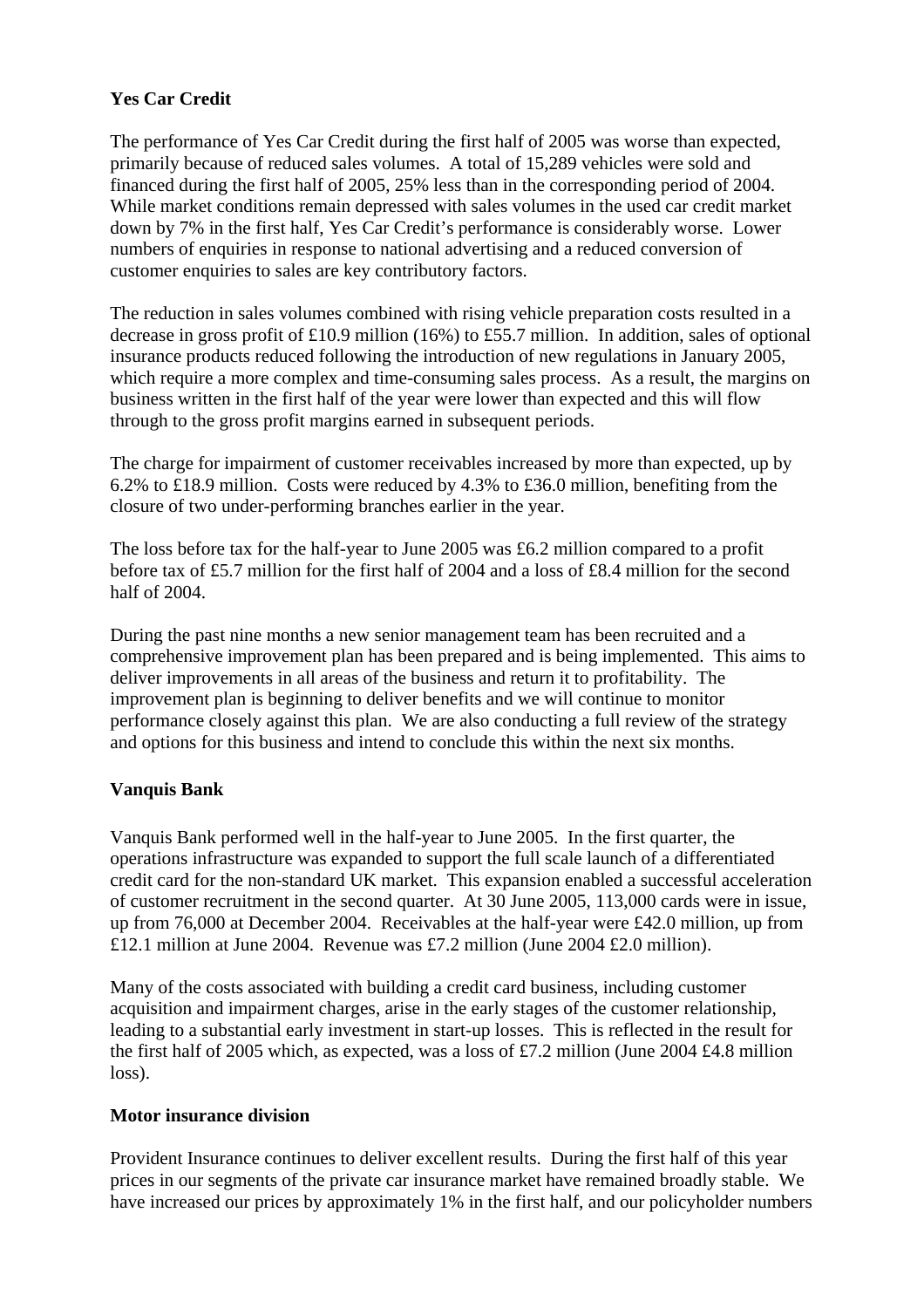have remained steady at around 498,000. Claims cost trends were favourable resulting in underwriting profit increasing to £12.3 million for the first half of 2005 (June 2004 £4.7 million). The investment fund, held to meet future claims costs, reduced by 3.3% to £435 million and yielded income of £10.8 million (June 2004 £11.9 million). Profit before tax increased by 39% to £23.1 million (June 2004 £16.6 million).

#### **International division**

*In this section, percentage changes in credit issued, collections, customer receivables, revenue and costs are stated on a like-for-like basis that translates foreign currency figures for the first half of 2004 into sterling using the rate of exchange prevailing in the first half of 2005. Percentage changes in profit or loss figures are not currency adjusted and simply compare the sterling figures for each half-year using the rate of exchange prevailing at the time.* 

The international division continues to grow rapidly and to produce excellent results. Customer numbers at the end of June were 1.6 million, 246,000 (18%) higher than at June 2004. Credit issued for the division also increased strongly, up by 15% to £247 million. Customer receivables at June 2005 increased by 24% to £276 million compared to June 2004 and this generated increased revenue, up by 23% to £172 million. The charge for impairment of customer receivables was £72 million, up by 36% on the same period of 2004 (on a UK GAAP basis the bad debt charge increased by 32% to £33 million, representing a moving annual total of 10.3% of credit issued compared to 10.3% at June 2004). Costs continue to grow by less than revenue, rising by 12% to £71 million, reflecting improving efficiency as the business matures. Lower rates of interest on borrowings also benefited the division with interest costs rising by only 4% to £10 million. Profit before tax increased by 79% to £19.2 million (June 2004 £10.7 million).

## **Central Europe**

Central Europe is the largest business in the international division. Since its launch in 1997 it has grown rapidly and established strong market positions in the four central European markets of Poland, Czech Republic, Hungary and Slovakia. At the end of June 2005 customer numbers were up by 197,000 (14%), to 1.56 million compared to June 2004, with particularly strong growth in Hungary and Slovakia. In the first half of 2005, credit issued also increased rapidly, up by 13% to £241 million. Customer receivables at June 2005 increased by 22% to £271 million compared to June 2004 and revenue by 22% to £169 million. Charges for impairment to customer receivables increased by more than we had expected, up by 34% to £71 million (on a UK GAAP basis the bad debt charge increased by 31% to £32.8 million, representing a moving annual total of 10.4% of credit issued compared to 10.2% at June 2004). This reflects a reduction in the collections performance in Poland primarily attributable to the strong growth in lending in the second half of 2004. This has been addressed during the first half of this year with a measured slowing in the growth in credit issued in Poland together with an increased emphasis on collections. Central European overhead expenses increased by 10% to £63 million, well below volume growth and substantial efficiency gains continue to be made as the business grows. Interest costs on borrowings benefited from lower interest rates and increased by just 1% to £9 million. Profit before tax increased by 53% from £16.3 million to £25.0 million.

## **Mexico**

Following our decision to move from pilot scale in Mexico to a regional roll-out in the Puebla-Veracruz region, we have made good progress. In the first half of 2005, nine new branches were opened, agent numbers rose by 568 to 1,192 and customer numbers increased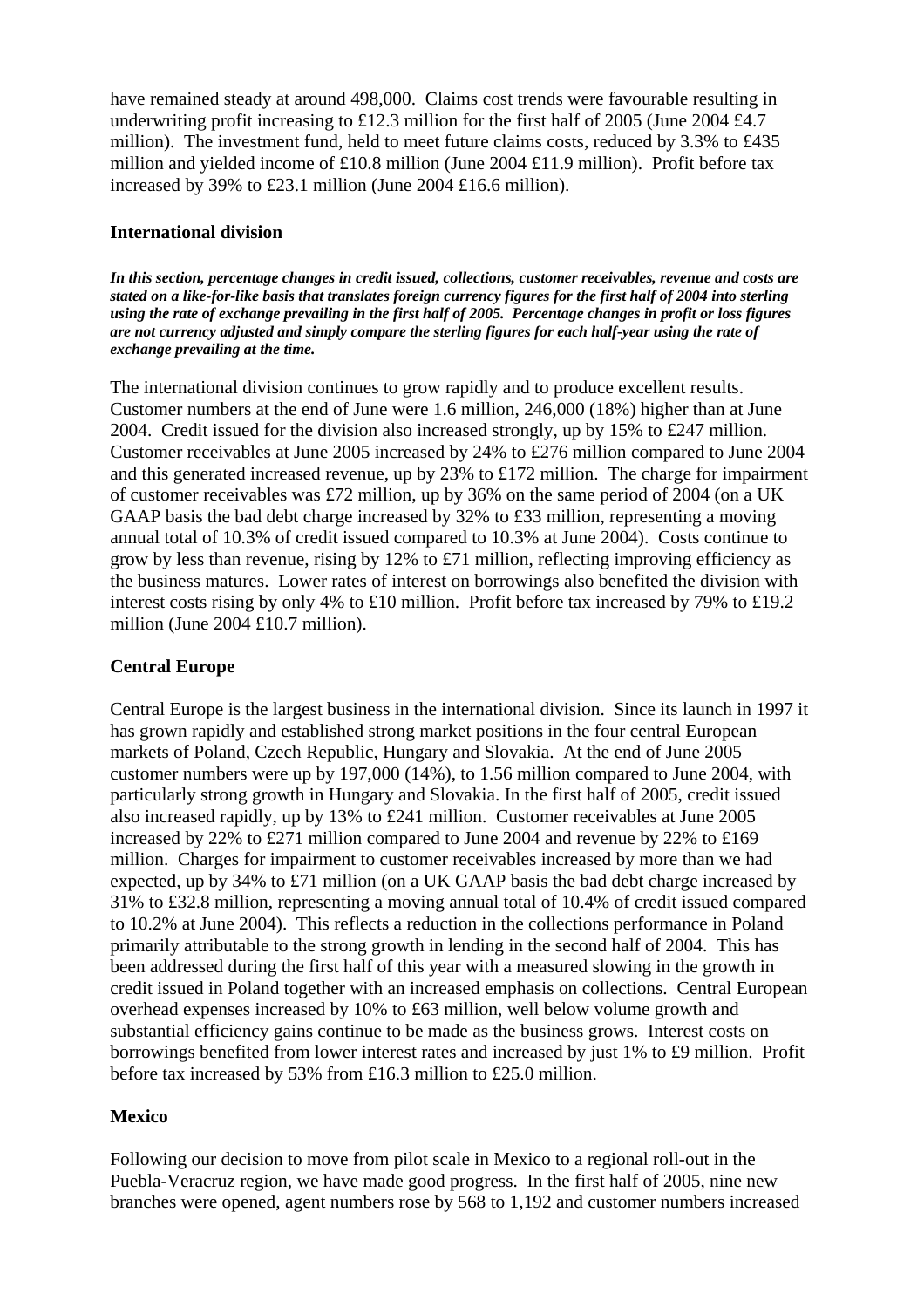from 35,000 to 63,000. In the six months to June 2005, £6.2 million of credit was issued and collections and credit quality developed to plan. Mexico is performing as we anticipated and pre-tax start-up losses for the half-year were, as expected, £1.5 million (June 2004 £1.1 million loss).

## **Regulatory**

The UK Government's Consumer Credit Bill is progressing through the parliamentary process and is expected to become law towards the end of this year. The aim of the bill is to modernise the regulation of consumer credit and to enhance consumer protection through tighter licensing requirements and by making it easier for consumers to challenge unfair practices and terms. We welcome these proposals.

In Poland, a new law establishing a maximum interest rate of four times the Lombard rate (equivalent to LIBOR in the UK) is being introduced. The Lombard rate is currently 6% which would result in a maximum interest rate of 24%. The new law becomes effective for loans issued from February 2006. We have made preparations for this eventuality and are confident that we can continue to serve our customers without any material impact on the performance of our Polish business.

The Competition Commission inquiry into the supply of home credit in the UK continues and we have made several submissions of evidence in public and private hearings, and in writing. We have made clear that Provident Financial is a responsible lender operating in a highly competitive market with transparent products and a home service which is valued by our customers. The Commission is expected to publish its 'emerging thinking' document later this month or in early October and its 'provisional findings' report at the end of the year.

## **Prospects for 2005**

## **UK consumer credit division**

We expect that market conditions for UK home credit will remain competitive and that the business will continue to see reductions in customer numbers for 2005. Growth in credit issued is expected for the year as a whole, although at a slightly lower level than for the halfyear. This is because those customers already served with larger, longer term loans are unlikely to require further loans during the second half of 2005. In common with other consumer lenders we have recently seen early signs that the pressure on consumers' disposable incomes from rising fuel and utility prices is leading to an increase in arrears and impairment charges. We continue to expect a modest reduction in profit this year with a further reduction in 2006 if current market conditions persist.

At Yes Car Credit, the comprehensive improvement plan which is being implemented by the new management team is aimed at improving all areas of the business with particular focus on increasing sales, profit margins and reducing impairment charges. Our target is for the business to return to profitable trading during 2006, breaking-even for 2006 as a whole. We are closely monitoring performance against this plan and will conclude a strategic review of this business within the next six months. 2005 will be a year of re-building and, as previously indicated, we expect pre-tax trading losses in the range of £15-20 million.

Vanquis Bank is expected to grow its cardholder numbers and customer receivables strongly during the second half. Vanquis has also seen the results of increased pressure on consumers'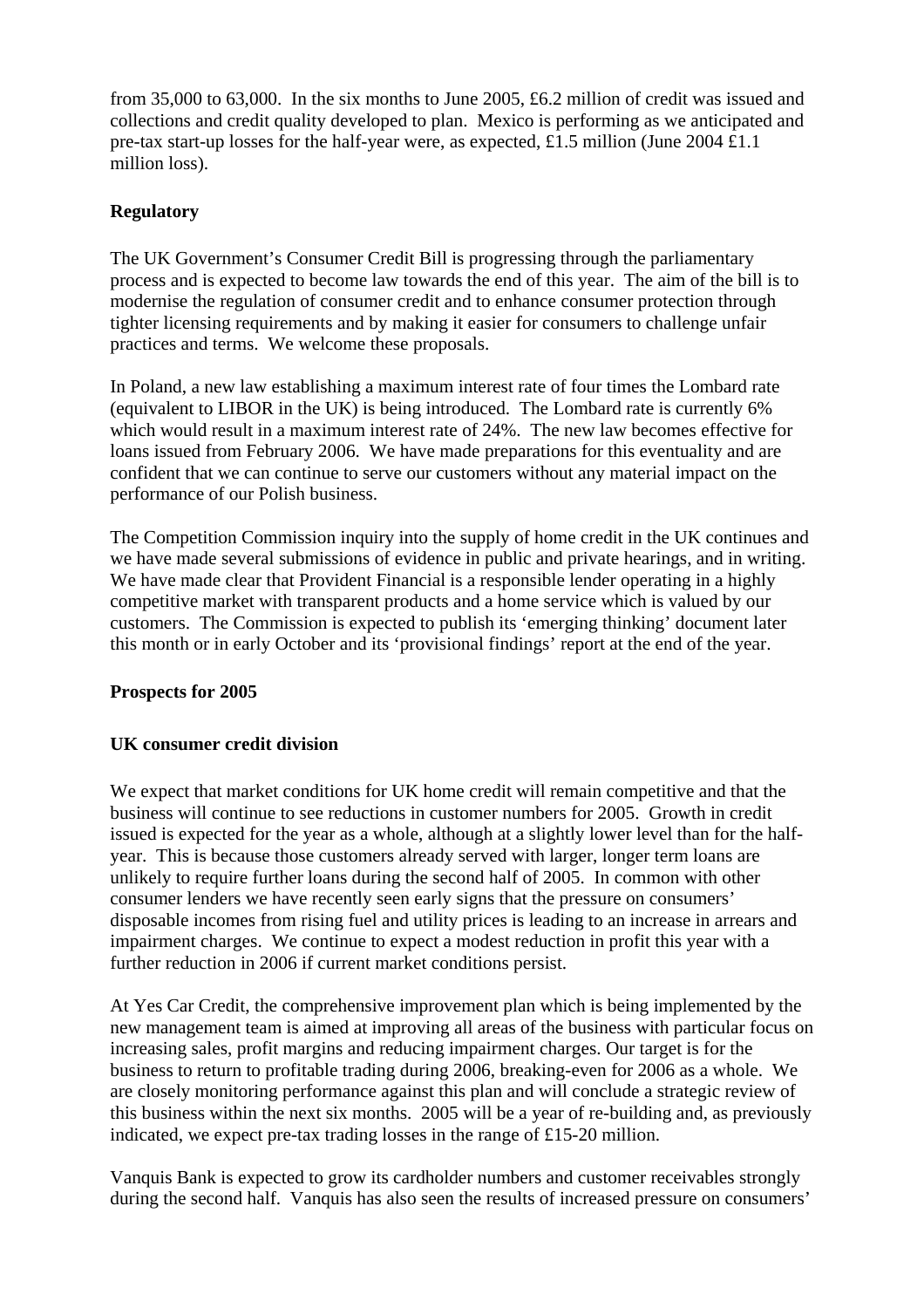disposable incomes from rising fuel and utility prices and has tightened its underwriting standards in response to an increase in arrears and impairment charges. Overall, Vanquis is developing in line with plan. We expect start-up losses of around £15 million in 2005, with a much reduced loss in 2006 as the card portfolio matures and benefits from scale economies, and profits in 2007.

#### **Motor insurance division**

We expect our underwriting results to continue to benefit from the favourable development of claims costs and the business is expected to deliver excellent results for the year.

#### **International division**

International division is set to continue to deliver strong growth and good results for the year. In Mexico, we will further expand our operations in the Puebla-Veracruz region and we continue to expect start-up losses of about £5 million for this year. In central Europe, we expect strong growth and a good performance for the year.

#### **Group outlook**

We expect good performances from the majority of the group in 2005 with growth offset by the trading losses at Yes Car Credit.

John van Kuffeler Chairman 14 September 2005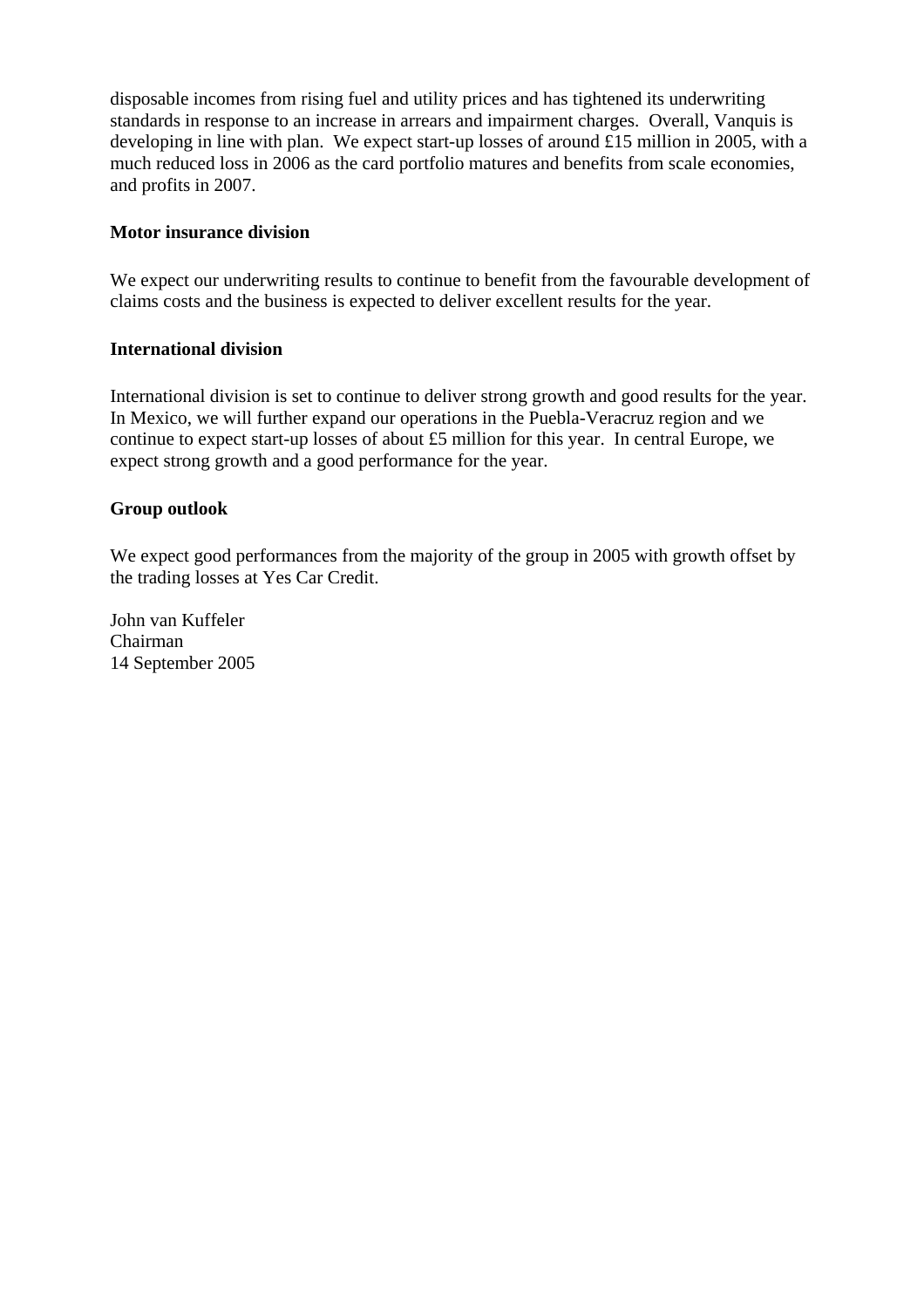# **Consolidated interim income statement**

|                               | <b>Notes</b> | Unaudited    | Unaudited    | Unaudited    |
|-------------------------------|--------------|--------------|--------------|--------------|
|                               |              | Half-year to | Half-year to | Full year to |
|                               |              | 30 June 2005 | 30 June 2004 | 31 Dec 2004  |
|                               |              |              | as restated  | as restated  |
|                               |              | $\pounds$ m  | $\pounds$ m  | $\pounds$ m  |
| Revenue                       | 5            | 663.3        | 632.2        | 1,272.4      |
| Finance income                |              | 13.9         | 13.6         | 27.4         |
| <b>Total income</b>           |              | 677.2        | 645.8        | 1,299.8      |
| Finance costs                 |              | (27.6)       | (26.3)       | (57.1)       |
| <b>Operating costs</b>        |              | (423.9)      | (408.5)      | (767.7)      |
| Administrative expenses       |              | (142.8)      | (127.0)      | (269.5)      |
| <b>Total costs</b>            |              | (594.3)      | (561.8)      | (1,094.3)    |
| <b>Profit before taxation</b> | 5            | 82.9         | 84.0         | 205.5        |
| Tax expense                   | 6            | (24.3)       | (24.9)       | (61.1)       |
| <b>Profit after taxation</b>  |              | 58.6         | 59.1         | 144.4        |
|                               |              |              |              |              |
|                               |              | Unaudited    | Unaudited    | Unaudited    |
|                               |              | Half-year to | Half-year to | Full year to |
|                               |              | 30 June 2005 | 30 June 2004 | 31 Dec 2004  |
|                               |              |              | as restated  | as restated  |
|                               |              | pence        | pence        | pence        |
| <b>Earnings per share</b>     |              |              |              |              |
| <b>Basic</b>                  | 7            | 23.07        | 23.32        | 57.00        |
| Diluted                       | 7            | 22.93        | 23.21        | 56.74        |
|                               |              |              |              |              |
| Dividend per share            |              |              |              |              |
| Proposed                      | 8            | 14.06        | 13.65        | 20.75        |
| Paid                          | 8            | 20.75        | 19.90        | 33.55        |

# **Statement of recognised income and expense**

|                                                | <b>Notes</b> | Unaudited    | Unaudited    | Unaudited    |
|------------------------------------------------|--------------|--------------|--------------|--------------|
|                                                |              | Half-year to | Half-year to | Full year to |
|                                                |              | 30 June 2005 | 30 June 2004 | 31 Dec 2004  |
|                                                |              |              | as restated  | as restated  |
|                                                |              | $\pounds$ m  | $\pm$ m      | $\pounds$ m  |
| <b>Profit after taxation for the financial</b> |              |              |              |              |
| period                                         |              | 58.6         | 59.1         | 144.4        |
| Exchange differences on foreign currency       |              |              |              |              |
| translations                                   |              | (2.3)        | (0.8)        | 3.9          |
| Net fair value $losses - cash flow$ hedges     |              | (2.9)        | (0.4)        | (4.9)        |
| Actuarial losses on retirement benefit         |              |              |              |              |
| obligations                                    | 11           | (18.5)       | (17.7)       | (34.3)       |
| Tax on items taken directly to equity          |              | 6.1          | 5.4          | 11.9         |
| Net expense recognised directly in equity      |              | (17.6)       | (13.5)       | (23.4)       |
| Total recognised income for the period         |              | 41.0         | 45.6         | 121.0        |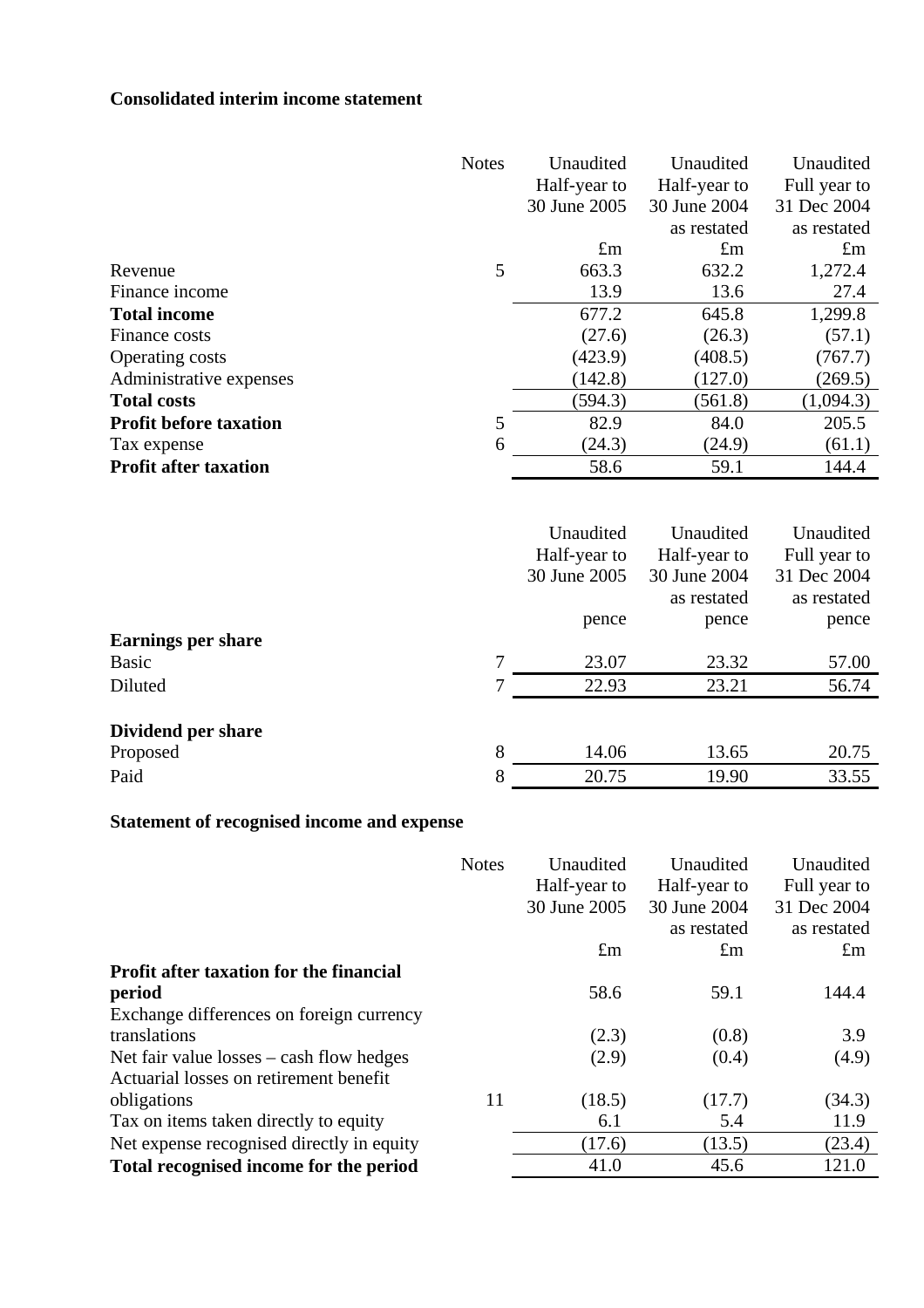# **Consolidated interim balance sheet**

|                                                                   | <b>Notes</b> | Unaudited     | Unaudited    | Unaudited    |
|-------------------------------------------------------------------|--------------|---------------|--------------|--------------|
|                                                                   |              | As at         | As at        | As at        |
|                                                                   |              | 30 June 2005  | 30 June 2004 | 31 Dec 2004  |
|                                                                   |              |               | as restated  | as restated  |
|                                                                   |              | $\pounds$ m   | $\pounds$ m  | $\pounds$ m  |
| <b>ASSETS</b>                                                     |              |               |              |              |
| <b>Non-current assets</b>                                         |              |               |              |              |
| Goodwill                                                          | 9            | 94.1          | 87.8         | 87.8         |
| Property, plant and equipment                                     |              | 41.1          | 36.2         | 39.7         |
| Intangible assets                                                 |              | 26.7          | 17.1         | 21.1         |
| Deferred income tax assets                                        |              | 73.8          | 57.8         | 67.0         |
|                                                                   |              | 235.7         | 198.9        | 215.6        |
| <b>Current assets</b>                                             |              |               |              |              |
| Inventories                                                       |              | 11.3          | 13.7         | 16.6         |
| Financial assets:                                                 |              |               |              |              |
| - Amounts receivable from customers:                              |              |               |              |              |
| - due within one year                                             | 10           | 913.5         | 788.6        | 990.1        |
| - due in more than one year                                       | 10           | 220.3         | 217.0        | 210.1        |
| - Derivative financial instruments<br>Trade and other receivables |              | 10.6<br>119.0 | 10.4         | 5.4          |
|                                                                   |              | 4.0           | 132.8        | 119.5        |
| Current income tax assets                                         |              | 505.7         | 1.0<br>521.1 | 4.0<br>500.1 |
| Cash and cash equivalents                                         |              | 1,784.4       | 1,684.6      | 1,845.8      |
| <b>Total assets</b>                                               |              | 2,020.1       | 1,883.5      | 2,061.4      |
|                                                                   |              |               |              |              |
| <b>LIABILITIES</b>                                                |              |               |              |              |
| <b>Current liabilities</b>                                        |              |               |              |              |
| Financial liabilities:                                            |              |               |              |              |
| - Bank and other borrowings                                       |              | (17.0)        | (17.9)       | (35.3)       |
| - Derivative financial instruments                                |              | (33.6)        | (29.6)       | (39.3)       |
| Trade and other payables                                          |              | (126.2)       | (131.6)      | (134.9)      |
| Current income tax liabilities                                    |              | (53.4)        | (50.2)       | (60.1)       |
| Insurance accruals and deferred income                            |              | (395.4)       | (447.3)      | (424.9)      |
|                                                                   |              | (625.6)       | (676.6)      | (694.5)      |
| <b>Non-current liabilities</b>                                    |              |               |              |              |
| <b>Financial liabilities:</b>                                     |              |               |              |              |
| - Bank and other borrowings                                       |              | (855.2)       | (717.6)      | (822.4)      |
| Retirement benefit obligations                                    | 11           | (133.2)       | (118.5)      | (129.8)      |
|                                                                   |              | (988.4)       | (836.1)      | (952.2)      |
| <b>Total liabilities</b>                                          |              | (1,614.0)     | (1,512.7)    | (1,646.7)    |
| <b>NET ASSETS</b>                                                 |              | 406.1         | 370.8        | 414.7        |
|                                                                   |              |               |              |              |
| <b>SHAREHOLDERS' EQUITY</b>                                       |              |               |              |              |
| Called-up share capital                                           | 12           | 26.5          | 26.4         | 26.4         |
| Share premium account                                             | 12           | 107.4         | 105.1        | 105.5        |
| Other reserves                                                    | 12           | (1.2)         | (1.8)        | 2.4          |
| Retained earnings                                                 | 12           | 273.4         | 241.1        | 280.4        |
| <b>TOTAL EQUITY</b>                                               | 12           | 406.1         | 370.8        | 414.7        |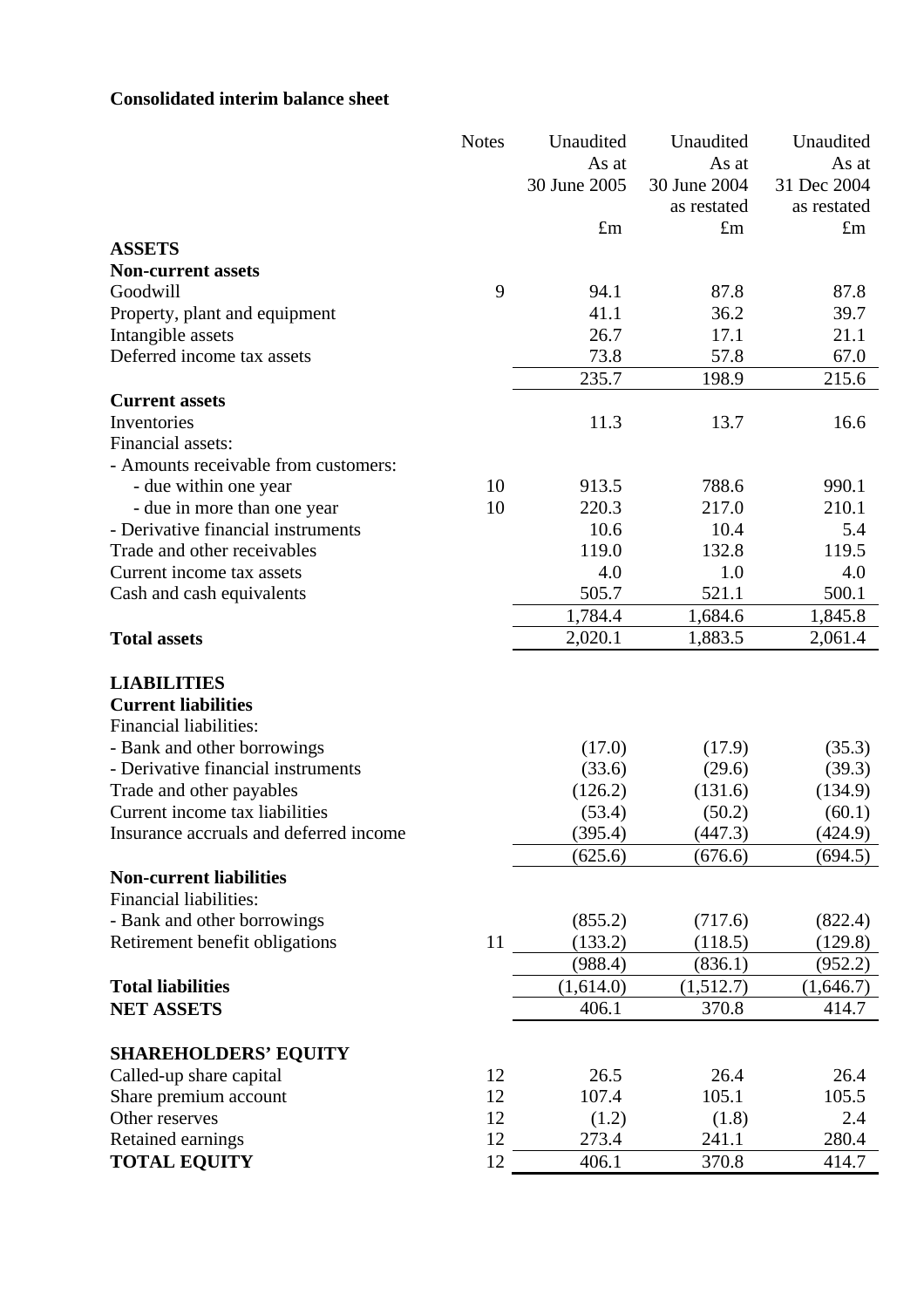#### **Consolidated interim cash flow statement**

|                                                                                             | Unaudited    | Unaudited    | Unaudited    |
|---------------------------------------------------------------------------------------------|--------------|--------------|--------------|
|                                                                                             | Half-year to | Half-year to | Full year to |
|                                                                                             | 30 June 2005 | 30 June 2004 | 31 Dec 2004  |
|                                                                                             |              | as restated  | as restated  |
|                                                                                             | $\pounds$ m  | $\pounds$ m  | $\pounds$ m  |
| <b>Cash flows from operating activities</b>                                                 |              |              |              |
| Cash generated from operations                                                              | 101.4        | 114.8        | 79.7         |
| Interest paid                                                                               | (30.7)       | (27.6)       | (53.3)       |
| Interest received                                                                           | 14.1         | 13.8         | 27.9         |
| Income tax paid                                                                             | (31.4)       | (23.1)       | (54.5)       |
| Net cash generated from/(used in) operating                                                 |              |              |              |
| activities                                                                                  | 53.4         | 77.9         | (0.2)        |
| <b>Cash flows from investing activities</b>                                                 |              |              |              |
| Purchases of property, plant and equipment                                                  | (10.1)       | (8.7)        | (19.0)       |
| Proceeds from sale of property, plant and                                                   |              |              |              |
| equipment                                                                                   | 1.5          | 0.9          | 3.3          |
| Purchase of intangible assets                                                               | (6.0)        | (2.9)        | (7.1)        |
| Net cash used in investing activities                                                       | (14.6)       | (10.7)       | (22.8)       |
| <b>Cash flows from financing activities</b>                                                 |              |              |              |
| Proceeds from borrowings                                                                    | 105.0        | 44.3         | 181.9        |
| Repayment of borrowings                                                                     | (85.4)       | (97.9)       | (139.6)      |
| Dividends paid to company shareholders                                                      | (52.7)       | (50.3)       | (84.9)       |
| Proceeds from issue of share capital                                                        | 2.0          | 3.7          | 4.1          |
| (Purchase of)/proceeds from the sale of treasury                                            |              |              |              |
| shares                                                                                      | (0.4)        | (0.1)        | 1.9          |
| Net cash used in financing activities                                                       | (31.5)       | (100.3)      | (36.6)       |
|                                                                                             |              |              |              |
| Net increase/(decrease) in cash and bank                                                    |              |              |              |
| overdrafts                                                                                  | 7.3          | (33.1)       | (59.6)       |
| Cash and bank overdrafts at beginning of period<br>Exchange (losses)/gains on cash and bank | 493.5        | 546.0        | 546.0        |
| overdrafts                                                                                  | (2.0)        | (1.8)        | 7.1          |
| Cash and bank overdrafts at end of period                                                   | 498.8        | 511.1        | 493.5        |
| Cash and bank overdrafts at end of period<br>comprise:                                      |              |              |              |
| Cash at bank and in hand                                                                    | 50.2         | 53.7         | 38.4         |
| Short term deposits                                                                         | 455.5        | 467.4        | 461.7        |
| Cash and cash equivalents                                                                   | 505.7        | 521.1        | 500.1        |
| Overdrafts (held in borrowings)                                                             | (6.9)        | (10.0)       | (6.6)        |
|                                                                                             | 498.8        | 511.1        | 493.5        |

The cash and investments held by those businesses that are regulated are required to be strictly segregated from those of the rest of the group and are not available to repay group borrowings. At 30 June 2005 the cash and short term deposits held by the group's regulated businesses amounted to £462.7m (30 June 2004: £478.0m, 31 December 2004: £469.6m).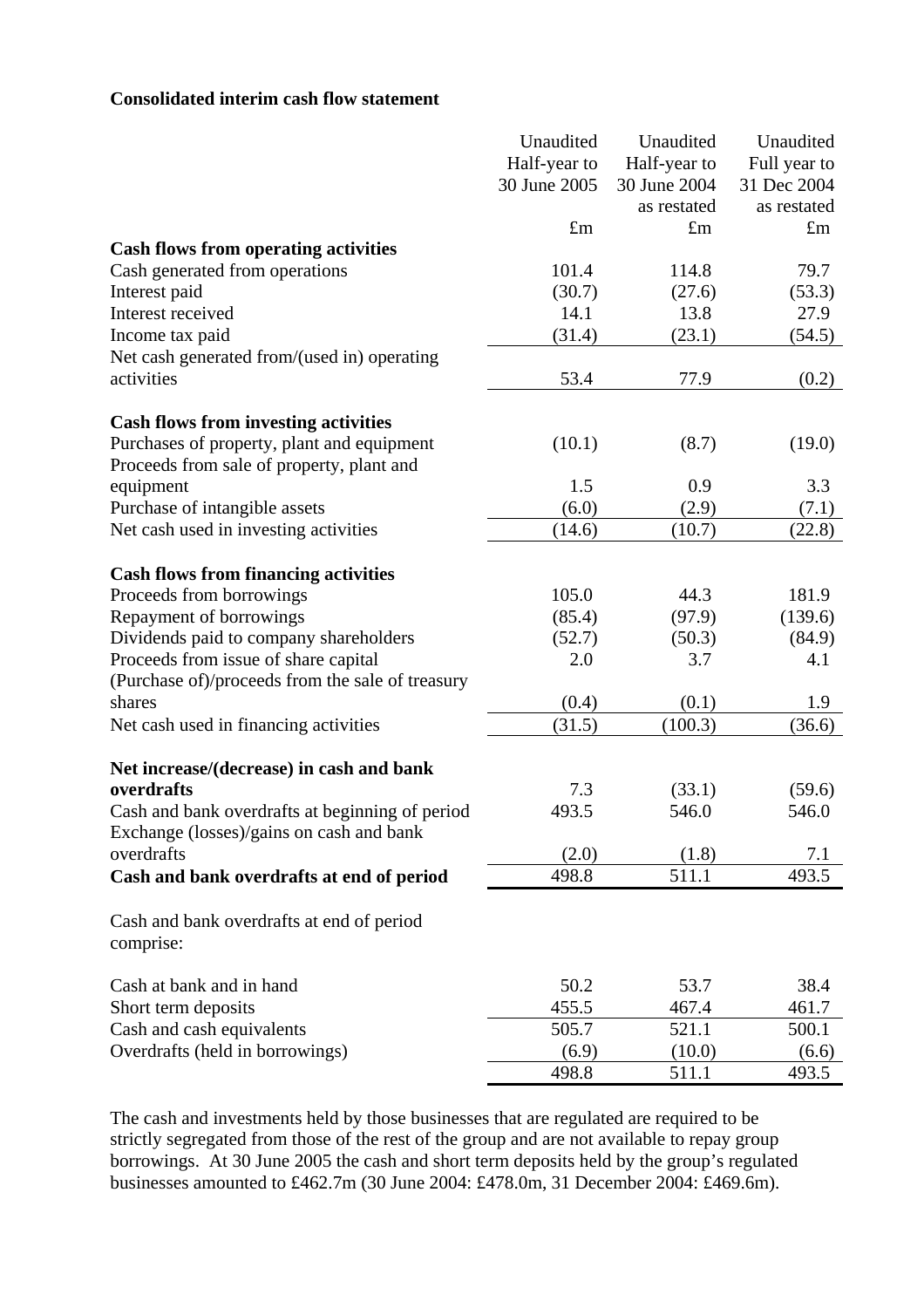#### **Consolidated interim cash flow statement (continued)**

#### **Cash generated from operations**

|                                              | Unaudited    | Unaudited    | Unaudited    |
|----------------------------------------------|--------------|--------------|--------------|
|                                              | Half-year to | Half-year to | Full year to |
|                                              | 30 June 2005 | 30 June 2004 | 31 Dec 2004  |
|                                              |              | as restated  | as restated  |
|                                              | $\pounds$ m  | $\pounds$ m  | $\pounds$ m  |
| Profit for the period                        | 58.6         | 59.1         | 144.4        |
| Adjusted for:                                |              |              |              |
| Tax expense                                  | 24.3         | 24.9         | 61.1         |
| Finance costs                                | 27.6         | 26.3         | 57.1         |
| Finance income                               | (13.9)       | (13.6)       | (27.4)       |
| Share-based payment charge                   | 1.5          | 0.7          | 1.4          |
| Depreciation                                 | 6.3          | 5.2          | 10.8         |
| Amortisation                                 | 0.4          |              | 0.2          |
| Loss on sale of property, plant and          |              |              |              |
| equipment                                    | 0.1          |              | 0.1          |
| Changes in operating assets and liabilities: |              |              |              |
| Inventories                                  | 5.3          | 0.9          | (2.0)        |
| Amounts receivable from customers            | 51.0         | 39.9         | (120.6)      |
| Trade and other receivables                  | (1.5)        | (5.0)        | 14.7         |
| Trade and other payables                     | (13.6)       | (2.8)        | (11.4)       |
| Insurance accruals and deferred income       | (29.5)       | (15.6)       | (38.0)       |
| Retirement benefit obligations               | (15.1)       | (5.3)        | (10.6)       |
| Derivative financial instruments             | (0.1)        | 0.1          | (0.1)        |
| <b>Cash generated from operations</b>        | 101.4        | 114.8        | 79.7         |

## **Changes in the cash flow statement on transition to IFRS**

The insurance division holds deposits with financial institutions to meet the cost of settling future claims. These deposits have maturities of three months or less from the date of acquisition.

UK GAAP requires the movement in cash to be reported in the cash flow statement. Cash is defined as 'cash in hand and deposits repayable on demand less overdrafts'. Under UK GAAP, the insurance division deposits did not meet the definition of cash and were therefore classified as a 'management of liquid resources' in the cash flow statement.

The cash flows reported under IAS 7 'Cash Flow Statements' relate to movements in cash and cash equivalents. Under IAS 7, cash equivalents are defined as 'short term highly liquid investments that are readily convertible into known amounts of cash and subject to insignificant risk of changes in value'. Generally, an investment qualifies as a cash equivalent when it has a maturity of three months or less from the date of acquisition. Accordingly, under IAS 7, the insurance division deposits form part of cash and cash equivalents.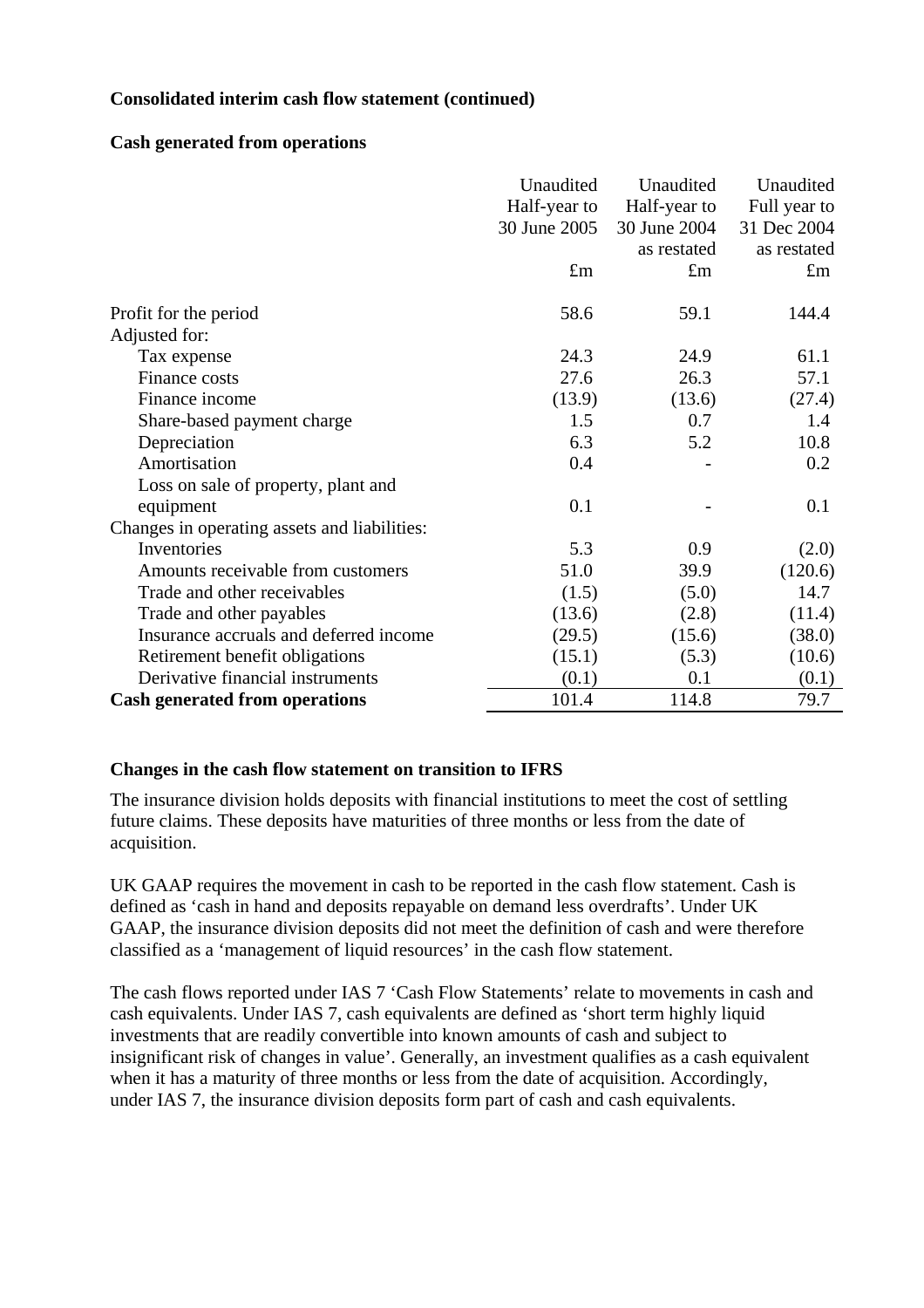#### **Notes to the interim financial information**

## **1. General information**

Following the adoption of IAS Regulation EC 1606/2002 on 19 July 2002 by the European Parliament, Provident Financial plc ('the group'), along with all other European listed entities, will be required to prepare consolidated accounts in accordance with International Financial Reporting Standards (IFRS) as endorsed by the European Union (EU) for years beginning 1 January 2005.

The group will apply IFRS for the year ended 31 December 2005, and will prepare one year of comparative figures under IFRS. Accordingly the group's date of transition to IFRS is 1 January 2004 and its first reporting period under IFRS is for the half-year ended 30 June 2005. This report therefore contains the consolidated financial results for the half-year ended 30 June 2005 on the basis of the IFRS accounting policies as described in note 4, and comparatives for the half-year ended 30 June 2004 and for the year ended 31 December 2004 restated to comply with these accounting policies.

Reconciliations between previously reported UK GAAP results and IFRS as adopted are presented in note 13.

This financial information does not constitute a set of statutory accounts and is unaudited. This document (the 2005 interim report) will be published on the company's website in addition to the normal paper version. The maintenance and integrity of the Provident Financial website is the responsibility of the directors and the work carried out by the auditors does not involve consideration of these matters. Legislation in the UK governing the preparation and dissemination of accounts may differ from legislation in other jurisdictions.

## **2. Basis of preparation**

The financial information in this interim report has been prepared on the basis of all EU endorsed IFRSs that had been published by 31 December 2004 and apply to accounting periods beginning on or after 1 January 2005. The group has also, as permitted, early adopted the amendment to IAS 19 'Employee Benefits – Actuarial Gains and Losses' that was published by the International Accounting Standards Board (IASB) in December 2004 but has not yet been endorsed by the EU. The directors expect that the amendments to IAS 19 will be fully adopted by the EU and will therefore be available for use in the annual IFRS Report and Accounts for the year ended 31 December 2005. During 2005 further standards and interpretations may be issued that will be applicable for financial years beginning on or after 1 January 2005 or that are applicable to later accounting periods but may be adopted early. The group's first IFRS accounts may, therefore, be prepared in accordance with some different accounting policies from those used to prepare the financial information presented here.

The accounting policies that have been applied to this interim financial information are set out in note 4.

The comparative figures for the financial year ended 31 December 2004 are not the group's statutory accounts for that financial year. Those accounts, which were prepared under UK GAAP in accordance with the UK Companies Act 1985, have been reported on by the company's auditors and delivered to the registrar of companies. The report of the auditors was unqualified and did not contain statements under section 237(2) or (3) of the UK Companies Act 1985.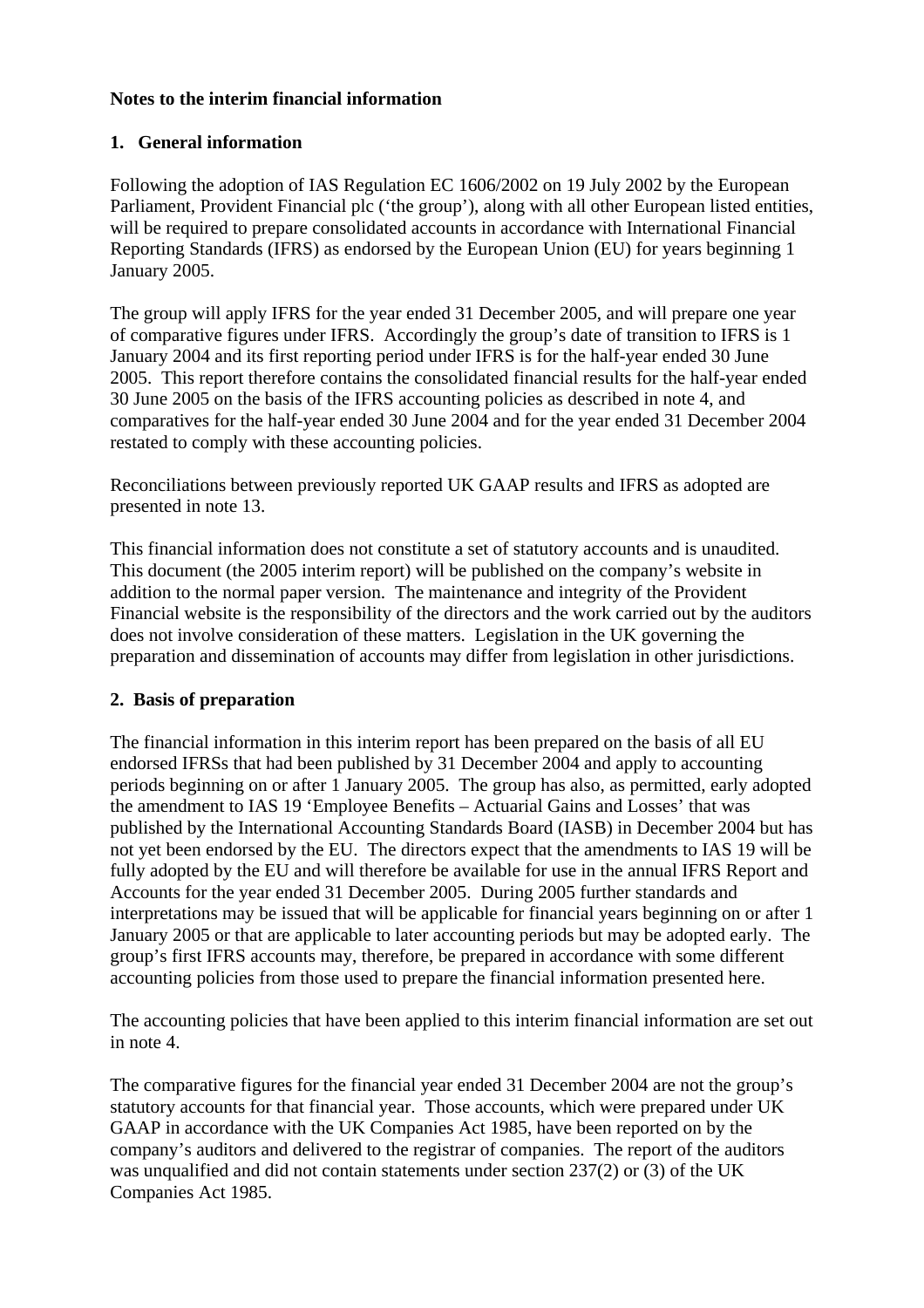#### **3. Transitional arrangements**

On transition to IFRS, an entity is generally required to apply IFRS retrospectively, except where an exemption is available under IFRS 1 'First-time Adoption of International Financial Reporting Standards'. The following is a summary of the key elections from IFRS 1 that have been made by the group.

- The group has elected to adopt the IFRS 1 exemption in relation to business combinations and will only apply IFRS 3 'Business Combinations' prospectively from 1 January 2004. As a result, the balance of goodwill under UK GAAP as at 31 December 2003 is the deemed IFRS cost of goodwill at 1 January 2004. Goodwill is not amortised annually under IFRS but is instead subject to an annual impairment review.
- The group has elected to adopt the IFRS 1 option to reset foreign currency cumulative translation differences to zero on transition to IFRS. Cumulative foreign currency translation differences are shown separately as part of other reserves under IFRS.
- The group has elected to recognise all actuarial gains and losses on pensions directly in shareholders' equity at 1 January 2004. The full defined benefit pension deficit as at 1 January 2004 is therefore recognised in the balance sheet.
- The group has elected to apply the share-based payment exemption and has applied IFRS 2 from 1 January 2004 to those options that were issued after 7 November 2002 but that had not vested by 1 January 2005.
- The group has elected to retain UK GAAP carrying values of property, plant and equipment (including any historic revaluations) as deemed cost on the date of transition to IFRS.

IFRS 1 allows IAS 32 'Financial Instruments: Disclosure and Presentation', IAS 39 'Financial Instruments: Recognition and Measurement' and IFRS 4 'Insurance Contracts' to be applied from 1 January 2005 with no restatement of comparative information. Given that IAS 39 impacts the group's revenue recognition, impairment and recognition of derivatives at fair value, the group has not taken advantage of this exemption and has therefore fully adopted IAS 32, IAS 39 and IFRS 4 in its 2004 comparatives to ensure that they are comparable with the 2005 results.

## **4. Significant accounting policies**

The interim financial information for the half-year ended 30 June 2005 has been prepared on a going concern basis under the historical cost convention, as modified by the revaluation of derivative financial instruments to fair value.

The group's principal accounting policies under IFRS are as follows:

#### **Basis of consolidation**

The consolidated income statement and balance sheet include the accounts of the company and its subsidiary undertakings drawn up from the date control passes to the group until the date control ceases.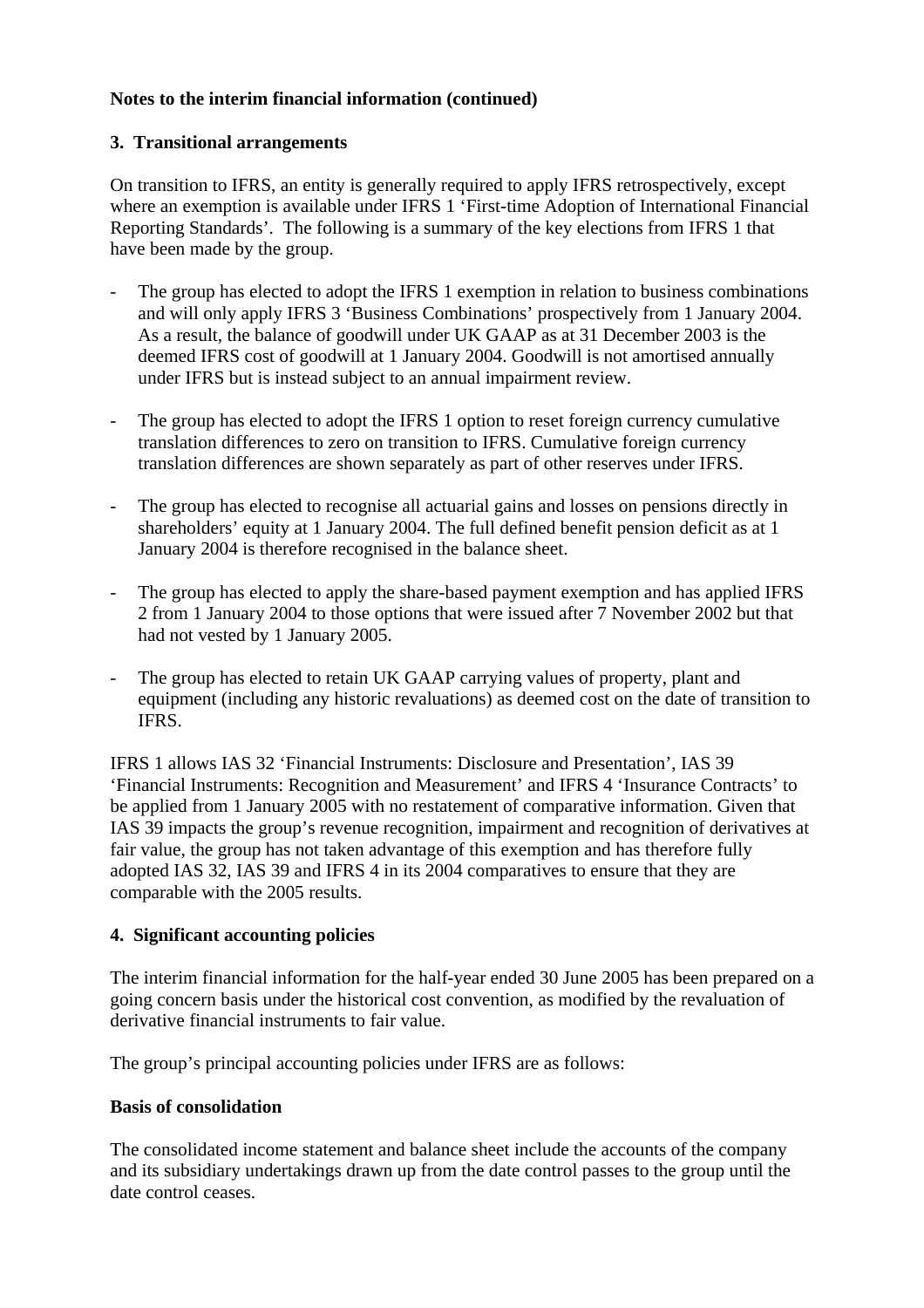#### **4. Significant accounting policies (continued)**

Control is assumed to exist where more than 50% of the voting share capital is owned or where it is clear that the group controls another entity either through the power to:

- govern the operating and financial policies of that entity;
- appoint or remove the majority of the members of the board of that entity; or
- cast the majority of the votes at a board meeting of that entity.

All intra-group transactions, balances and unrealised gains on transactions between group companies are eliminated on consolidation.

#### **Revenue**

Revenue, which excludes value added tax and intra-group transactions, comprises revenue earned for the home credit businesses; premiums written for the motor insurance underwriting business; revenue earned by Yes Car Credit on the sale of motor vehicles and associated finance and insurance contracts; and interest and fee income earned by Vanquis Bank.

#### **Revenue recognition**

In the home credit business, the service charge on a home credit loan is fixed. The charge does not increase if customers take longer than the contracted period to repay the loan and there are no penalty or default interest charges. In accordance with IAS 39 the service charge is accounted for as interest income. Revenue on loan receivables is recognised using an effective interest rate (EIR). The EIR is calculated using estimated cash flows, being contractual payments adjusted for the impact of customers repaying early, but excluding the anticipated impact of customers paying late or not paying at all. Directly attributable incremental issue costs are also taken into account in calculating the EIR. Interest income continues to be accrued on impaired loans using the original EIR applied to the loans' carrying value stated after the deduction for impairment.

In the car finance business of Yes Car Credit revenue from the sale of the motor vehicle is recognised in the income statement when the vehicle is sold. Finance income and insurance commission, which are treated as part of the yield on the financing arrangement, are recognised using the EIR method.

In respect of the motor insurance underwriting business, credit is taken to the income statement for premium income, net of commissions paid to intermediaries, over the life of the policy on a straight line time apportioned method.

In respect of the credit card business of Vanquis Bank, interest is calculated on credit card advances to customers using the EIR on the daily balance outstanding. Annual fees charged to customers' credit card accounts are recognised as part of the EIR. Penalty charges and other fees which are not an integral part of the EIR are recognised at the time the charges are made to customers.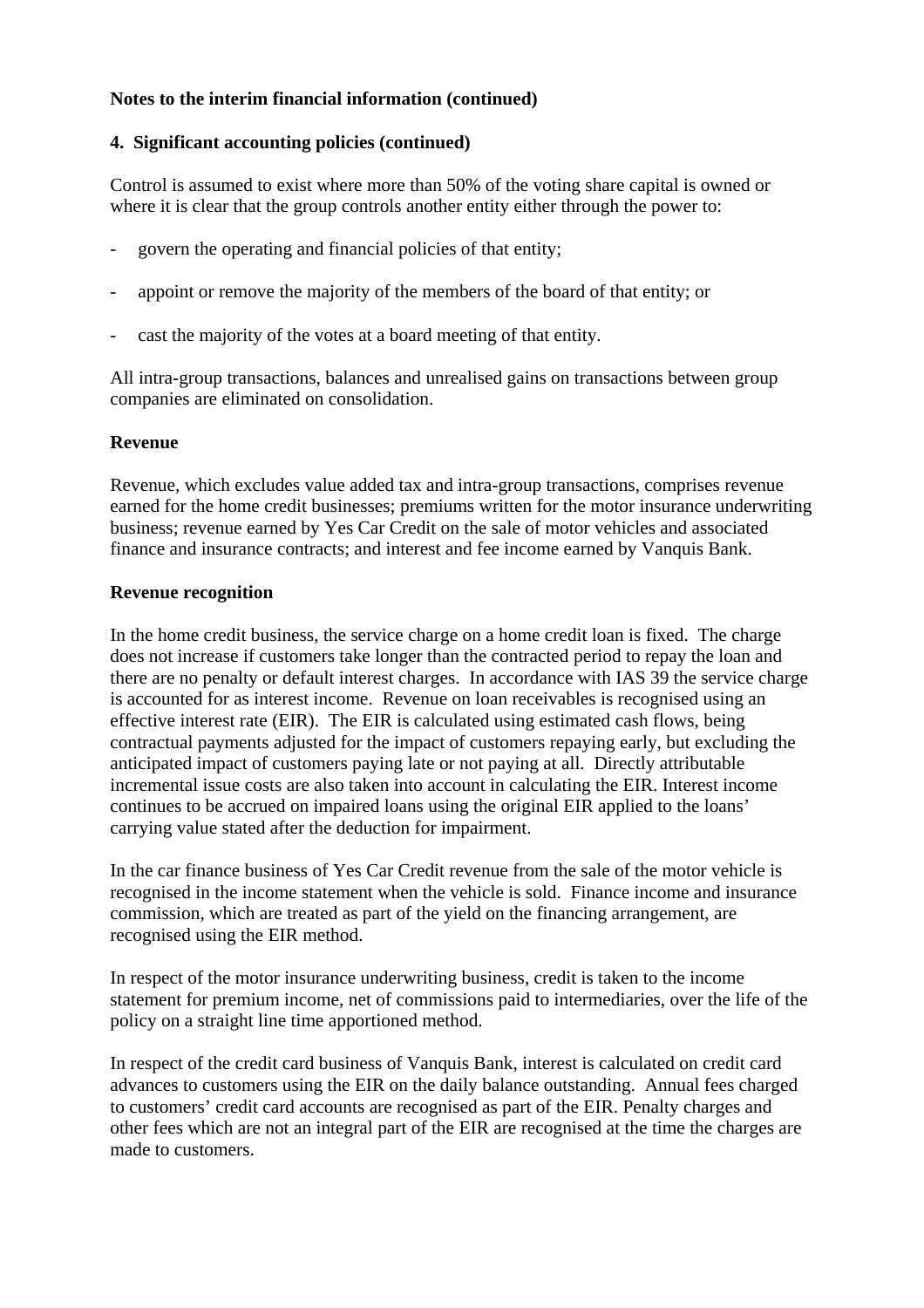### **4. Significant accounting policies (continued)**

#### **Amounts receivable from customers**

All customer receivables are initially recognised at the amount loaned to the customer plus directly attributable incremental issue costs. After initial recognition, customer receivables are subsequently measured at amortised cost. Amortised cost is the amount of the customer receivable at initial recognition less customer repayments, plus revenue earned, less any deduction for impairment.

Customer receivables are assessed for impairment at each balance sheet date. All customer accounts that are in arrears are deemed to have demonstrated evidence of impairment and are subject to a detailed impairment review. Impairment is calculated by estimating the future cash flows from each portfolio of similar loans, discounting these to a present value using the original EIR and comparing this figure with the balance sheet value. All such impairments are charged to the income statement.

#### **Provision for unpaid insurance claims**

Provision is made at the period end for the estimated gross cost of claims incurred but not settled at the balance sheet date, including the gross cost of claims expected to be incurred but not yet reported to the group. The estimated cost of claims comprises expenses to be incurred in settling claims and a deduction for the expected value of salvage and other recoveries. Provisions are calculated gross of any reinsurance recoveries. The group takes all reasonable steps to ensure that it has appropriate information regarding its claims exposures. However, given the uncertainty in establishing claims provisions, it is likely that the outcome will prove to be different from the original liability established.

The estimated cost of claims is calculated by reference to the projected number of claims based on statistics showing how the number of notified claims has developed over time, and the anticipated average cost per claim based on historical levels adjusted to allow for changes in variables such as legislation, inflation rates, the mix of business and industry benchmarks. The provision for estimated insurance claims is reviewed annually by an external actuary.

#### **Amounts recoverable from reinsurers**

An asset is recognised in respect of amounts recoverable from reinsurers to reflect expected recoveries from reinsurers relating to insurance claims made and estimated claims incurred but not reported at the balance sheet date. Amounts recoverable from reinsurers are assessed for impairment annually and whenever events or changes in circumstances indicate that the carrying value amount may not be recoverable.

## **Goodwill**

All acquisitions are accounted for using the purchase method of accounting.

Goodwill is measured as the excess of the fair value of the consideration over the fair value of the acquired identifiable assets, liabilities and contingent liabilities.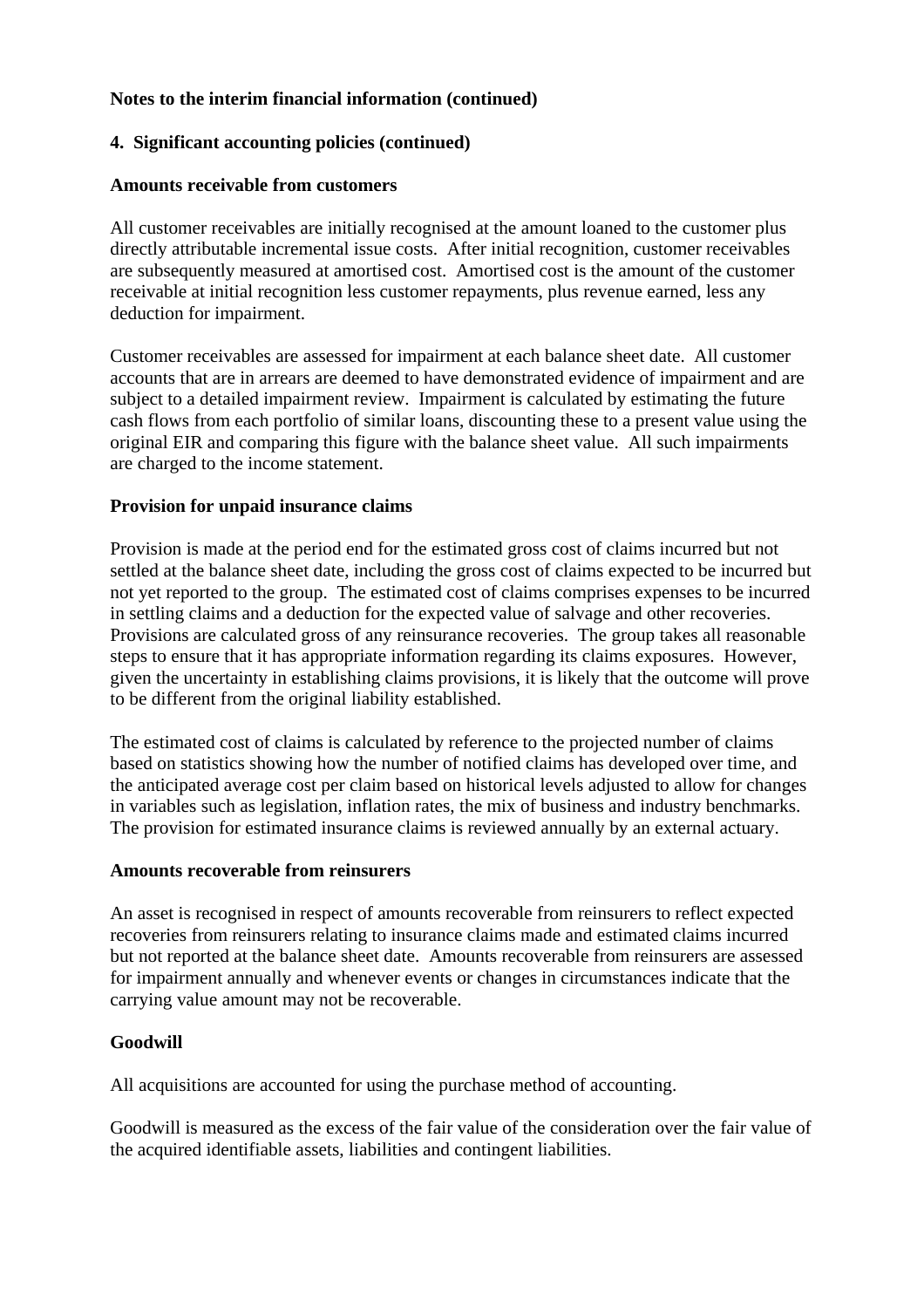#### **4. Significant accounting policies (continued)**

#### **Goodwill (continued)**

Goodwill is not subject to annual amortisation but is instead tested annually for impairment and carried at cost less accumulated impairment losses. Gains and losses on the disposal of a subsidiary include the carrying amount of goodwill relating to the subsidiary sold.

Goodwill arising on acquisitions prior to 1 January 1998 was eliminated against shareholders' funds under UK GAAP and has not been reinstated on transition to IFRS. On disposal of a business, any such goodwill relating to the business will not be taken into account in determining the profit or loss on disposal.

#### **Property, plant and equipment**

Property, plant and equipment is shown at cost less subsequent depreciation and impairment, except for land, which is shown at cost less impairment.

Cost represents invoiced cost plus any other costs that are directly attributable to the acquisition of the item. Repairs and maintenance costs are expensed as incurred.

Under the transitional rules of IFRS 1, the group has elected to use previous UK GAAP carrying values, including revaluations, as deemed cost on transition to IFRS.

Depreciation is calculated to write down assets to their estimated realisable value over their useful economic lives. The following are the principal bases used:

|                                         | $\frac{0}{0}$         | Method           |
|-----------------------------------------|-----------------------|------------------|
| Land                                    | Nil                   |                  |
| Freehold and long leasehold buildings   | 21/2                  | Straight line    |
| Short leasehold buildings               | Over the lease period | Straight line    |
| <b>Fixtures</b> and fittings            | 10                    | Straight line    |
| Equipment (including computer hardware) | 20 to 33 $1/3$        | Straight line    |
| Motor vehicles                          | 25                    | Reducing balance |

The residual value and useful economic life of all assets are reviewed, and adjusted if appropriate, at each balance sheet date.

All items of property, plant and equipment, other than land, are tested for impairment whenever events or changes in circumstances indicate that the carrying value may not be recoverable. Land is subject to an annual impairment test. An impairment loss is recognised for the amount by which the asset's carrying value exceeds the higher of the asset's value in use or its fair value less costs to sell.

#### **Computer software**

Acquired computer software licences are capitalised as an intangible asset on the basis of the costs incurred to acquire and bring into use the specific software.

Directly attributable costs associated with the development of software that will generate future economic benefits are capitalised as part of the software intangible asset. Direct costs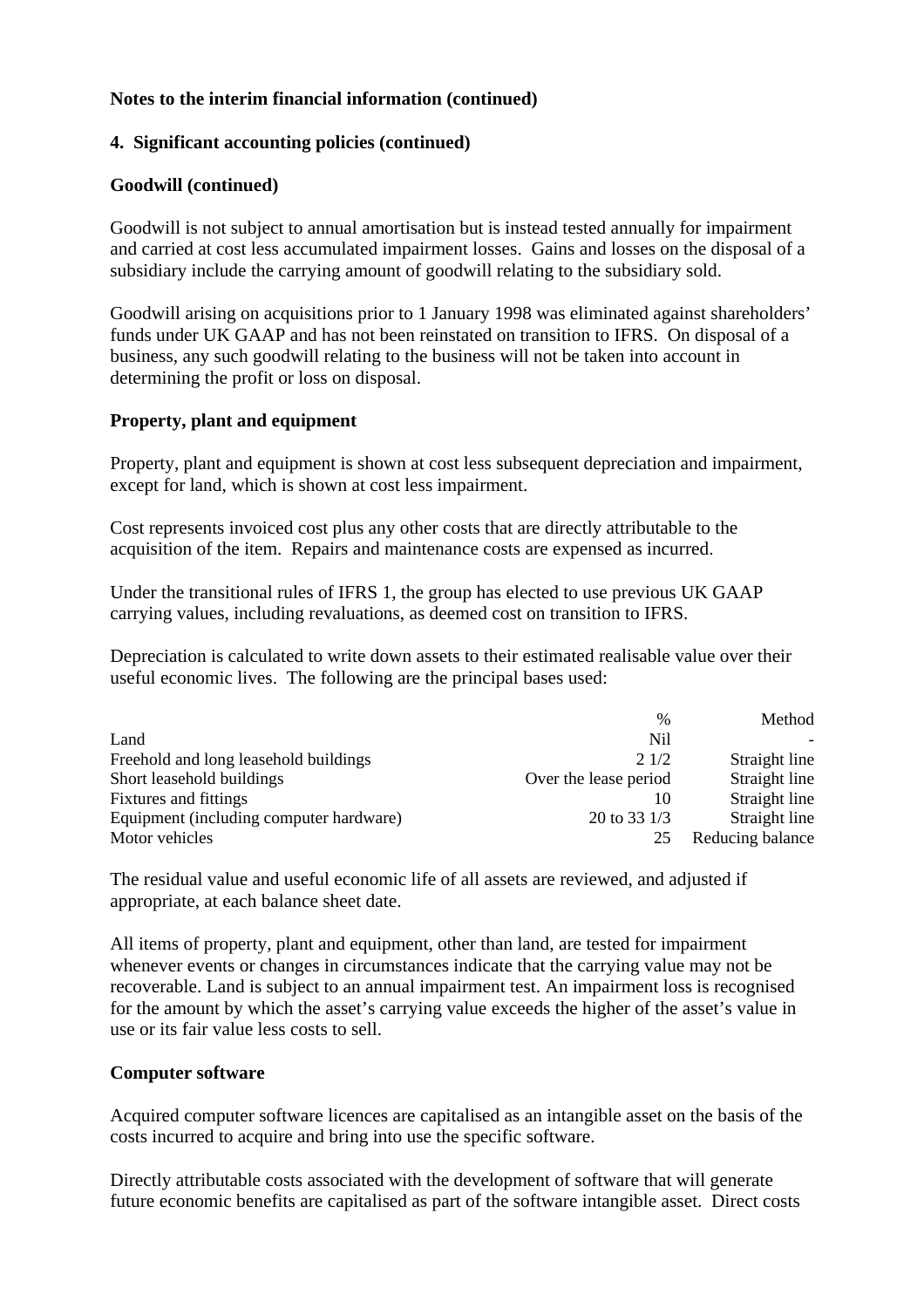#### **4. Significant accounting policies (continued)**

#### **Computer software (continued)**

include the cost of software development employees and an appropriate portion of relevant directly attributable overheads.

Computer software is amortised over its estimated useful economic life which is generally five years.

#### **Investment in own shares**

Shares purchased through the Qualifying Employees Share Ownership Trust ('the QUEST') are treated as treasury shares and are deducted at cost from other reserves within shareholders' equity.

#### **Inventories**

Inventories comprise motor vehicles held for resale and are stated at the lower of cost and net realisable value.

Cost includes all costs of purchase, preparation and costs incurred in bringing the vehicle to its present location and condition.

Net realisable value is the estimated selling price in the normal course of business less the estimated costs of completion and the estimated costs necessary to make the sale.

#### **Foreign currency translation**

Items included in the accounts of each of the group's subsidiaries are measured using the currency of the primary economic environment in which the subsidiary operates ('the functional currency'). The consolidated accounts are presented in sterling which is the company's functional and presentational currency.

Transactions that are not denominated in a subsidiary's functional currency are recorded at the rate of exchange ruling at the date of the transaction. Monetary assets and liabilities denominated in foreign currencies are translated into the relevant functional currency at the rates of exchange ruling at the balance sheet date. Differences arising on translation are charged or credited to the income statement except when deferred in equity as qualifying cash flow hedges or qualifying net investment hedges.

The income statements of group subsidiaries (none of which has the currency of a hyperinflationary economy) that have a functional currency different from sterling are translated into sterling at the average exchange rate and the balance sheets are translated at the exchange rates ruling at the balance sheet date. On consolidation, exchange differences arising from the translation of the net investment in foreign subsidiaries, and of borrowings and other currency instruments designated as hedges of such investments, are taken to shareholders' equity. From 1 January 2004 these exchange differences are recognised as a separate component of shareholders' equity within other reserves. When a foreign operation is sold such exchange differences are recognised in the income statement as part of the gain or loss on sale.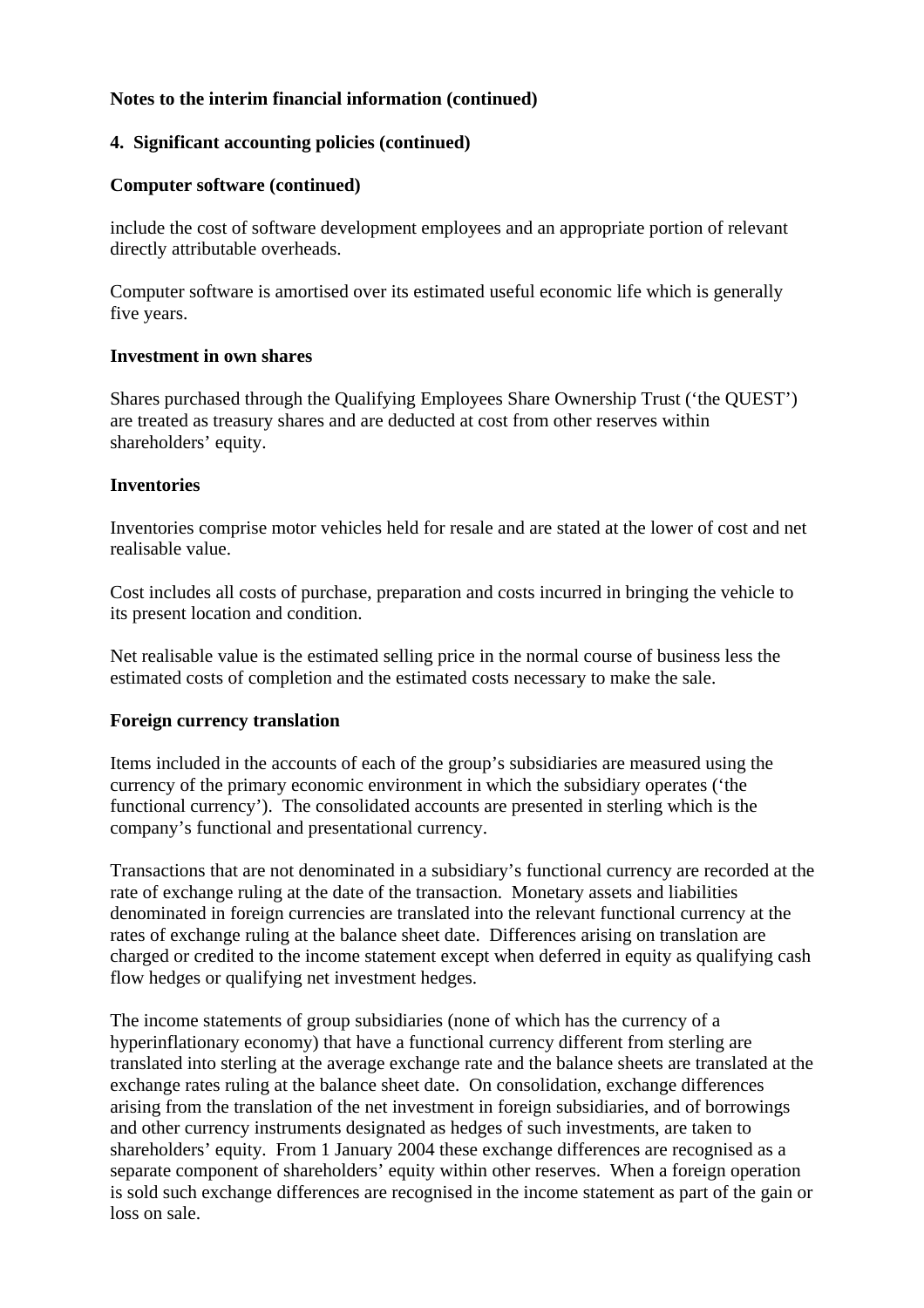#### **4. Significant accounting policies (continued)**

#### **Segment reporting**

The group's primary reporting format is business segments and its secondary format is geographical segments. A business segment is a component of the group that is engaged in providing a group of related products and is subject to risks and returns that are different from those of other business segments. A geographical segment is a component of the group that operates within a particular economic environment and that is subject to risks and returns that are different from those of components operating in other economic environments.

#### **Leases**

The leases entered into by the group are solely operating leases. Costs in respect of operating leases are charged to the income statement on a straight line basis over the lease term.

#### **Deferred income tax**

Deferred income tax is provided in full, using the liability method, on temporary differences between the tax bases of assets and liabilities and their carrying amounts in the consolidated accounts. Deferred income tax is determined using tax rates (and laws) that have been enacted or substantially enacted by the balance sheet date and are expected to apply when the related deferred income tax asset is realised or the deferred income tax liability is settled.

Deferred income tax assets are recognised to the extent that it is probable that future taxable profit will be available against which the temporary differences can be utilised.

Deferred income tax is provided on temporary differences arising on investments in subsidiaries except where the timing of the reversal of the temporary difference is controlled by the group and it is probable that the temporary difference will not reverse in the future.

#### **Employee benefits**

Defined benefit pension plans

The charge in the income statement in respect of defined benefit pension plans comprises the actuarially assessed current service cost of working employees together with the interest charge on pension liabilities offset by the expected return on pension scheme assets. All charges are allocated to administrative expenses.

The liability recognised in the balance sheet in respect of defined benefit pension plans is the present value of the defined benefit obligation at the balance sheet date less the fair value of the plan assets.

The defined benefit obligation is calculated annually by independent actuaries using the projected unit credit method. The present value of the defined benefit obligation is determined by discounting the estimated future cash outflows using interest rates of high quality corporate bonds that have terms to maturity approximating to the terms of the related pension liability.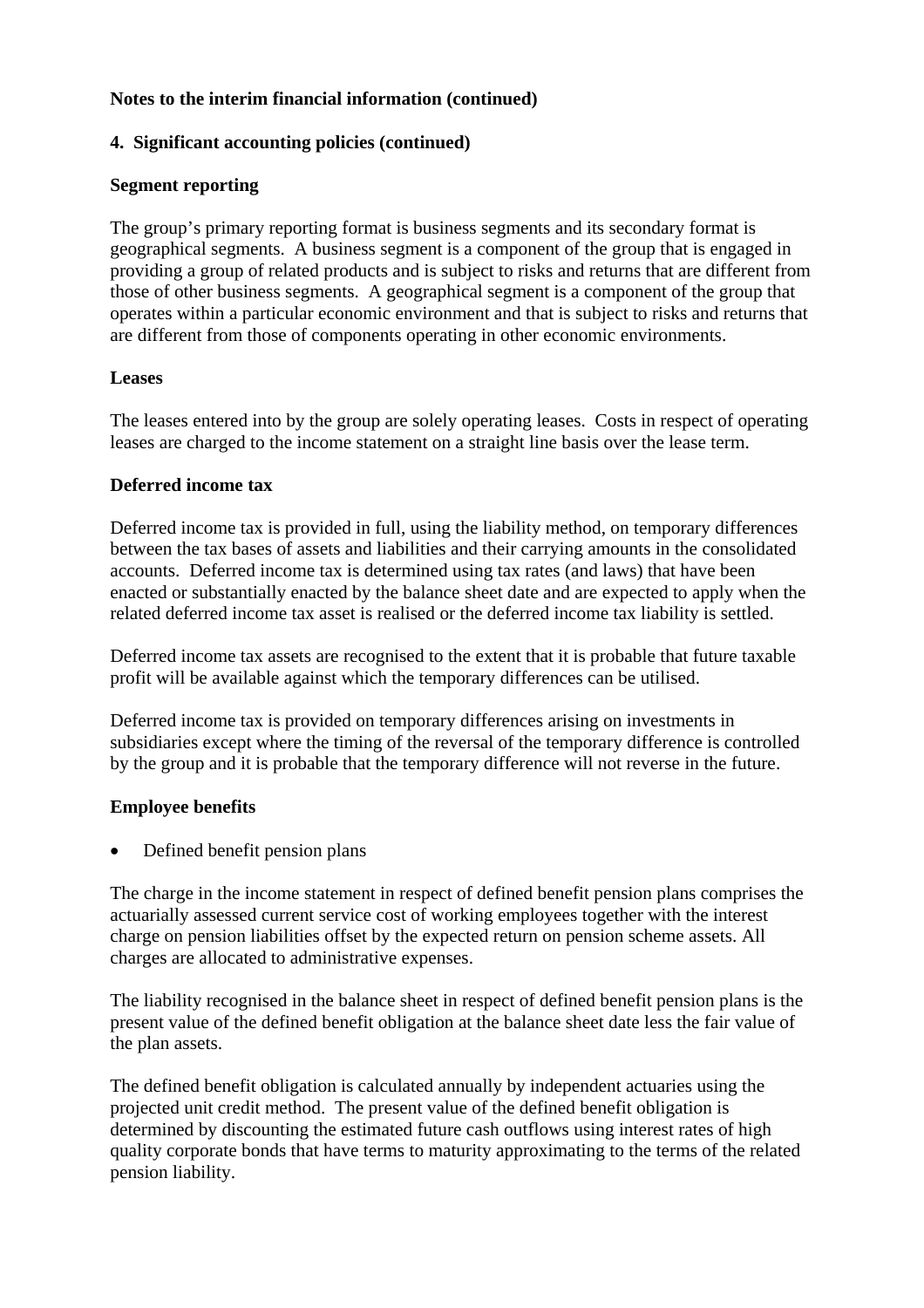# **4. Significant accounting policies (continued)**

## **Employee benefits (defined benefit pension plans) (continued)**

Cumulative actuarial gains and losses arising from experience adjustments and changes in actuarial assumptions are recognised immediately in the statement of recognised income and expense.

Defined contribution plans

Contributions to defined contribution pension schemes are charged to the income statement on an accruals basis.

# **Dividends**

Dividend distributions to the company's shareholders are recognised as a liability in the group accounts as follows:

- Final dividend: when approved by the company's shareholders at the annual general meeting.
- Interim dividend: when declared by the directors and paid by the company.

## **Cash and cash equivalents**

Cash and cash equivalents comprise cash at bank and in hand, short-term deposits and other short-term highly liquid investments with original maturities of three months or less held for the purpose of meeting short-term cash commitments and bank overdrafts. Bank overdrafts are presented in current liabilities to the extent that there is no right of offset with cash balances.

## **Derivative financial instruments**

The group uses derivative financial instruments, principally interest rate swaps, currency swaps and forward currency contracts, to manage the interest rate and currency risk arising from the group's underlying business operations. No transactions of a purely speculative nature are undertaken.

All derivative financial instruments are assessed against the hedge accounting criteria set out in IAS 39. The majority of the group's derivatives meet the hedge accounting requirements of IAS 39 and are accordingly designated as either: hedges of the fair value of recognised assets or liabilities or a firm commitment (fair value hedge) or hedges of highly probable forecast transactions (cash flow hedge).

Derivatives are initially recognised at the fair value on the date a derivative contract is entered into and are subsequently remeasured at each reporting date at their fair value. Where derivatives do not qualify for hedge accounting, movements in their fair value are recognised immediately within the income statement. Where the hedge accounting criteria have been met, the resultant gain or loss on the derivative instrument is recognised as follows: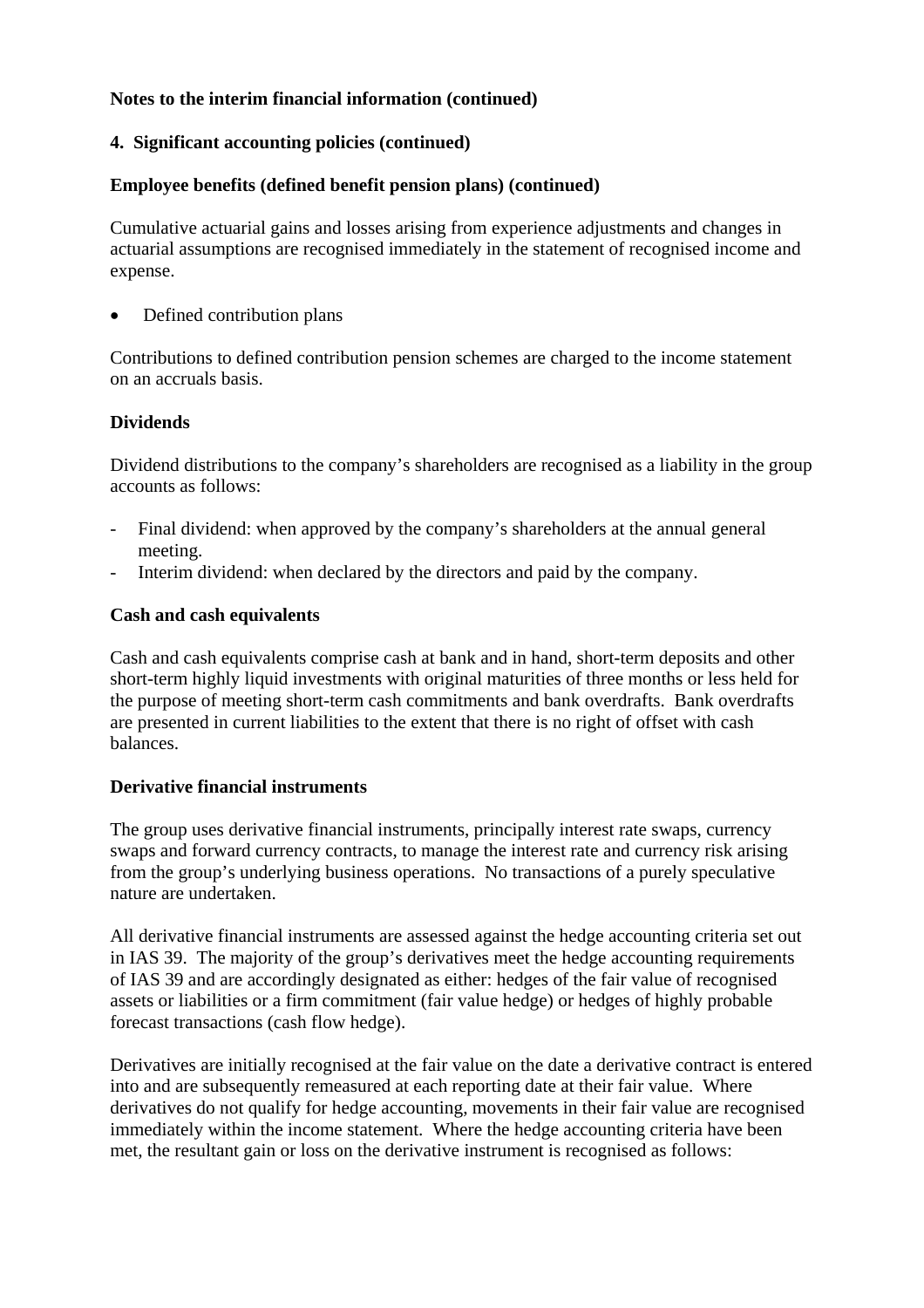### **4. Significant accounting policies (continued)**

#### **Derivative financial instruments (continued)**

• Fair value hedges

Changes in the fair value of derivatives that are designated and qualify as fair value hedges are recorded in the income statement together with any changes in the fair value of the hedged asset or liability that are attributable to the hedged risk.

• Cash flow hedges

The effective portion of changes in the fair value of derivatives that are designated and qualify as cash flow hedges are recognised in equity. The gain or loss relating to the ineffective portion is recognised immediately in the income statement. Amounts accumulated in equity are recognised in the income statement when the income or expense arising on the hedged item is recognised in the income statement.

#### **Share-based payments**

The group issues equity settled share-based payments to certain employees through executive share option schemes, a performance share plan scheme and Save As You Earn (SAYE) schemes.

The cost of providing share-based payments to employees is charged to the income statement over the vesting period of the related share options or share allocations. The corresponding credit is made to a share-based payment reserve within other reserves.

The cost is based on the fair value of the options and shares allocated determined using a binomial option pricing model. The value of the charge is adjusted at each balance sheet date to reflect expected and actual levels of vesting.

In accordance with the transitional provisions of IFRS 2 'Share-based Payment' the group has elected to apply IFRS 2 to grants, options and other equity instruments granted after 7 November 2002 and not vested at 1 January 2005.

#### **Borrowings**

Borrowings are recognised initially at fair value, being their issue proceeds net of any transaction costs incurred. Borrowings are subsequently stated at amortised cost; any difference between proceeds net of transaction costs and the redemption value is recognised in the income statement over the expected life of the borrowings using the effective interest rate.

All borrowings denominated in currencies other than sterling are translated at the rate ruling at the balance sheet date.

Where borrowings are the subject of a fair value hedge, changes in the fair value of the borrowing that are attributable to the hedged risk are recognised in the income statement and a corresponding adjustment made to the carrying value of borrowings.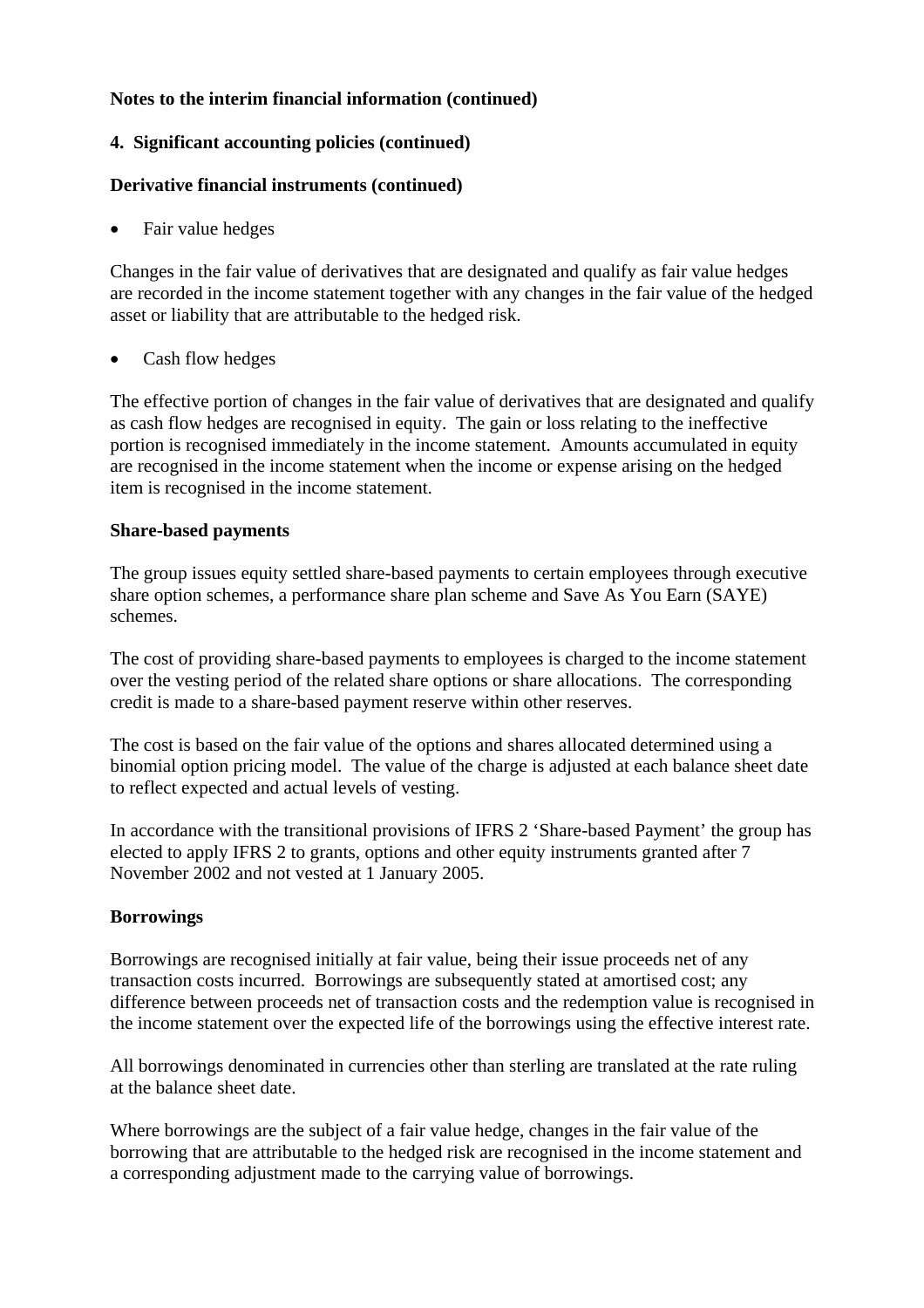# **5. Segment information**

# **Primary reporting format – business segments**

|                               | Unaudited    | Unaudited    | Unaudited    |
|-------------------------------|--------------|--------------|--------------|
|                               | Half-year to | Half-year to | Full year to |
|                               | 30 June 2005 | 30 June 2004 | 31 Dec 2004  |
|                               |              | as restated  | as restated  |
|                               | $\pounds$ m  | $\pounds$ m  | $\pounds$ m  |
| <b>Revenue</b>                |              |              |              |
| UK home credit                | 281.6        | 280.7        | 558.4        |
| Yes Car Credit                | 121.0        | 143.8        | 272.1        |
| Vanquis Bank                  | 7.2          | 2.0          | 5.9          |
| UK consumer credit            | 409.8        | 426.5        | 836.4        |
| International                 | 171.5        | 122.1        | 271.2        |
| Motor insurance               | 82.0         | 83.6         | 164.8        |
|                               | 663.3        | 632.2        | 1,272.4      |
| <b>Profit before taxation</b> |              |              |              |
| UK home credit                | 60.5         | 61.1         | 154.0        |
| Yes Car Credit                | (6.2)        | 5.7          | (2.7)        |
|                               |              |              |              |
| Vanquis Bank                  | (7.2)        | (4.8)        | (9.0)        |
| UK consumer credit            | 47.1         | 62.0         | 142.3        |
| International                 | 19.2         | 10.7         | 39.8         |
| Motor insurance               | 23.1         | 16.6         | 34.6         |
| Central                       | (6.5)        | (5.3)        | (11.2)       |
|                               | 82.9         | 84.0         | 205.5        |

# **Secondary reporting format – geographical segments**

|                               | Unaudited    | Unaudited    | Unaudited    |
|-------------------------------|--------------|--------------|--------------|
|                               | Half-year to | Half-year to | Full year to |
|                               | 30 June 2005 | 30 June 2004 | 31 Dec 2004  |
|                               |              | as restated  | as restated  |
|                               | $\pounds$ m  | $\pounds$ m  | $\pounds$ m  |
| <b>Revenue</b>                |              |              |              |
| UK and Republic of Ireland    | 491.8        | 510.1        | 1,001.2      |
| <b>Central Europe</b>         | 168.5        | 121.6        | 269.4        |
| Mexico                        | 3.0          | 0.5          | 1.8          |
|                               | 663.3        | 632.2        | 1,272.4      |
| <b>Profit before taxation</b> |              |              |              |
| UK and Republic of Ireland    | 59.4         | 68.8         | 155.1        |
| <b>Central Europe</b>         | 25.0         | 16.3         | 52.6         |
| Mexico                        | (1.5)        | (1.1)        | (2.2)        |
|                               | 82.9         | 84.0         | 205.5        |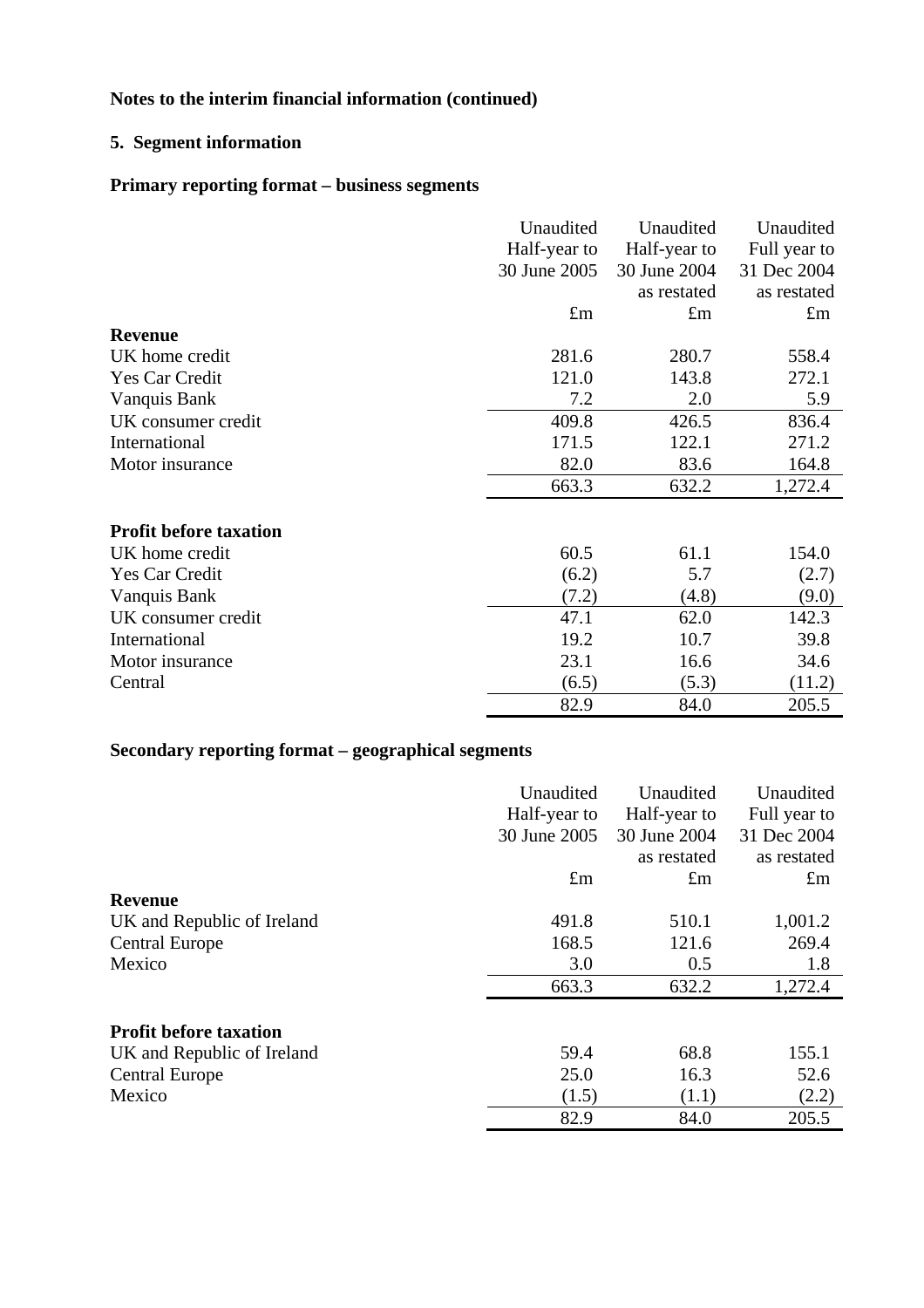### **6. Tax expense**

The tax expense for the period has been calculated by applying the directors' best estimate of the effective tax rate for the year, which is 29.3% (30 June 2004: 29.7%), to the profit for the period.

## **7. Earnings per share**

The basic and diluted earnings per share figures have been calculated using the profit for the period attributable to ordinary shareholders of £58.6m (30 June 2004: £59.1m, 31 December 2004: £144.4m) and the weighted average number of shares in issue during the period.

The weighted average number of shares in issue during the period can be reconciled to the number used in the basic and diluted earnings per share calculations as follows:

|                                                | Unaudited    | Unaudited    | Unaudited    |
|------------------------------------------------|--------------|--------------|--------------|
|                                                | Half-year to | Half-year to | Full year to |
|                                                | 30 June 2005 | 30 June 2004 | 31 Dec 2004  |
|                                                | Number       | Number       | Number       |
| Weighted average number of shares              | m            | m            | m            |
| In issue during the period                     | 255.2        | 254.7        | 254.9        |
| Held by the QUEST                              | (1.1)        | (1.5)        | (1.5)        |
| Used in basic earnings per share calculation   | 254.1        | 253.2        | 253.4        |
| Issuable on conversion of outstanding options  | 1.4          | 1.3          | 1.2          |
| Used in diluted earnings per share calculation | 255.5        | 254.5        | 254.6        |

The movement in the number of shares in issue during the period is as follows:

|                                                   | Number |
|---------------------------------------------------|--------|
|                                                   | m      |
| At 1 January 2005                                 | 255.1  |
| Shares issued pursuant to the exercise of options | 0.3    |
| At 30 June 2005                                   | 255.4  |

#### **8. Dividends paid and proposed**

|                          | Unaudited<br>Half-year to | Unaudited<br>Half-year to | Unaudited<br>Full year to |
|--------------------------|---------------------------|---------------------------|---------------------------|
|                          | 30 June 2005              | 30 June 2004              | 31 Dec 2004               |
|                          | $\mathfrak{m}$            | $\pounds$ m               | $\pounds$ m               |
| 2003 final $-19.90p$     |                           | 50.3                      | 50.3                      |
| $2004$ interim $-13.65p$ |                           |                           | 34.6                      |
| 2004 final $-20.75p$     | 52.7                      |                           |                           |
| Dividends paid           | 52.7                      | 50.3                      | 84.9                      |

An interim dividend in respect of 2005 of 14.06p per share, amounting to a total dividend of £35.9m, has been declared by the directors. The interim financial information does not reflect this dividend payable as it was declared after the balance sheet date.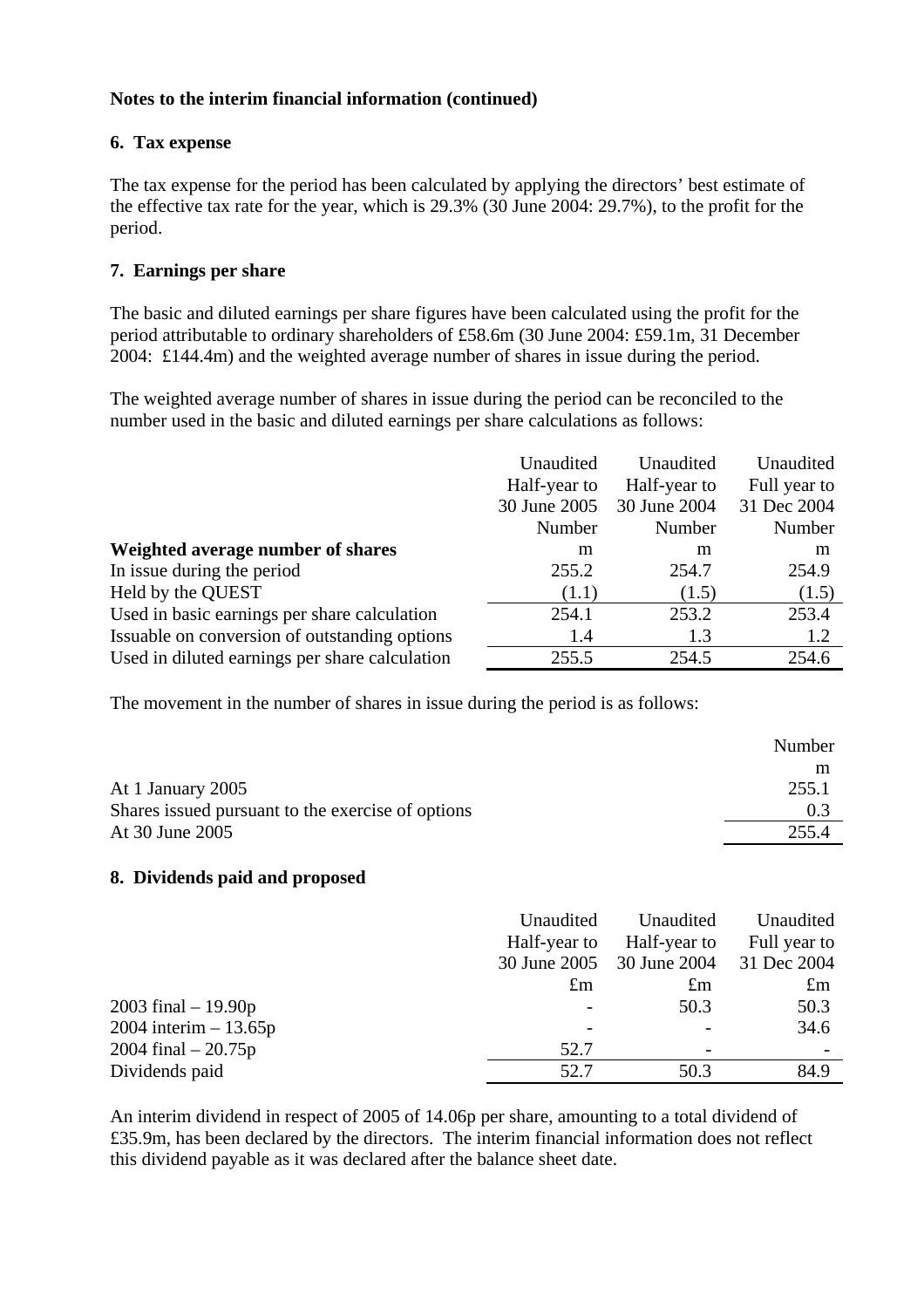#### **9. Goodwill**

Goodwill of £94.1m (30 June 2004: £87.8m, 31 December 2004: £87.8m) comprises £91.0m (30 June 2004: £84.7m, 31 December 2004: £84.7m) in respect of the acquisition of Yes Car Credit in 2002 and £3.1m (30 June 2004: £3.1m, 31 December 2004: £3.1m) in respect of the acquisition of N&N Cheque Encashment Limited in 2001.

The increase of £6.3m in the Yes Car Credit goodwill during the period reflects the final settlement of the contingent consideration in respect of that acquisition.

#### **10. Amounts receivable from customers**

|                             | Unaudited    | Unaudited    | Unaudited   |
|-----------------------------|--------------|--------------|-------------|
|                             | As at        | As at        | As at       |
|                             | 30 June 2005 | 30 June 2004 | 31 Dec 2004 |
|                             |              | as restated  | as restated |
|                             | $\pounds$ m  | $\pounds$ m  | $\pounds$ m |
| UK home credit              | 546.6        | 521.2        | 613.5       |
| International               | 275.6        | 201.0        | 285.1       |
| <b>Yes Car Credit</b>       | 269.6        | 271.3        | 275.6       |
| Vanquis Bank                | 42.0         | 12.1         | 26.0        |
|                             | 1,133.8      | 1,005.6      | 1,200.2     |
| Analysed as:                |              |              |             |
| - due within one year       | 913.5        | 788.6        | 990.1       |
| - due in more than one year | 220.3        | 217.0        | 210.1       |
|                             | 1,133.8      | 1,005.6      | 1,200.2     |

The impairment charge in respect of amounts receivable from customers reflected within operating costs can be analysed as follows:

|                | Unaudited    | Unaudited    | Unaudited    |
|----------------|--------------|--------------|--------------|
|                | Half-year to | Half-year to | Full year to |
|                | 30 June 2005 | 30 June 2004 | 31 Dec 2004  |
|                |              | as restated  | as restated  |
|                | $\pounds$ m  | $\pounds$ m  | $\pounds$ m  |
| UK home credit | 100.9        | 96.6         | 154.0        |
| International  | 71.7         | 46.3         | 87.0         |
| Yes Car Credit | 18.9         | 17.8         | 40.1         |
| Vanquis Bank   | 4.4          | 1.9          | 4.0          |
|                | 195.9        | 162.6        | 285.1        |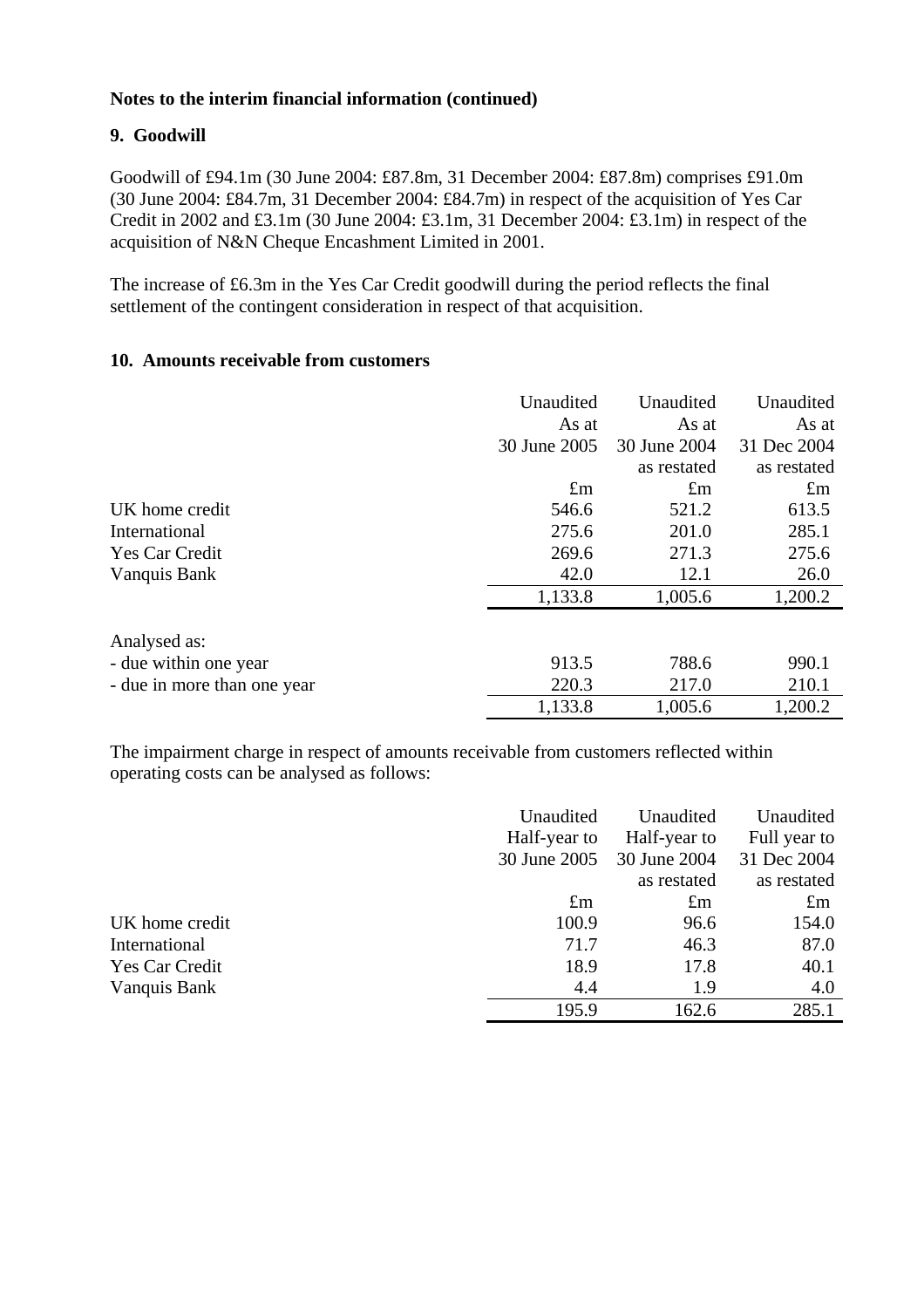#### **11. Retirement benefit obligations**

The group operates two funded defined benefit schemes in the UK. A full actuarial valuation was carried out by a qualified independent actuary on both schemes at 1 June 2004. The valuation used for IAS 19 purposes has been based on these valuations which have been updated by the actuary to take account of the requirements of IAS 19 in order to assess the liabilities of the scheme at 30 June 2005. Scheme assets are stated at fair value at 30 June 2005. The assumptions used by the actuary were:

|                              | Unaudited<br>Half-year to | Unaudited<br>Half-year to | Unaudited<br>Full year to |
|------------------------------|---------------------------|---------------------------|---------------------------|
|                              | 30 June 2005              | 30 June 2004              | 31 Dec 2004               |
|                              | $\frac{0}{0}$             | $\frac{0}{0}$             | $\%$                      |
| Rate of increase in salaries | 4.18                      | 4.34                      | 4.34                      |
| Rate of increase in pensions | 2.60                      | 2.75                      | 2.75                      |
| Discount rate                | 5.00                      | 5.80                      | 5.40                      |
| Inflation assumption         | 2.60                      | 2.75                      | 2.75                      |

The amounts recognised in the balance sheet are determined as follows:

|                                     | Unaudited    | Unaudited    | Unaudited   |
|-------------------------------------|--------------|--------------|-------------|
|                                     | As at        | As at        | As at       |
|                                     | 30 June 2005 | 30 June 2004 | 31 Dec 2004 |
|                                     | $\pounds$ m  | £m           | $\pounds$ m |
| Present value of funded obligations | (398.2)      | (323.9)      | (361.2)     |
| Fair value of scheme assets         | 265.0        | 205.4        | 231.4       |
| Liability in the balance sheet      | (133.2)      | (118.5)      | (129.8)     |

The movement in the liability recognised in the balance sheet is as follows:

|                                       | Unaudited    | Unaudited    | Unaudited      |
|---------------------------------------|--------------|--------------|----------------|
|                                       | Half-year to | Half-year to | Full year to   |
|                                       | 30 June 2005 | 30 June 2004 | 31 Dec 2004    |
|                                       | $\pounds$ m  | $\pounds$ m  | $\mathfrak{m}$ |
| Liability at beginning of period      | (129.8)      | (106.1)      | (106.1)        |
| Total expense in the income statement | (5.3)        | (4.6)        | (9.2)          |
| <b>Actuarial loss</b>                 | (18.5)       | (17.7)       | (34.3)         |
| Contributions paid                    | 20.4         | 9.9          | 19.8           |
| Liability at end of period            | (133.2)      | (118.5)      | (129.8)        |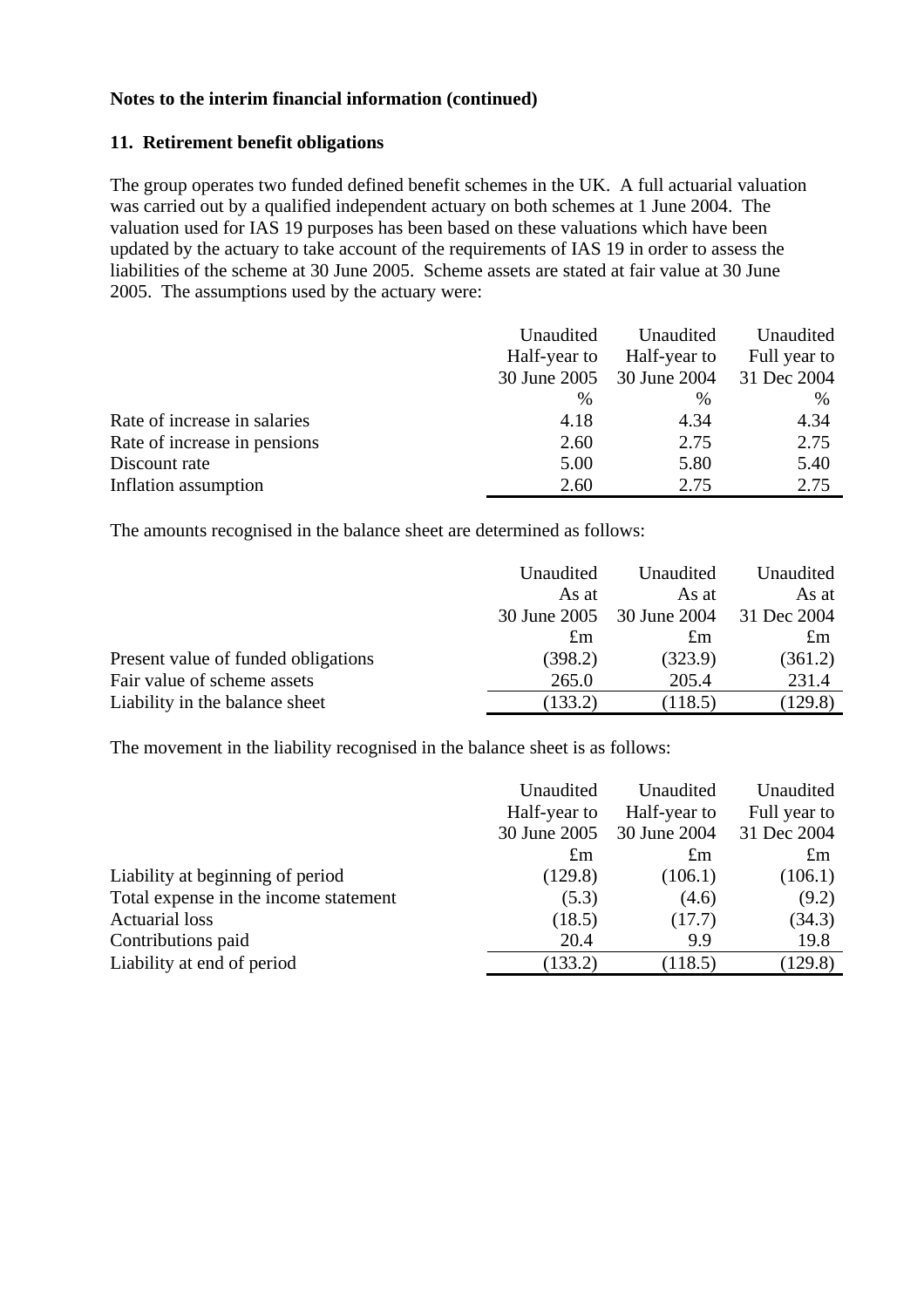# **12. Consolidated interim statement of changes in shareholders' equity**

|                                           |                          |                          | Unaudited   |                                                    |             |
|-------------------------------------------|--------------------------|--------------------------|-------------|----------------------------------------------------|-------------|
|                                           |                          |                          |             | Attributable to equity shareholders of the company |             |
|                                           | Called-up                | Share                    |             |                                                    |             |
|                                           | share                    | premium                  | Other       | Retained                                           |             |
|                                           | capital                  | account                  | reserves    | earnings                                           | Total       |
|                                           | $\pounds$ m              | $\pounds$ m              | $\pounds$ m | $\pounds$ m                                        | $\pounds$ m |
| <b>Balance at 1 January 2004 as</b>       |                          |                          |             |                                                    |             |
| previously reported under UK GAAP         | 26.3                     | 101.5                    | 7.1         | 314.1                                              | 449.0       |
| Changes upon transition to IFRS           |                          |                          | (8.4)       | (69.4)                                             | (77.8)      |
| <b>Restated balance under IFRS</b>        | 26.3                     | 101.5                    | (1.3)       | 244.7                                              | 371.2       |
| Exchange differences on foreign           |                          |                          |             |                                                    |             |
| currency translations                     |                          |                          | (0.8)       |                                                    | (0.8)       |
| Net fair value losses - cash flow hedges  |                          |                          | (0.4)       |                                                    | (0.4)       |
| Actuarial losses on retirement benefit    |                          |                          |             |                                                    |             |
| obligations                               |                          |                          |             | (17.7)                                             | (17.7)      |
| Tax on items taken directly to equity     |                          |                          | 0.1         | 5.3                                                | 5.4         |
| Net expense recognised directly in equity |                          | $\overline{a}$           | (1.1)       | (12.4)                                             | (13.5)      |
| Profit for the period                     | -                        | -                        |             | 59.1                                               | 59.1        |
| Total recognised income for the period    | $\overline{\phantom{a}}$ | $\overline{\phantom{a}}$ | (1.1)       | 46.7                                               | 45.6        |
| Increase in share capital                 | 0.1                      |                          |             |                                                    | 0.1         |
| Increase in share premium                 |                          | 3.6                      |             |                                                    | 3.6         |
| Movement in treasury shares               |                          |                          | (0.1)       |                                                    | (0.1)       |
| Share-based payment adjustment to         |                          |                          |             |                                                    |             |
| reserves                                  |                          |                          | 0.7         |                                                    | 0.7         |
| Dividend                                  |                          |                          |             | (50.3)                                             | (50.3)      |
| <b>Balance at 30 June 2004</b>            | 26.4                     | 105.1                    | (1.8)       | 241.1                                              | 370.8       |
| <b>Balance at 1 July 2004</b>             | 26.4                     | 105.1                    | (1.8)       | 241.1                                              | 370.8       |
| Exchange differences on foreign           |                          |                          |             |                                                    |             |
| currency translations                     |                          |                          | 4.7         |                                                    | 4.7         |
| Net fair value losses - cash flow hedges  |                          |                          | (4.5)       |                                                    | (4.5)       |
| Actuarial losses on retirement benefit    |                          |                          |             |                                                    |             |
| obligations                               |                          |                          |             | (16.6)                                             | (16.6)      |
| Tax on items taken directly to equity     |                          |                          | 1.3         | 5.2                                                | 6.5         |
| Net income/(expense) recognised directly  |                          |                          |             |                                                    |             |
| in equity                                 |                          |                          | 1.5         | (11.4)                                             | (9.9)       |
| Profit for the period                     |                          |                          |             | 85.3                                               | 85.3        |
| Total recognised income for the period    |                          |                          | 1.5         | 73.9                                               | 75.4        |
| Increase in share premium                 |                          | 0.4                      |             |                                                    | 0.4         |
| Share-based payment adjustment to         |                          |                          |             |                                                    |             |
| reserves                                  |                          |                          | 0.7         |                                                    | 0.7         |
| Movement in treasury shares               |                          |                          | 2.0         |                                                    | 2.0         |
| Dividend                                  |                          |                          |             | (34.6)                                             | (34.6)      |
| <b>Balance at 31 December 2004</b>        | 26.4                     | 105.5                    | 2.4         | 280.4                                              | 414.7       |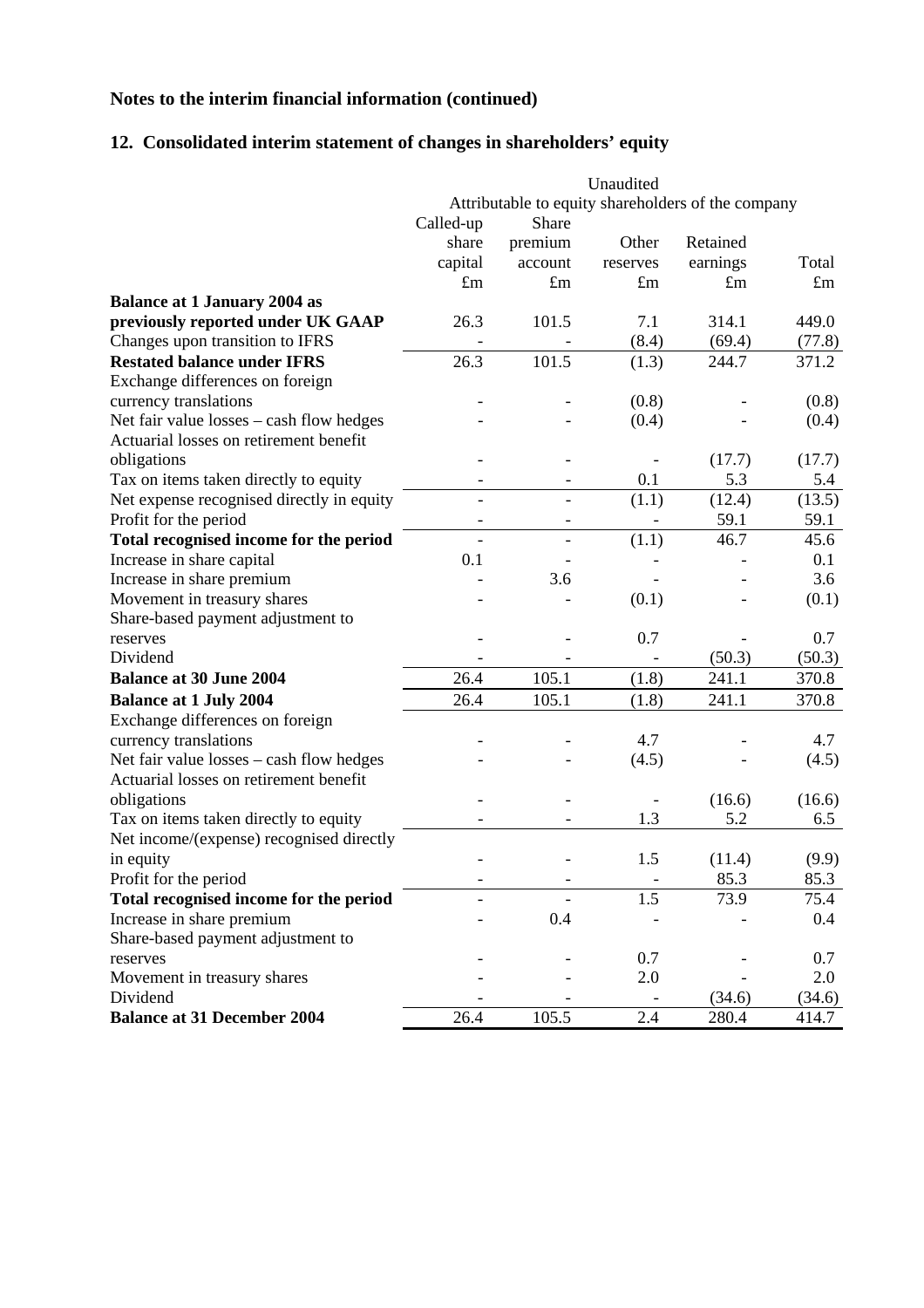# **12. Consolidated interim statement of changes in shareholders' equity (continued)**

|                                            | Unaudited                                          |              |             |             |             |  |  |  |
|--------------------------------------------|----------------------------------------------------|--------------|-------------|-------------|-------------|--|--|--|
|                                            | Attributable to equity shareholders of the company |              |             |             |             |  |  |  |
|                                            | Called-up                                          | <b>Share</b> |             |             |             |  |  |  |
|                                            | share                                              | premium      | Other       | Retained    |             |  |  |  |
|                                            | capital                                            | account      | reserves    | earnings    | Total       |  |  |  |
|                                            | $\pounds$ m                                        | $\pounds$ m  | $\pounds$ m | $\pounds$ m | $\pounds$ m |  |  |  |
| <b>Balance at 1 January 2005</b>           | 26.4                                               | 105.5        | 2.4         | 280.4       | 414.7       |  |  |  |
| Exchange differences on foreign            |                                                    |              |             |             |             |  |  |  |
| currency translations                      |                                                    |              | (2.3)       |             | (2.3)       |  |  |  |
| Net fair value $losses - cash flow$ hedges |                                                    |              | (2.9)       |             | (2.9)       |  |  |  |
| Actuarial losses on retirement benefit     |                                                    |              |             |             |             |  |  |  |
| obligations                                |                                                    |              |             | (18.5)      | (18.5)      |  |  |  |
| Tax on items taken directly to equity      |                                                    |              | 0.5         | 5.6         | 6.1         |  |  |  |
| Net expense recognised directly in equity  |                                                    |              | (4.7)       | (12.9)      | (17.6)      |  |  |  |
| Profit for the period                      |                                                    |              |             | 58.6        | 58.6        |  |  |  |
| Total recognised income for the period     |                                                    |              | (4.7)       | 45.7        | 41.0        |  |  |  |
| Increase in share capital                  | 0.1                                                |              |             |             | 0.1         |  |  |  |
| Increase in share premium                  |                                                    | 1.9          |             |             | 1.9         |  |  |  |
| Share-based payment adjustment to          |                                                    |              |             |             |             |  |  |  |
| reserves                                   |                                                    |              | 1.5         |             | 1.5         |  |  |  |
| Movement in treasury shares                |                                                    |              | (0.4)       |             | (0.4)       |  |  |  |
| Dividend                                   |                                                    |              |             | (52.7)      | (52.7)      |  |  |  |
| <b>Balance at 30 June 2005</b>             | 26.5                                               | 107.4        | (1.2)       | 273.4       | 406.1       |  |  |  |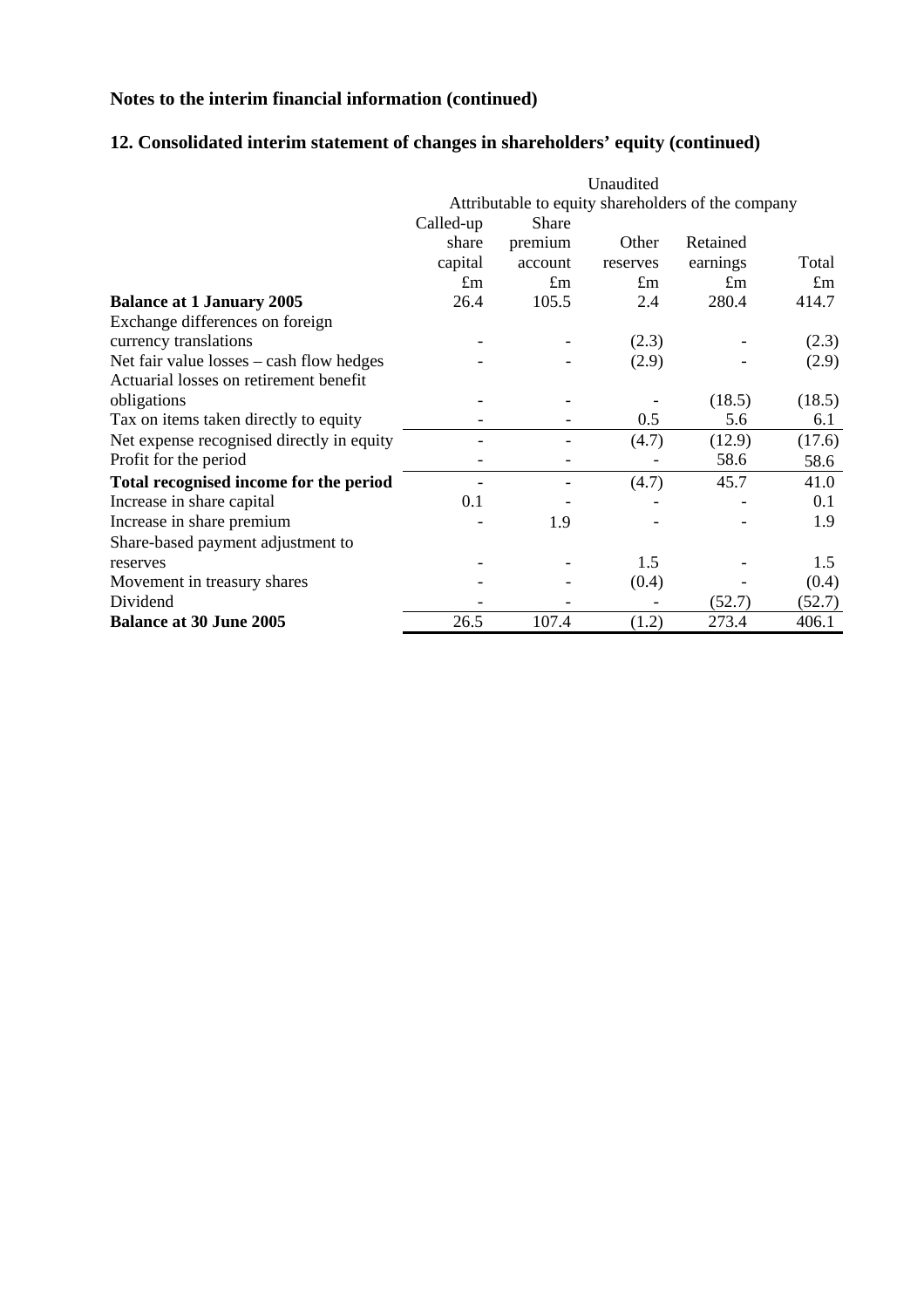#### **13. Reconciliations between IFRS and UK GAAP**

# **Reconciliation of the income statement for the half-year ended 30 June 2004**

|                               | Unaudited<br>UK GAAP | Reclassify<br>note $13(a)$ | Revenue &<br>impairment<br>note $13(b)$ | Goodwill<br>note $13(c)$ | Pensions<br>note $13(d)$ | Share-based<br>payments<br>note $13(e)$ | Derivatives<br>note $13(f)$ | Unaudited<br><b>IFRS</b> |
|-------------------------------|----------------------|----------------------------|-----------------------------------------|--------------------------|--------------------------|-----------------------------------------|-----------------------------|--------------------------|
|                               | $\pounds$ m          | $\pounds$ m                | $\pounds$ m                             | $\pounds$ m              | $\pounds$ m              | $\pounds$ m                             | $\pounds$ m                 | $\pounds$ m              |
| Revenue                       | 566.1                | 9.3                        | 56.8                                    | $\overline{\phantom{a}}$ | $\overline{\phantom{a}}$ |                                         | ۰                           | 632.2                    |
| Finance income                |                      | 13.6                       | $\overline{\phantom{0}}$                | $\overline{\phantom{a}}$ | ٠                        | $\overline{\phantom{a}}$                |                             | 13.6                     |
| <b>Total income</b>           | 566.1                | 22.9                       | 56.8                                    |                          | ٠                        |                                         |                             | 645.8                    |
| Finance costs                 |                      | (26.4)                     | -                                       | $\overline{\phantom{a}}$ | ۰                        |                                         | 0.1                         | (26.3)                   |
| Operating costs               | (303.2)              | (45.1)                     | (60.2)                                  |                          | ٠                        |                                         |                             | (408.5)                  |
| Administrative expenses       | (178.0)              | 48.6                       |                                         | 2.3                      | 0.8                      | (0.7)                                   |                             | (127.0)                  |
| <b>Total costs</b>            | (481.2)              | (22.9)                     | (60.2)                                  | 2.3                      | 0.8                      | (0.7)                                   | 0.1                         | (561.8)                  |
| <b>Profit before taxation</b> | 84.9                 |                            | (3.4)                                   | 2.3                      | 0.8                      | (0.7)                                   | 0.1                         | 84.0                     |
| Tax expense                   | (25.7)               |                            | 0.8                                     | $\overline{\phantom{a}}$ | (0.2)                    | 0.2                                     |                             | (24.9)                   |
| <b>Profit after taxation</b>  | 59.2                 |                            | (2.6)                                   | 2.3                      | 0.6                      | (0.5)                                   | 0.1                         | 59.1                     |

# **Reconciliation of the income statement for the year ended 31 December 2004**

|                               | Audited<br>UK GAAP | Reclassify<br>note $13(a)$ | Revenue &<br>impairment<br>note $13(b)$ | Goodwill<br>note $13(c)$ | Pensions<br>note $13(d)$ | Share-based<br>payments<br>note $13(e)$ | Derivatives<br>note $13(f)$ | Unaudited<br><b>IFRS</b> |
|-------------------------------|--------------------|----------------------------|-----------------------------------------|--------------------------|--------------------------|-----------------------------------------|-----------------------------|--------------------------|
|                               | $\pounds$ m        | $\pounds$ m                | $\pounds$ m                             | $\pounds$ m              | $\pounds$ m              | $\pounds$ m                             | $\pounds$ m                 | $\pounds$ m              |
| Revenue                       | 1.166.7            | 12.1                       | 93.6                                    |                          |                          | $\overline{\phantom{a}}$                | ٠                           | 1,272.4                  |
| Finance income                |                    | 27.4                       |                                         |                          |                          |                                         |                             | 27.4                     |
| <b>Total income</b>           | 1,166.7            | 39.5                       | 93.6                                    |                          |                          |                                         |                             | 1,299.8                  |
| Finance costs                 | ۰                  | (55.5)                     |                                         |                          |                          | ۰                                       | (1.6)                       | (57.1)                   |
| Operating costs               | (571.8)            | (88.5)                     | (107.4)                                 |                          |                          |                                         |                             | (767.7)                  |
| Administrative expenses       | (378.8)            | 104.5                      |                                         | 4.6                      | 1.5                      | (1.3)                                   |                             | (269.5)                  |
| <b>Total costs</b>            | (950.6)            | (39.5)                     | (107.4)                                 | 4.6                      | 1.5                      | (1.3)                                   | (1.6)                       | (1,094.3)                |
| <b>Profit before taxation</b> | 216.1              |                            | (13.8)                                  | 4.6                      | 1.5                      | (1.3)                                   | (1.6)                       | 205.5                    |
| Tax expense                   | (64.7)             | $\overline{\phantom{0}}$   | 3.3                                     |                          | (0.5)                    | 0.4                                     | 0.4                         | (61.1)                   |
| <b>Profit after taxation</b>  | 151.4              |                            | (10.5)                                  | 4.6                      | 1.0                      | (0.9)                                   | (1.2)                       | 144.4                    |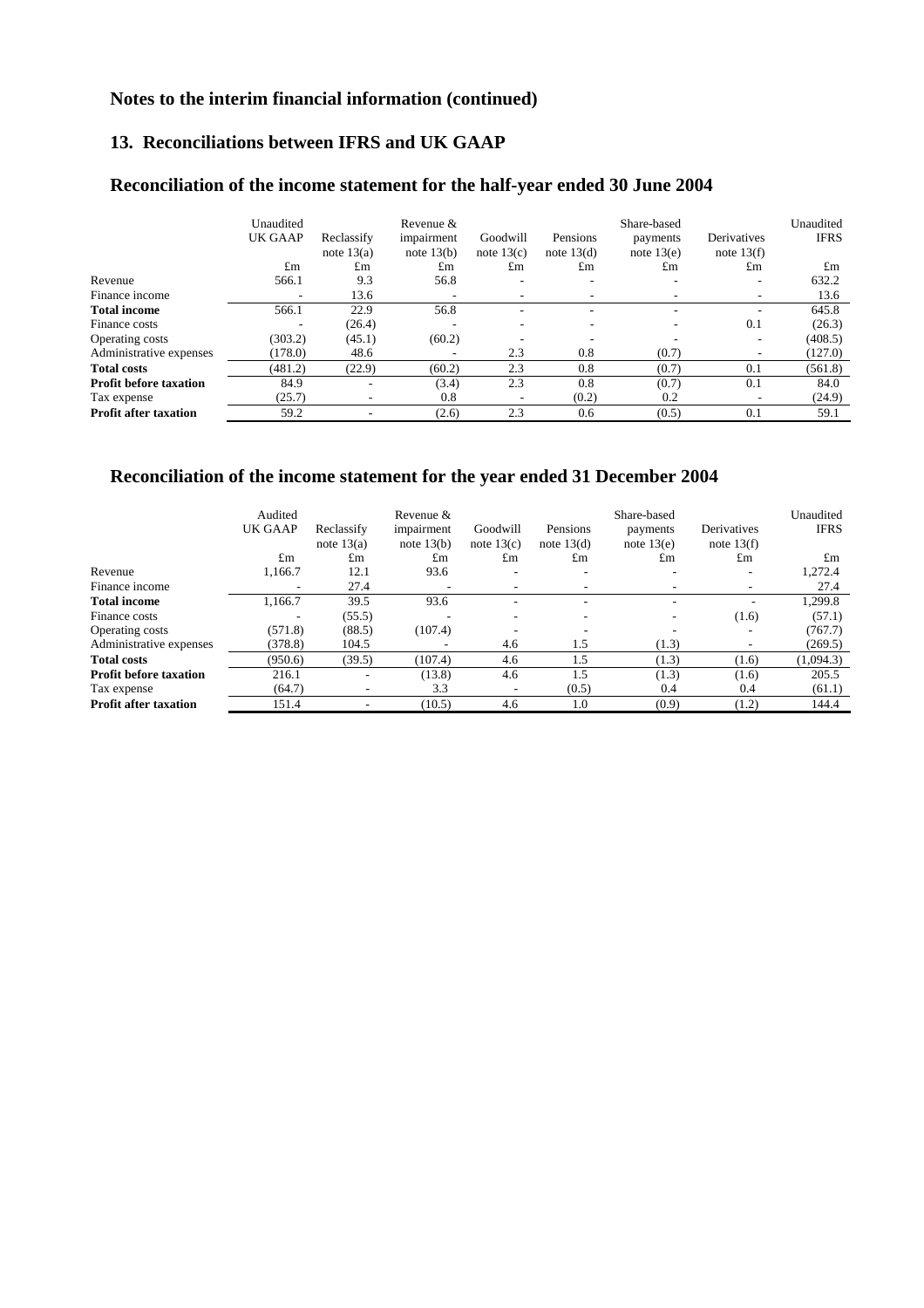# **13. Reconciliations between IFRS and UK GAAP (continued)**

# **Reconciliation of the balance sheet as at 1 January 2004**

|                                                                                                | Audited<br>Share-based<br>Revenue & |                            |                            |                          |                          |                          |                             |                           |               |
|------------------------------------------------------------------------------------------------|-------------------------------------|----------------------------|----------------------------|--------------------------|--------------------------|--------------------------|-----------------------------|---------------------------|---------------|
|                                                                                                | UK GAAP                             | Reclassify<br>note $13(a)$ | impairment<br>note $13(b)$ | Goodwill<br>note $13(c)$ | Pensions<br>note $13(d)$ | payments<br>note $13(e)$ | Derivatives<br>note $13(f)$ | Dividends<br>note $13(g)$ | <b>IFRS</b>   |
|                                                                                                | $\pounds$ m                         | $\pounds$ m                | $\pounds$ m                | $\pounds$ m              | $\pounds$ m              | $\pounds$ m              | $\pounds$ m                 | $\pounds$ m               | $\pounds$ m   |
| <b>ASSETS</b><br><b>Non-current assets</b>                                                     |                                     |                            |                            |                          |                          |                          |                             |                           |               |
| Goodwill<br>Property, plant and                                                                | 87.8                                |                            |                            |                          |                          |                          |                             |                           | 87.8          |
| equipment<br>Intangible assets                                                                 | 48.1<br>$\overline{a}$              | (14.2)<br>14.2             |                            |                          |                          |                          |                             |                           | 33.9<br>14.2  |
| Deferred income tax                                                                            |                                     |                            |                            |                          |                          |                          |                             |                           |               |
| assets                                                                                         | $\overline{\phantom{a}}$<br>135.9   | (2.6)<br>(2.6)             | 15.1<br>15.1               | $\overline{a}$<br>L.     | 39.7<br>39.7             | 0.2<br>0.2               | (1.0)<br>(1.0)              |                           | 51.4<br>187.3 |
| <b>Current assets</b>                                                                          |                                     |                            |                            |                          |                          |                          |                             |                           |               |
| Inventories                                                                                    | 14.6                                |                            |                            |                          |                          |                          |                             |                           | 14.6          |
| Financial assets:<br>- Amounts receivable<br>from customers:                                   |                                     |                            |                            |                          |                          |                          |                             |                           |               |
| - due within one year<br>- due in more than                                                    | 905.3                               |                            | (46.5)                     |                          |                          |                          |                             |                           | 858.8         |
| one year<br>- Derivative financial                                                             | 204.1                               |                            | (9.7)                      |                          |                          |                          |                             |                           | 194.4         |
| instruments<br>Trade and other                                                                 |                                     |                            | $\overline{a}$             |                          |                          |                          | 11.4                        |                           | 11.4          |
| receivables<br>Current income tax                                                              | 152.1                               |                            | 2.5                        |                          | (26.6)                   |                          |                             |                           | 128.0         |
| assets<br>Cash and cash                                                                        | 1.0                                 |                            |                            |                          |                          |                          |                             |                           | 1.0           |
| equivalents                                                                                    | 553.3                               |                            |                            |                          |                          |                          |                             |                           | 553.3         |
|                                                                                                | 1,830.4                             | L,                         | (53.7)                     | $\overline{\phantom{a}}$ | (26.6)                   | L,                       | 11.4                        | $\overline{a}$            | 1,761.5       |
| <b>Total assets</b>                                                                            | 1,966.3                             | (2.6)                      | (38.6)                     | $\blacksquare$           | 13.1                     | 0.2                      | 10.4                        | $\overline{\phantom{a}}$  | 1,948.8       |
| <b>LIABILITIES</b><br><b>Current liabilities</b><br>Financial liabilities:<br>- Bank and other |                                     |                            |                            |                          |                          |                          |                             |                           |               |
| borrowings<br>- Derivative financial                                                           | (19.6)                              |                            |                            |                          |                          |                          |                             |                           | (19.6)        |
| instruments<br>Trade and other                                                                 | $\overline{a}$                      |                            |                            |                          |                          |                          | (27.9)                      |                           | (27.9)        |
| payables<br>Current income tax                                                                 | (185.1)                             |                            | (0.4)                      |                          |                          |                          | $\overline{\phantom{a}}$    | 50.3                      | (135.2)       |
| liabilities<br>Insurance accruals and                                                          | (47.3)                              |                            |                            |                          |                          |                          | (0.5)                       | $\overline{a}$            | (47.8)        |
| deferred income                                                                                | (462.9)                             | $\overline{\phantom{a}}$   |                            | $\overline{a}$           | $\overline{a}$           | $\overline{\phantom{a}}$ | $\overline{a}$              |                           | (462.9)       |
| <b>Non-current liabilities</b>                                                                 | (714.9)                             | $\overline{\phantom{a}}$   | (0.4)                      | $\overline{\phantom{a}}$ | $\overline{\phantom{a}}$ | $\overline{\phantom{a}}$ | (28.4)                      | 50.3                      | (693.4)       |
| Financial liabilities:<br>- Bank and other                                                     |                                     |                            |                            |                          |                          |                          |                             |                           |               |
| borrowings<br>Retirement benefit                                                               | (799.8)                             |                            |                            |                          |                          |                          | 21.7                        |                           | (778.1)       |
| obligations<br>Deferred income tax                                                             | $\overline{a}$                      | $\overline{a}$             |                            | $\overline{\phantom{a}}$ | (106.1)                  | $\overline{\phantom{a}}$ | $\overline{\phantom{a}}$    | $\overline{\phantom{a}}$  | (106.1)       |
| liabilities                                                                                    | (2.6)                               | 2.6                        |                            |                          |                          |                          |                             |                           |               |
|                                                                                                | (802.4)                             | 2.6                        | $\overline{\phantom{a}}$   | $\overline{\phantom{a}}$ | (106.1)                  | $\overline{\phantom{a}}$ | 21.7                        | $\overline{\phantom{a}}$  | (884.2)       |
| <b>Total liabilities</b>                                                                       | (1,517.3)                           | $2.6\,$                    | (0.4)                      | $\overline{\phantom{a}}$ | (106.1)                  | $\Box$                   | (6.7)                       | 50.3                      | (1,577.6)     |
| <b>NET ASSETS</b>                                                                              | 449.0                               | $\overline{\phantom{a}}$   | (39.0)                     | $\overline{\phantom{a}}$ | (93.0)                   | 0.2                      | 3.7                         | 50.3                      | 371.2         |
| SHAREHOLDERS'<br><b>EQUITY</b>                                                                 |                                     |                            |                            |                          |                          |                          |                             |                           |               |
| Called-up share<br>capital                                                                     | 26.3                                |                            |                            |                          |                          |                          |                             |                           | 26.3          |
| Share premium<br>account                                                                       | 101.5                               | $\overline{\phantom{a}}$   |                            |                          | $\overline{a}$           | $\overline{\phantom{a}}$ | $\overline{\phantom{a}}$    |                           | 101.5         |
| Other reserves                                                                                 | 7.1                                 | (13.1)                     |                            |                          | $\overline{a}$           | 0.6                      | 4.1                         |                           | (1.3)         |
| Retained earnings                                                                              | 314.1                               | 13.1                       | (39.0)                     | $\overline{\phantom{a}}$ | (93.0)                   | (0.4)                    | (0.4)                       | 50.3                      | 244.7         |
| <b>TOTAL EQUITY</b>                                                                            | 449.0                               | $\overline{\phantom{a}}$   | (39.0)                     | $\overline{\phantom{a}}$ | (93.0)                   | 0.2                      | 3.7                         | 50.3                      | 371.2         |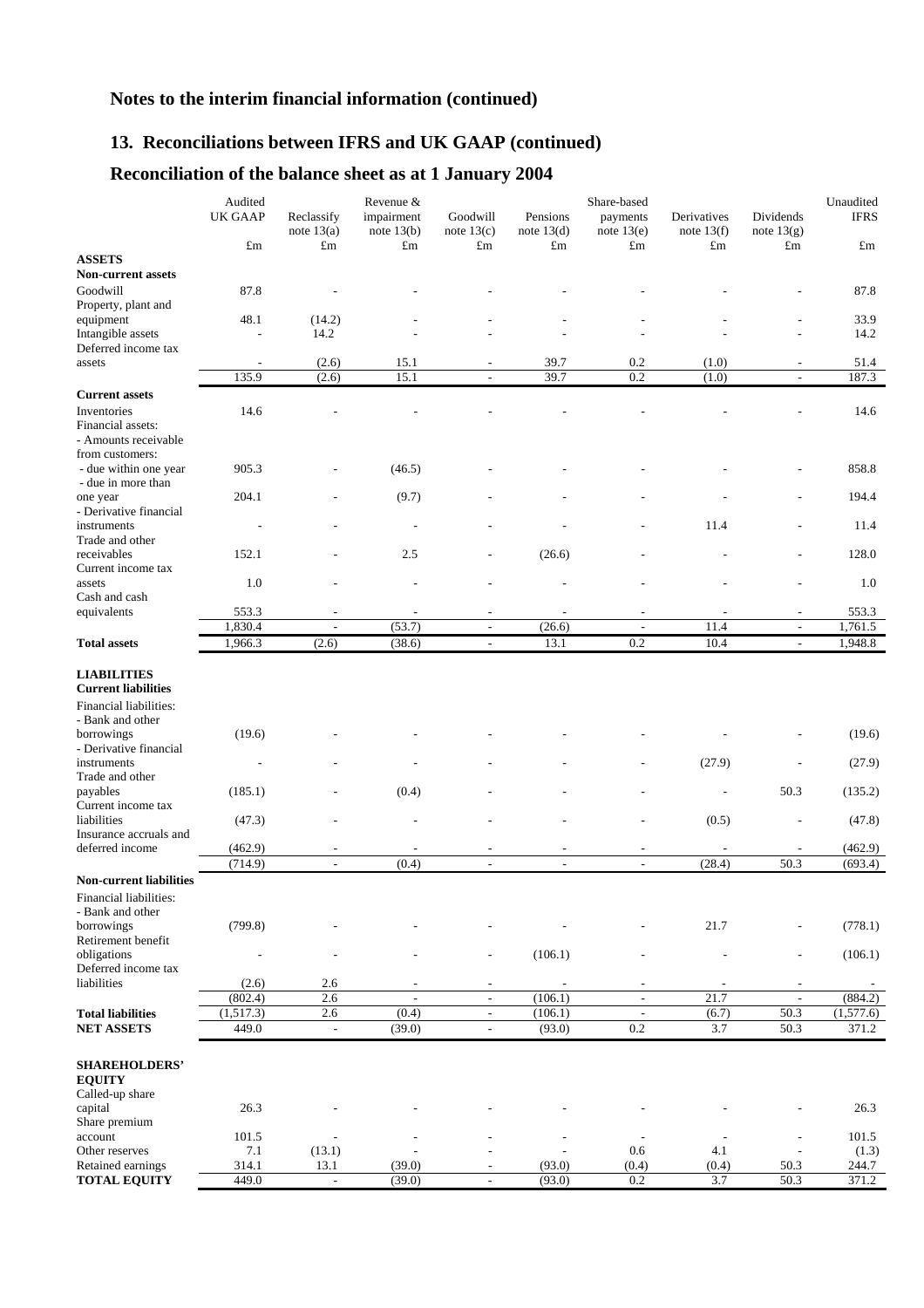# **13. Reconciliations between IFRS and UK GAAP (continued)**

# **Reconciliation of the balance sheet as at 30 June 2004**

|                                               | Unaudited                        |                            | Revenue &                  |                                 |                          | Share-based                     |                             |                           | Unaudited          |
|-----------------------------------------------|----------------------------------|----------------------------|----------------------------|---------------------------------|--------------------------|---------------------------------|-----------------------------|---------------------------|--------------------|
|                                               | <b>UK GAAP</b>                   | Reclassify<br>note $13(a)$ | impairment<br>note $13(b)$ | Goodwill<br>note $13(c)$        | Pensions<br>note $13(d)$ | payments<br>note $13(e)$        | Derivatives<br>note $13(f)$ | Dividends<br>note $13(g)$ | <b>IFRS</b>        |
|                                               | $\pounds$ m                      | $\pounds$ m                | $\pounds$ m                | $\pounds$ m                     | $\pounds$ m              | $\pounds$ m                     | $\pounds$ m                 | $\pounds$ m               | $\pounds$ m        |
| <b>ASSETS</b>                                 |                                  |                            |                            |                                 |                          |                                 |                             |                           |                    |
| <b>Non-current assets</b>                     |                                  |                            |                            |                                 |                          |                                 |                             |                           |                    |
| Goodwill                                      | 85.5                             |                            |                            | 2.3                             |                          |                                 |                             |                           | 87.8               |
| Property, plant and                           |                                  |                            |                            |                                 |                          |                                 |                             |                           |                    |
| equipment<br>Intangible assets                | 53.3<br>$\overline{\phantom{a}}$ | (17.1)<br>17.1             |                            |                                 |                          |                                 |                             | L,                        | 36.2<br>17.1       |
| Deferred income tax                           |                                  |                            |                            |                                 |                          |                                 |                             |                           |                    |
| assets                                        | $\overline{a}$                   | (2.6)                      | 15.9                       | $\overline{a}$                  | 44.8                     | 0.4                             | (0.7)                       | $\overline{\phantom{a}}$  | 57.8               |
|                                               | 138.8                            | (2.6)                      | 15.9                       | 2.3                             | 44.8                     | 0.4                             | (0.7)                       |                           | 198.9              |
| <b>Current assets</b>                         |                                  |                            |                            |                                 |                          |                                 |                             |                           |                    |
| Inventories                                   | 13.7                             |                            |                            |                                 |                          |                                 |                             |                           | 13.7               |
| Financial assets:                             |                                  |                            |                            |                                 |                          |                                 |                             |                           |                    |
| - Amounts receivable                          |                                  |                            |                            |                                 |                          |                                 |                             |                           |                    |
| from customers:                               |                                  |                            |                            |                                 |                          |                                 |                             |                           |                    |
| - due within one year                         | 846.8                            |                            | (58.2)                     |                                 |                          |                                 |                             |                           | 788.6              |
| - due in more than                            | 217.4                            |                            | (0.4)                      |                                 |                          |                                 |                             |                           | 217.0              |
| one year<br>- Derivative financial            |                                  |                            |                            |                                 |                          |                                 |                             |                           |                    |
| instruments                                   |                                  |                            |                            |                                 |                          |                                 | 10.4                        |                           | 10.4               |
| Trade and other                               |                                  |                            |                            |                                 |                          |                                 |                             |                           |                    |
| receivables                                   | 161.8                            |                            | 2.1                        |                                 | (31.1)                   |                                 |                             |                           | 132.8              |
| Current income tax                            |                                  |                            |                            |                                 |                          |                                 |                             |                           |                    |
| assets                                        | 1.0                              |                            |                            |                                 |                          |                                 |                             |                           | 1.0                |
| Cash and cash<br>equivalents                  | 521.1                            |                            |                            |                                 |                          |                                 |                             |                           | 521.1              |
|                                               | 1,761.8                          | ÷,                         | (56.5)                     |                                 | (31.1)                   |                                 | 10.4                        | $\overline{\phantom{a}}$  | 1,684.6            |
| <b>Total assets</b>                           | 1,900.6                          | (2.6)                      | (40.6)                     | 2.3                             | 13.7                     | 0.4                             | 9.7                         | $\frac{1}{2}$             | 1,883.5            |
|                                               |                                  |                            |                            |                                 |                          |                                 |                             |                           |                    |
| <b>LIABILITIES</b>                            |                                  |                            |                            |                                 |                          |                                 |                             |                           |                    |
| <b>Current liabilities</b>                    |                                  |                            |                            |                                 |                          |                                 |                             |                           |                    |
| <b>Financial liabilities:</b>                 |                                  |                            |                            |                                 |                          |                                 |                             |                           |                    |
| - Bank and other                              |                                  |                            |                            |                                 |                          |                                 |                             |                           |                    |
| borrowings                                    | (17.9)                           |                            |                            |                                 |                          |                                 |                             |                           | (17.9)             |
| - Derivative financial                        |                                  |                            |                            |                                 |                          |                                 |                             |                           |                    |
| instruments<br>Trade and other                | $\overline{\phantom{0}}$         |                            |                            |                                 |                          |                                 | (29.6)                      |                           | (29.6)             |
| payables                                      | (165.7)                          |                            | (0.5)                      |                                 |                          |                                 | $\overline{a}$              | 34.6                      | (131.6)            |
| Current income tax                            |                                  |                            |                            |                                 |                          |                                 |                             |                           |                    |
| liabilities                                   | (49.7)                           |                            |                            |                                 |                          |                                 | (0.5)                       | $\overline{a}$            | (50.2)             |
| Insurance accruals                            |                                  |                            |                            |                                 |                          |                                 |                             |                           |                    |
| and deferred income                           | (447.3)                          | $\overline{a}$             | L,                         |                                 |                          | $\overline{\phantom{a}}$        |                             |                           | (447.3)            |
|                                               | (680.6)                          | $\overline{\phantom{a}}$   | (0.5)                      | $\overline{a}$                  | $\overline{\phantom{a}}$ | $\overline{\phantom{a}}$        | (30.1)                      | 34.6                      | (676.6)            |
| <b>Non-current liabilities</b>                |                                  |                            |                            |                                 |                          |                                 |                             |                           |                    |
| Financial liabilities:<br>- Bank and other    |                                  |                            |                            |                                 |                          |                                 |                             |                           |                    |
| borrowings                                    | (741.5)                          |                            |                            |                                 |                          |                                 | 23.9                        |                           | (717.6)            |
| Retirement benefit                            |                                  |                            |                            |                                 |                          |                                 |                             |                           |                    |
| obligations                                   | $\overline{a}$                   | $\overline{\phantom{a}}$   |                            | $\overline{\phantom{a}}$        | (118.5)                  |                                 | $\overline{a}$              | $\overline{a}$            | (118.5)            |
| Deferred income tax                           |                                  |                            |                            |                                 |                          |                                 |                             |                           |                    |
| liabilities                                   | (2.6)                            | 2.6                        |                            | $\overline{\phantom{a}}$        |                          |                                 |                             |                           |                    |
|                                               | (744.1)                          | 2.6                        | $\sim$                     | $\overline{\phantom{a}}$        | (118.5)                  | $\overline{\phantom{a}}$        | 23.9                        | $\sim$                    | (836.1)            |
| <b>Total liabilities</b><br><b>NET ASSETS</b> | (1,424.7)<br>475.9               | 2.6<br>$\blacksquare$      | (0.5)<br>(41.1)            | $\overline{\phantom{a}}$<br>2.3 | (118.5)<br>(104.8)       | $\overline{\phantom{a}}$<br>0.4 | (6.2)<br>$3.5$              | 34.6<br>34.6              | (1,512.7)<br>370.8 |
|                                               |                                  |                            |                            |                                 |                          |                                 |                             |                           |                    |
|                                               |                                  |                            |                            |                                 |                          |                                 |                             |                           |                    |
| <b>SHAREHOLDERS'</b><br><b>EQUITY</b>         |                                  |                            |                            |                                 |                          |                                 |                             |                           |                    |
| Called-up share                               |                                  |                            |                            |                                 |                          |                                 |                             |                           |                    |
| capital                                       | 26.4                             |                            |                            |                                 |                          |                                 |                             |                           | 26.4               |
| Share premium                                 |                                  |                            |                            |                                 |                          |                                 |                             |                           |                    |
| account                                       | 105.1                            |                            | $\overline{\phantom{a}}$   |                                 |                          | $\overline{a}$                  |                             | $\overline{a}$            | 105.1              |
| Other reserves                                | 7.1                              | (14.5)                     | $0.5\,$                    |                                 |                          | 1.3                             | 3.8                         |                           | (1.8)              |
| Retained earnings<br><b>TOTAL EQUITY</b>      | 337.3<br>475.9                   | 14.5                       | (41.6)                     | 2.3<br>2.3                      | (104.8)<br>(104.8)       | (0.9)<br>0.4                    | (0.3)<br>3.5                | 34.6<br>34.6              | 241.1<br>370.8     |
|                                               |                                  | $\blacksquare$             | (41.1)                     |                                 |                          |                                 |                             |                           |                    |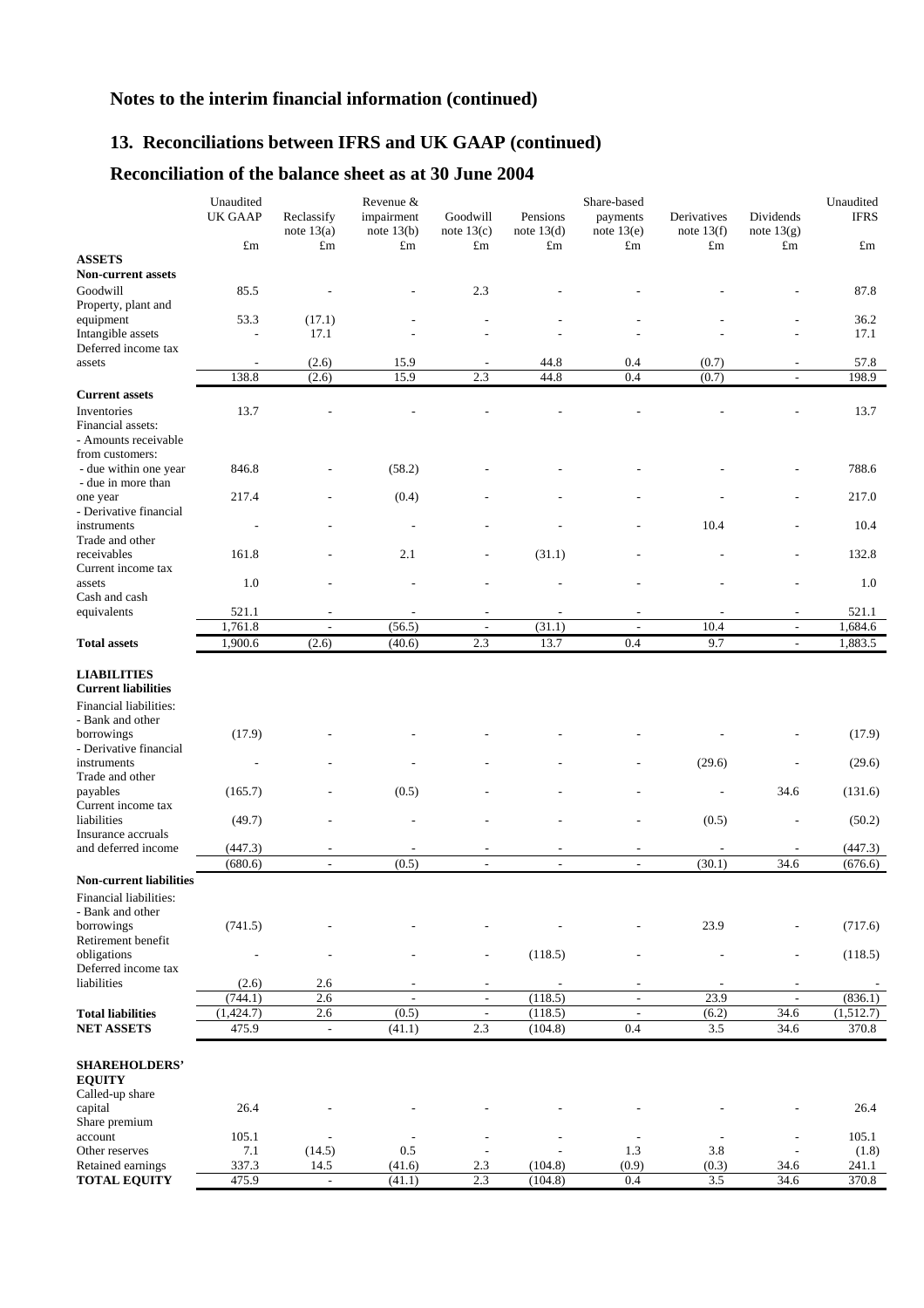# **13. Reconciliations between IFRS and UK GAAP (continued)**

# **Reconciliation of the balance sheet as at 31 December 2004**

|                                                  | Audited<br><b>UK GAAP</b> | Reclassify<br>note $13(a)$ | Revenue &<br>impairment<br>note $13(b)$ | Goodwill<br>note $13(c)$                   | Pensions<br>note $13(d)$ | Share-based<br>payments<br>note $13(e)$ | Derivatives<br>note $13(f)$ | Dividends<br>note $13(g)$        | Unaudited<br><b>IFRS</b> |
|--------------------------------------------------|---------------------------|----------------------------|-----------------------------------------|--------------------------------------------|--------------------------|-----------------------------------------|-----------------------------|----------------------------------|--------------------------|
|                                                  | $\pounds$ m               | $\pounds$ m                | $\pounds$ m                             | $\pounds$ m                                | £m                       | $\pounds$ m                             | $\pounds$ m                 | $\pounds$ m                      | $\pounds$ m              |
| <b>ASSETS</b>                                    |                           |                            |                                         |                                            |                          |                                         |                             |                                  |                          |
| <b>Non-current assets</b>                        |                           |                            |                                         |                                            |                          |                                         |                             |                                  |                          |
| Goodwill<br>Property, plant and                  | 83.2                      |                            |                                         | 4.6                                        |                          |                                         |                             |                                  | 87.8                     |
| equipment                                        | 60.8                      | (21.1)                     |                                         |                                            |                          |                                         |                             |                                  | 39.7                     |
| Intangible assets                                |                           | 21.1                       |                                         |                                            |                          |                                         |                             | $\overline{a}$                   | 21.1                     |
| Deferred income tax                              |                           |                            |                                         |                                            |                          |                                         |                             |                                  |                          |
| assets                                           | $\overline{\phantom{0}}$  | (2.8)                      | 18.8                                    | $\overline{a}$                             | 49.7                     | 0.6                                     | 0.7                         | $\overline{\phantom{a}}$         | 67.0                     |
|                                                  | 144.0                     | (2.8)                      | 18.8                                    | 4.6                                        | 49.7                     | 0.6                                     | 0.7                         | $\overline{a}$                   | 215.6                    |
| <b>Current assets</b>                            |                           |                            |                                         |                                            |                          |                                         |                             |                                  |                          |
| Inventories<br>Financial assets:                 | 16.6                      |                            |                                         |                                            |                          |                                         |                             |                                  | 16.6                     |
| - Amounts receivable<br>from customers:          |                           |                            |                                         |                                            |                          |                                         |                             |                                  |                          |
| - due within one year                            | 1,048.3                   |                            | (58.2)                                  |                                            |                          |                                         |                             |                                  | 990.1                    |
| - due in more than                               |                           |                            |                                         |                                            |                          |                                         |                             |                                  |                          |
| one year                                         | 224.0                     |                            | (13.9)                                  |                                            |                          |                                         |                             |                                  | 210.1                    |
| - Derivative financial                           |                           |                            |                                         |                                            |                          |                                         |                             |                                  |                          |
| instruments                                      |                           |                            |                                         |                                            |                          |                                         | 5.4                         |                                  | 5.4                      |
| Trade and other                                  |                           |                            |                                         |                                            |                          |                                         |                             |                                  |                          |
| receivables                                      | 153.3                     |                            | 1.9                                     |                                            | (35.7)                   |                                         |                             |                                  | 119.5                    |
| Current income tax<br>assets                     | 4.0                       |                            |                                         |                                            |                          |                                         |                             |                                  | 4.0                      |
| Cash and cash                                    |                           |                            |                                         |                                            |                          |                                         |                             |                                  |                          |
| equivalents                                      | 500.1                     |                            |                                         | ٠                                          |                          |                                         |                             |                                  | 500.1                    |
|                                                  | 1,946.3                   | L,                         | (70.2)                                  | ÷,                                         | (35.7)                   | L,                                      | 5.4                         | $\overline{\phantom{a}}$         | 1,845.8                  |
| <b>Total assets</b>                              | 2,090.3                   | (2.8)                      | (51.4)                                  | 4.6                                        | 14.0                     | 0.6                                     | 6.1                         | $\overline{a}$                   | 2,061.4                  |
| <b>LIABILITIES</b><br><b>Current liabilities</b> |                           |                            |                                         |                                            |                          |                                         |                             |                                  |                          |
| Financial liabilities:<br>- Bank and other       |                           |                            |                                         |                                            |                          |                                         |                             |                                  |                          |
| borrowings<br>- Derivative financial             | (35.3)                    |                            |                                         |                                            |                          |                                         |                             |                                  | (35.3)                   |
| instruments                                      | $\overline{a}$            |                            |                                         |                                            |                          |                                         | (39.3)                      |                                  | (39.3)                   |
| Trade and other                                  |                           |                            |                                         |                                            |                          |                                         |                             |                                  |                          |
| payables                                         | (187.1)                   |                            | (0.6)                                   |                                            |                          | 0.1                                     | $\overline{\phantom{a}}$    | 52.7                             | (134.9)                  |
| Current income tax                               |                           |                            |                                         |                                            |                          |                                         |                             |                                  |                          |
| liabilities                                      | (59.6)                    |                            |                                         |                                            |                          |                                         | (0.5)                       | $\overline{\phantom{a}}$         | (60.1)                   |
| Insurance accruals and<br>deferred income        | (424.9)                   | $\overline{a}$             |                                         | $\overline{a}$                             |                          | L,                                      | $\sim$                      |                                  | (424.9)                  |
|                                                  | (706.9)                   | $\overline{a}$             | (0.6)                                   | $\overline{a}$                             | $\overline{a}$           | 0.1                                     | (39.8)                      | 52.7                             | (694.5)                  |
| <b>Non-current liabilities</b>                   |                           |                            |                                         |                                            |                          |                                         |                             |                                  |                          |
| Financial liabilities:<br>- Bank and other       |                           |                            |                                         |                                            |                          |                                         |                             |                                  |                          |
| borrowings                                       | (855.1)                   |                            |                                         |                                            |                          |                                         | 32.7                        |                                  | (822.4)                  |
| Retirement benefit                               |                           |                            |                                         |                                            |                          |                                         |                             |                                  |                          |
| obligations                                      | $\overline{a}$            | $\overline{\phantom{a}}$   |                                         | $\overline{a}$                             | (129.8)                  |                                         | $\overline{a}$              | $\overline{\phantom{a}}$         | (129.8)                  |
| Deferred income tax<br>liabilities               |                           | 2.8                        |                                         |                                            |                          |                                         |                             |                                  |                          |
|                                                  | (2.8)<br>(857.9)          | 2.8                        | $\mathcal{L}_{\mathcal{A}}$             | $\overline{a}$<br>$\overline{\phantom{a}}$ | (129.8)                  | $\overline{\phantom{a}}$                | 32.7                        | $\blacksquare$                   | (952.2)                  |
| <b>Total liabilities</b>                         | (1, 564.8)                | 2.8                        | (0.6)                                   | $\overline{\phantom{a}}$                   | (129.8)                  | 0.1                                     | (7.1)                       | 52.7                             | (1,646.7)                |
| <b>NET ASSETS</b>                                | 525.5                     | $\blacksquare$             | (52.0)                                  | 4.6                                        | (115.8)                  | 0.7                                     | (1.0)                       | 52.7                             | 414.7                    |
|                                                  |                           |                            |                                         |                                            |                          |                                         |                             |                                  |                          |
| <b>SHAREHOLDERS'</b><br><b>EQUITY</b>            |                           |                            |                                         |                                            |                          |                                         |                             |                                  |                          |
| Called-up share                                  |                           |                            |                                         |                                            |                          |                                         |                             |                                  |                          |
| capital<br>Share premium                         | 26.4                      |                            |                                         |                                            |                          |                                         |                             |                                  | 26.4                     |
| account                                          | 105.5                     | $\overline{\phantom{a}}$   | $\overline{\phantom{a}}$                |                                            |                          | $\overline{\phantom{a}}$<br>2.0         | $\overline{\phantom{a}}$    | $\overline{\phantom{a}}$         | 105.5                    |
| Other reserves<br>Retained earnings              | 7.1<br>386.5              | (4.8)<br>4.8               | (2.5)<br>(49.5)                         | 4.6                                        | (115.8)                  | (1.3)                                   | 0.6<br>(1.6)                | $\overline{\phantom{a}}$<br>52.7 | 2.4<br>280.4             |
| <b>TOTAL EQUITY</b>                              | 525.5                     | $\blacksquare$             | (52.0)                                  | 4.6                                        | (115.8)                  | 0.7                                     | (1.0)                       | 52.7                             | 414.7                    |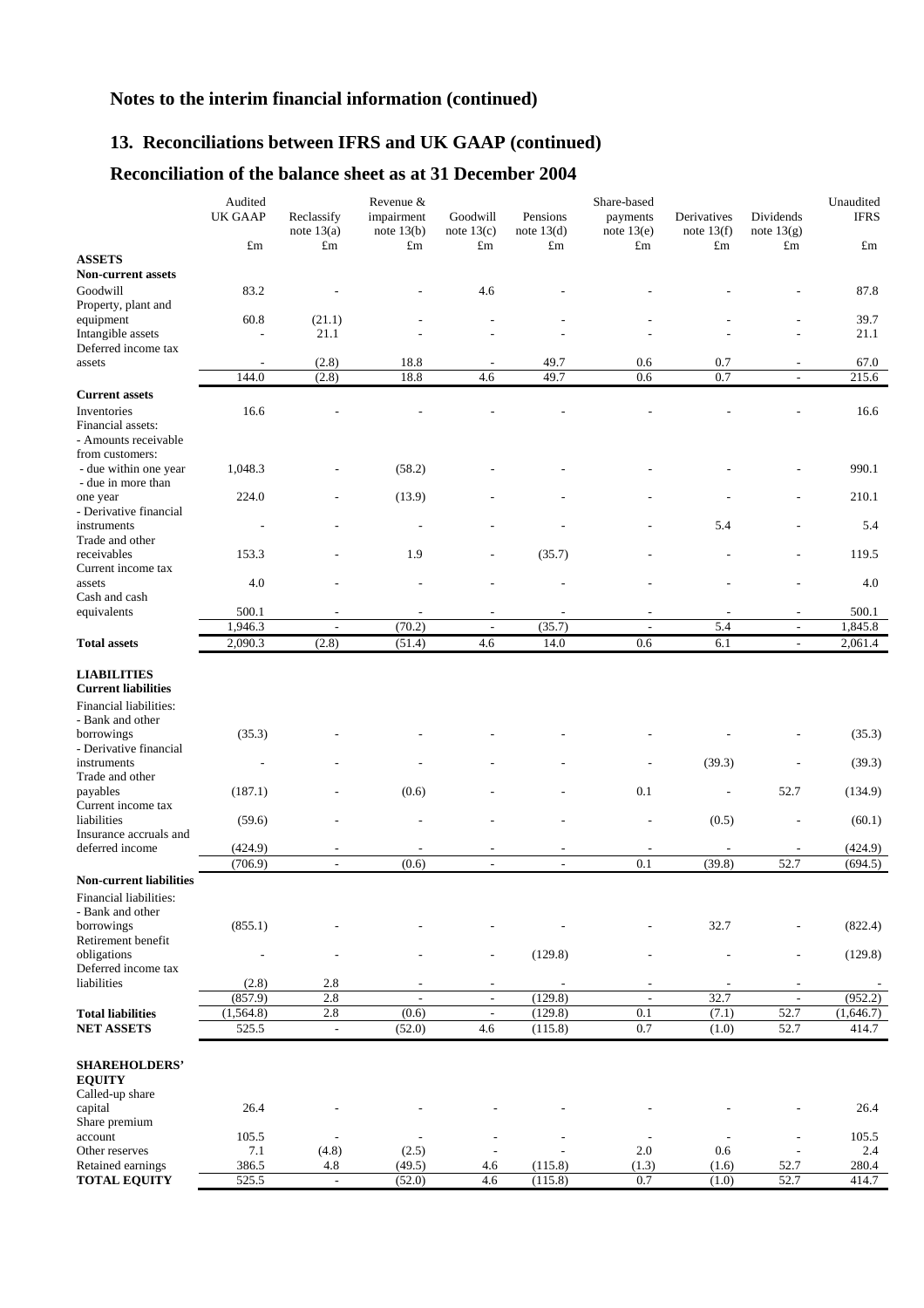## **13. Reconciliations between IFRS and UK GAAP (continued)**

The principal differences for the group between reporting on the basis of UK GAAP and IFRS are as follows:

### **13(a) Reclassifications**

The following reclassifications have been made within the income statement and the balance sheet on transition from UK GAAP to IFRS.

- Commissions paid to reinsurers were deducted from the revenue of the motor insurance division under UK GAAP. In accordance with IFRS 4, these costs are now included within operating costs.
- Under UK GAAP, interest payable by the group and investment income receivable by the motor insurance division was included in cost of sales and not separately disclosed on the face of the profit and loss account. In accordance with IAS 1, these amounts are now separately disclosed as finance costs (interest payable) and finance income (investment income receivable).
- The group has reclassified certain costs between operating costs (formerly cost of sales under UK GAAP) and administrative expenses to better reflect the current structure of the group. In the home credit businesses and Vanquis Bank, operating costs comprise impairment charges, agents' commission and advertising and marketing costs. Operating costs for Yes Car Credit include the aforementioned costs plus the vehicle cost. For the motor insurance division, operating costs comprise claims costs, reinsurance costs and direct levies. All other costs are classed as administrative expenses.
- The UK GAAP deferred tax provision has been reclassified to deferred income tax assets as the group is now in a deferred income tax asset position following the transition to IFRS.
- Software development costs were disclosed as part of property, plant and equipment under UK GAAP. Such costs meet the definition of intangible assets under IFRS and are therefore disclosed as intangible assets.
- Given that the group has elected to retain UK GAAP carrying values of property, plant and equipment (including any historic revaluations) as deemed cost on the date of transition to IFRS there is no difference between cost and valuation on an IFRS basis. Accordingly, the UK GAAP revaluation reserve has been transferred from other reserves to retained earnings.
- Treasury shares and foreign exchange movements taken to reserves formed part of retained earnings under UK GAAP. Under IFRS, these amounts have been recategorised as part of other reserves. As permitted by the transitional arrangements of IFRS 1, only foreign exchange differences taken to retained earnings after 1 January 2004 have been recategorised.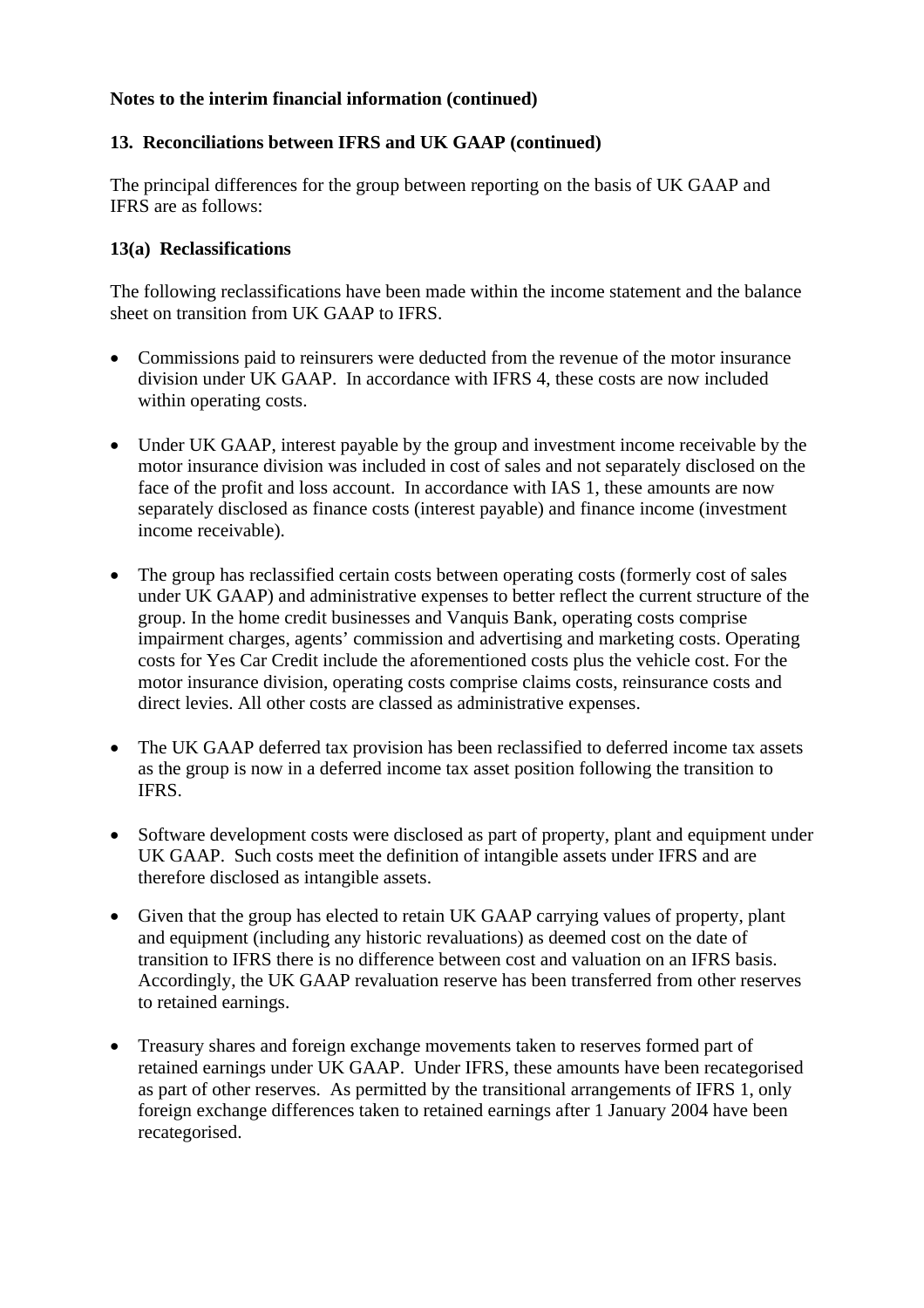### **13(b) Revenue recognition and impairment**

• Revenue recognition and impairment in home credit

The service charge on a home credit loan is fixed. The charge does not increase if customers take longer than the contracted period to repay the loan and there are no penalty or default interest charges. Therefore, revenue is capped at the amount of the service charge. Under UK GAAP, revenue in home credit was recognised by a combination of (i) an initial release to cover issue costs, (ii) an amount recognised in proportion to cash collections and (iii) a small amount released on a sum of digits method reflecting the funding cost of the amount advanced.

Under IFRS, the group is required to treat the service charge as if it were interest. Revenue on loan receivables is recognised using an effective interest rate (EIR). This is calculated using contracted cash flows adjusted for the impact of customers repaying early but excluding the anticipated impact of customers paying late or not paying at all. Directly attributable incremental issue costs are also taken into account. Under IFRS, the group recognises revenue more slowly as many of the costs covered by the initial release under UK GAAP do not qualify as directly attributable costs under IFRS.

Under UK GAAP, bad debt provisions in home credit were based on a formulaic approach which was based on historical performance. Under IFRS, impairment of the balance sheet value of customer receivables is calculated by estimating the future cash flows from a loan portfolio, discounting these to a present value using the EIR and comparing this figure with the balance sheet value. An impairment provision is made for the shortfall between the present value and the balance sheet value and an impairment charge or credit to the income statement results.

Under UK GAAP, during the life of the loan, revenue was not accrued if collections were not made. Under IFRS, revenue continues to be accrued even if payments are missed and an impairment charge is made. This approach can, and does, result in the recognition of revenue in excess of the amount to which the group is contractually entitled because revenue continues to be recognised on loans that are not fully repaid within the contracted term.

The recognition of revenue above that which the group is contractually entitled to causes an immediate impairment charge since no cash collection is expected. This results in a 'grossing up' of the impairment charge which goes to offset the 'grossing up' of the revenue. Unfortunately the relevant standard here, IAS 39, was not written with the home collected credit sector in mind.

Revenue recognition and impairment in Yes Car Credit

Under UK GAAP, the proceeds from a vehicle sale were recognised immediately, together with a proportion of the insurance commission income. The remainder of the insurance commission was recognised over the life of the finance contract. Finance income was recognised over the life of the contract to give a constant return on the carrying amount.

Under IFRS, the car sale continues to be recognised immediately and finance income is recognised using the EIR. Insurance commissions are taken into account in calculating the EIR and are therefore recognised over the life of the contract albeit not on a straight line basis.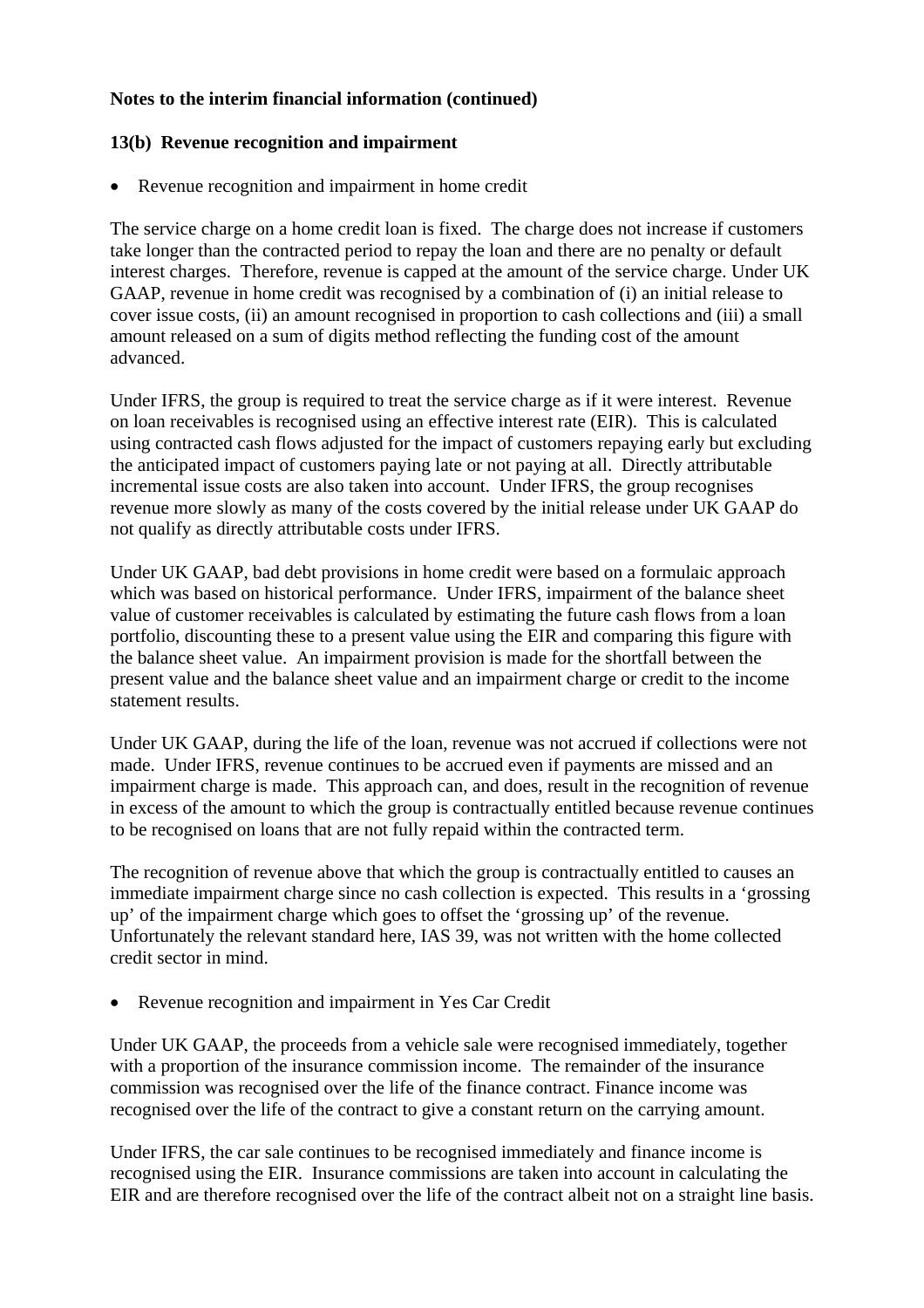# **13(b) Revenue recognition and impairment (continued)**

Under UK GAAP, bad debt provisions in Yes Car Credit reflected the directors' best estimate of the number of contracts likely to default and the average expected loss for these contracts. Under IFRS, impairment is recognised when there is objective evidence that a loan is impaired (e.g. when a contractual payment has been missed). Provisions are calculated using the expected cash flows of impaired loans and discounted at the EIR.

• Revenue recognition and impairment in Vanquis Bank

Under UK GAAP, annual fees were taken to the profit and loss account immediately.

Under IFRS, annual fees are recognised over the expected life of the outstanding balance using the EIR.

There is no material change in the bad debt provisioning policy of Vanquis Bank on transition to IFRS.

## **13(c) Goodwill**

Under UK GAAP, goodwill was recorded at cost and amortised to the profit and loss account over its expected useful economic life.

Goodwill amortisation is prohibited under IFRS. Instead, annual impairment reviews of goodwill are conducted and any impairment is reflected in the income statement.

The adjustment included in the reconciliations reflects the reversal of the UK GAAP goodwill amortisation charge since the date of transition to IFRS.

## **13(d) Retirement benefits**

Under UK GAAP, the group used SSAP 24 to account for pension obligations. Under SSAP 24, the annual charge to the profit and loss account reflected the total cost of providing pensions (including actuarial gains and losses) spread over the working lives of employees. Differences between cash contributions made to the scheme and the pension charge in the profit and loss account were held on the balance sheet.

Under IFRS, the accounting for defined benefit pension schemes is balance sheet focussed with pension deficits/surpluses recognised on the balance sheet. There are a number of alternative treatments of actuarial gains and losses under IAS 19 - the group has reflected such gains and losses in a statement of recognised income and expense rather than the income statement which is now permitted under IAS 19. This approach is similar to that of FRS 17 which is effective under UK GAAP from 1 January 2005.

The income statement adjustments reflect the difference between the UK GAAP SSAP 24 charge and the IAS 19 charge. The balance sheet adjustment represents the reversal of the UK GAAP pension prepayment and full recognition of the pension deficit under IFRS. The deferred tax asset on the pension deficit has been reflected separately from the pension deficit as IFRS does not allow an offset to be made.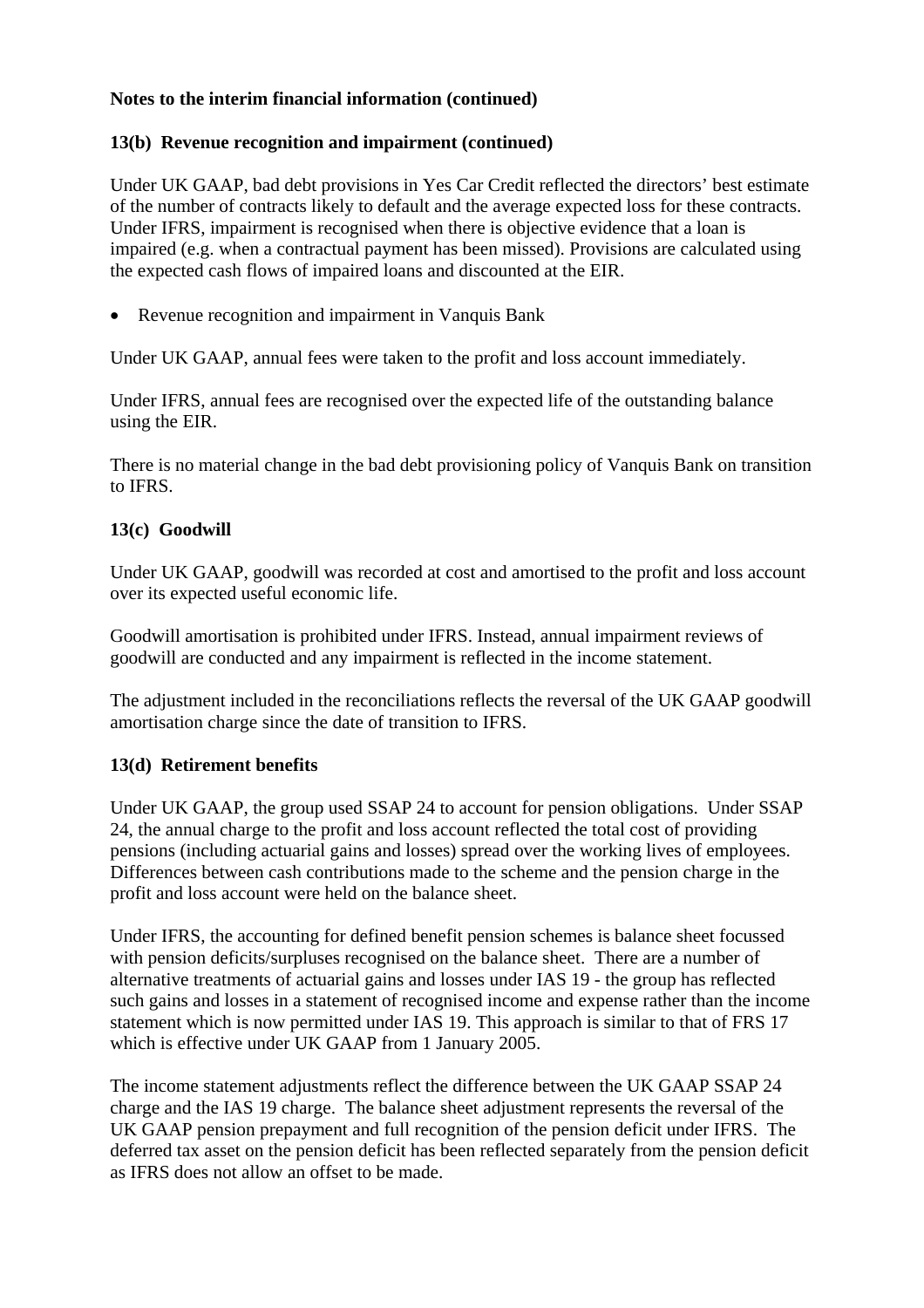### **13(e) Share-based payments**

Under UK GAAP, the intrinsic value (market value of the share at date of grant less exercise price of the option) was charged to the profit and loss account over the employee performance period. Save As You Earn (SAYE) schemes were historically exempt from share-based payment accounting under UK GAAP.

IFRS 2 requires a fair value based method of accounting for share-based payments which takes into account the value of the option, not just the market price of the share on date of grant. The cost of share-based payments is recognised over the relevant vesting period which is broadly comparable with UK GAAP. There is no exemption in IFRS for SAYE schemes.

The adjustments in the reconciliations represent the recognition of the income statement charge for share-based payments under IFRS. As permitted by IFRS 2, the adjustment has been calculated based on all share options and SAYE schemes granted since 7 November 2002 but which had not vested by 1 January 2005. The balance sheet impact reflects the creation of a corresponding reserve within equity shareholders' funds to offset the income statement charge.

#### **13(f) Derivative financial instruments**

Under UK GAAP, derivatives (e.g. interest rate swaps, foreign currency contracts) were recorded at cost and accounted for on an accruals basis. Foreign currency loans which were the subject of currency hedging arrangements were retranslated at each period end using the contracted rate. IAS 39 requires all derivatives to be recognised on the balance sheet at their fair value. Movements in fair value should be reflected in the income statement unless prescriptive hedge accounting criteria are met.

The group manages interest rate and foreign exchange risk through the use of derivative financial instruments. Accordingly, these are reflected on the balance sheet at their fair value under IFRS. The group has attained hedge accounting from 1 January 2004 for the majority of its derivatives and, therefore, for those derivatives that qualify for hedge accounting, movements in fair value are either deferred in a hedging reserve within shareholders' equity and released to the income statement in line with the underlying hedged item (cash flow hedge) or taken to the income statement and offset by a corresponding movement in the fair value of the underlying hedged item (fair value hedge). The income statement charge reflects the movement in fair value of those hedges that do not qualify for hedge accounting and any small amounts of hedge ineffectiveness arising on those that do qualify.

In addition to the above, IAS 21 'Effects of Changes in Foreign Exchanges Rates' requires all monetary assets and liabilities to be retranslated at the year end exchange rate regardless of hedging arrangements in place. Accordingly, the group's foreign currency borrowings which under UK GAAP are retranslated at the contracted rate of exchange have been retranslated using the rates of exchange ruling at the balance sheet date. The movement in the liability has been offset by movements in the fair value of the cross currency swaps which are in place to hedge the loans. As a result, there is no impact on the income statement.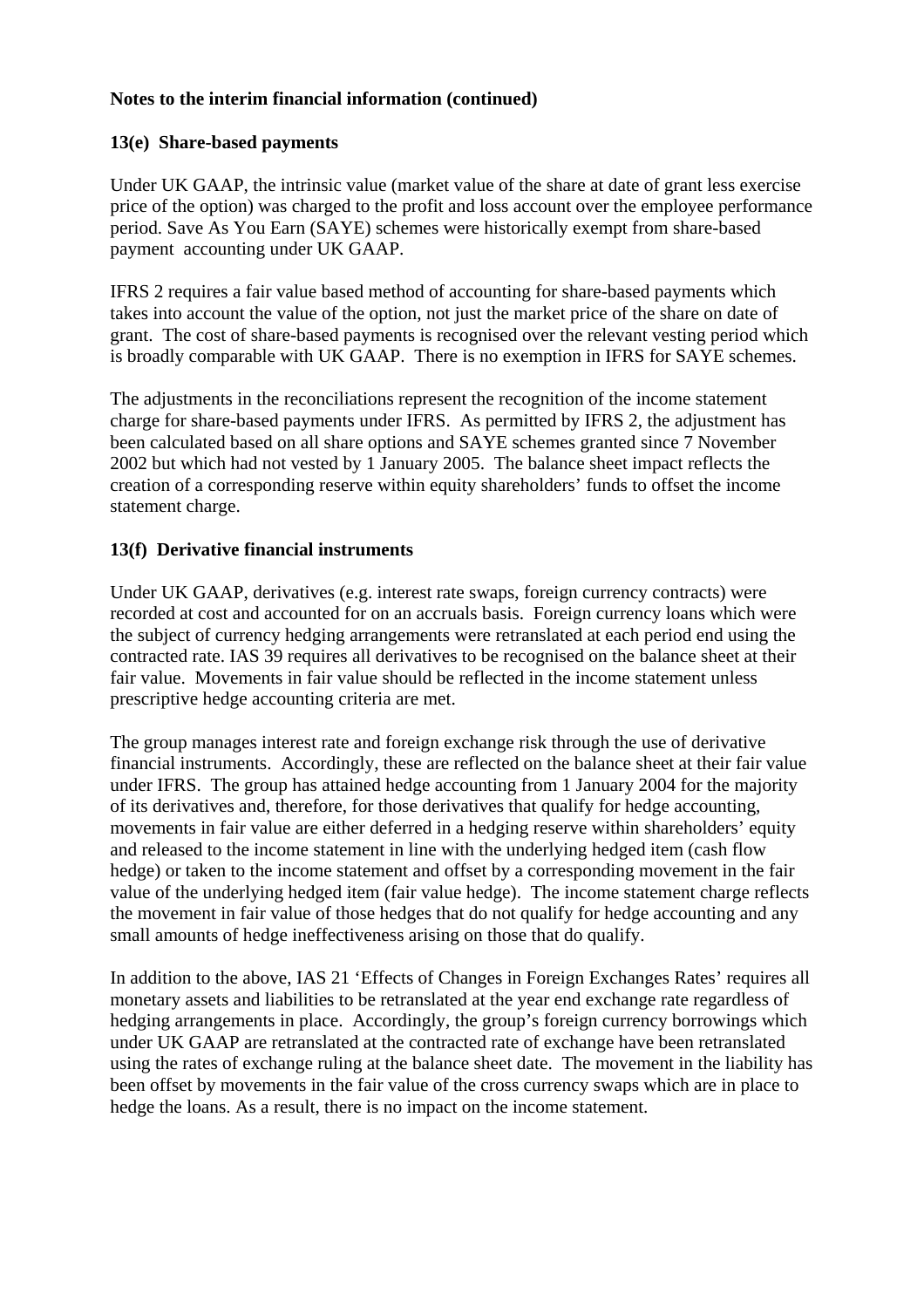# **13(g) Dividends**

Under UK GAAP, dividends declared after the balance sheet date were recorded in the accounts as at the balance sheet date. Under IFRS, dividends declared after the balance sheet date cannot be included as a liability at the balance sheet date. The adjustments in the reconciliations reflect the reversal of the period end proposed dividends in the balance sheet.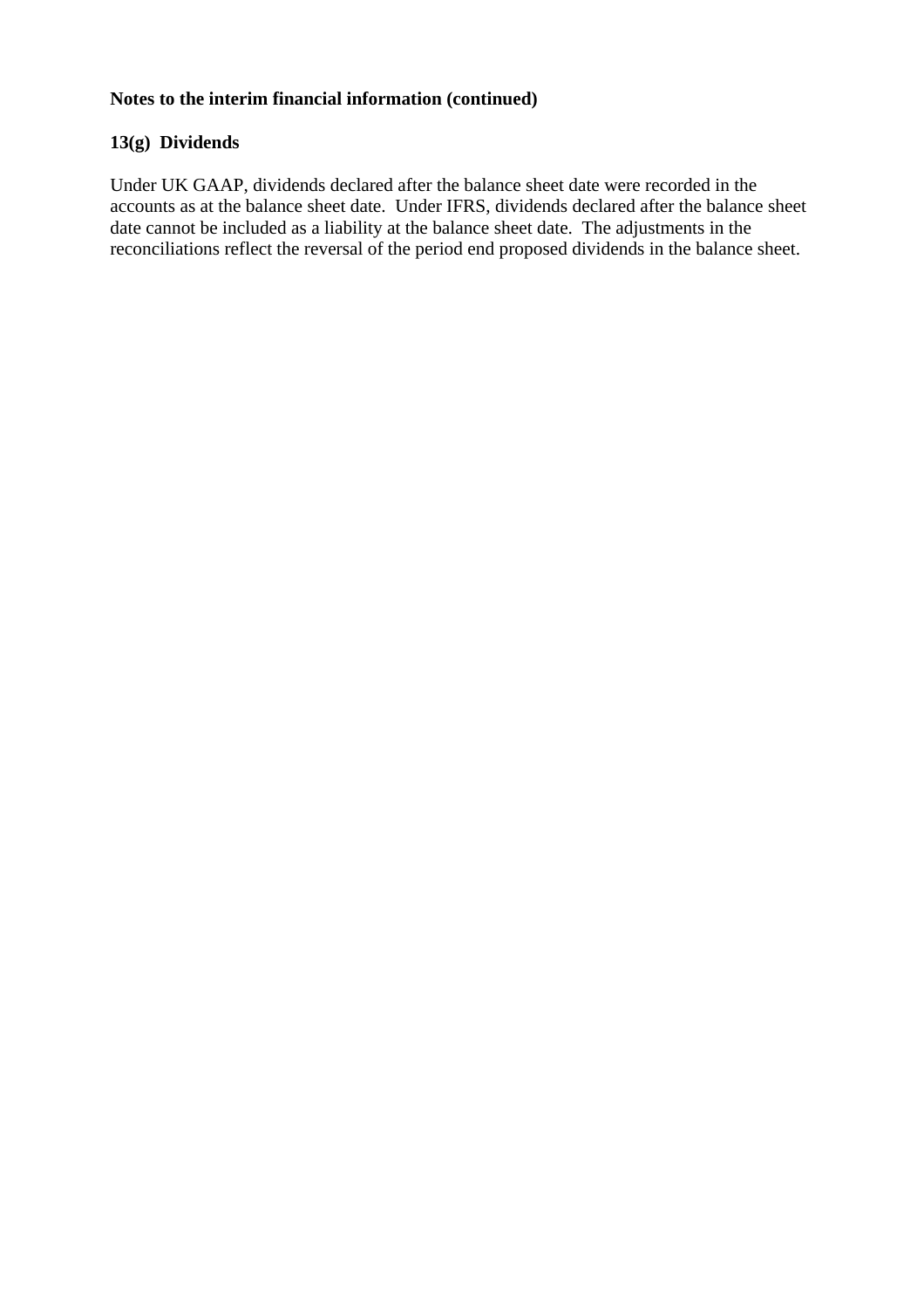#### **Independent review report to Provident Financial plc**

#### **Introduction**

We have been instructed by the company to review the financial information for the half-year ended 30 June 2005 which comprises the consolidated interim income statement, statement of recognised income and expense, consolidated interim balance sheet, consolidated interim cash flow statement and related notes. We have read the other information contained in the interim report and considered whether it contains any apparent misstatements or material inconsistencies with the financial information.

#### **Directors' responsibilities**

The interim report, including the financial information contained therein, is the responsibility of, and has been approved by the directors. The directors are responsible for preparing the interim report in accordance with the Listing Rules of the Financial Services Authority.

As disclosed in note 2, the next annual accounts of the group will be prepared in accordance with accounting standards adopted for use in the European Union. This interim report has been prepared in accordance with the basis set out in note 2.

The accounting policies are consistent with those that the directors intend to use in the next annual accounts. As explained in note 2, there is, however, a possibility that the directors may determine that some changes are necessary when preparing the full annual accounts for the first time in accordance with accounting standards adopted for use in the European Union. As disclosed in note 2, the directors have anticipated that the revised IAS 19 'Employee Benefits – Actuarial Gains and Losses', which has yet to be formally adopted for use in the European Union, will be so adopted in time to be applicable to the next annual accounts. The IFRS standards and IFRIC interpretations that will be applicable and adopted for use in the European Union at 31 December 2005 are not known with certainty at the time of preparing this interim financial information.

#### **Review work performed**

We conducted our review in accordance with guidance contained in Bulletin 1999/4 issued by the Auditing Practices Board for use in the United Kingdom. A review consists principally of making enquiries of group management and applying analytical procedures to the financial information and underlying financial data and, based thereon, assessing whether the disclosed accounting policies have been applied. A review excludes audit procedures such as tests of controls and verification of assets, liabilities and transactions. It is substantially less in scope than an audit and therefore provides a lower level of assurance. Accordingly, we do not express an audit opinion on the financial information. This report, including the conclusion, has been prepared for and only for the company for the purpose of the Listing Rules of the Financial Services Authority and for no other purpose. We do not, in producing this report, accept or assume responsibility for any other purpose or to any other person to whom this report is shown or into whose hands it may come save where expressly agreed by our prior consent in writing.

#### **Review conclusion**

On the basis of our review we are not aware of any material modifications that should be made to the financial information as presented for the half-year ended 30 June 2005.

#### **PricewaterhouseCoopers LLP**  Chartered Accountants and Registered Auditors Leeds 14 September 2005